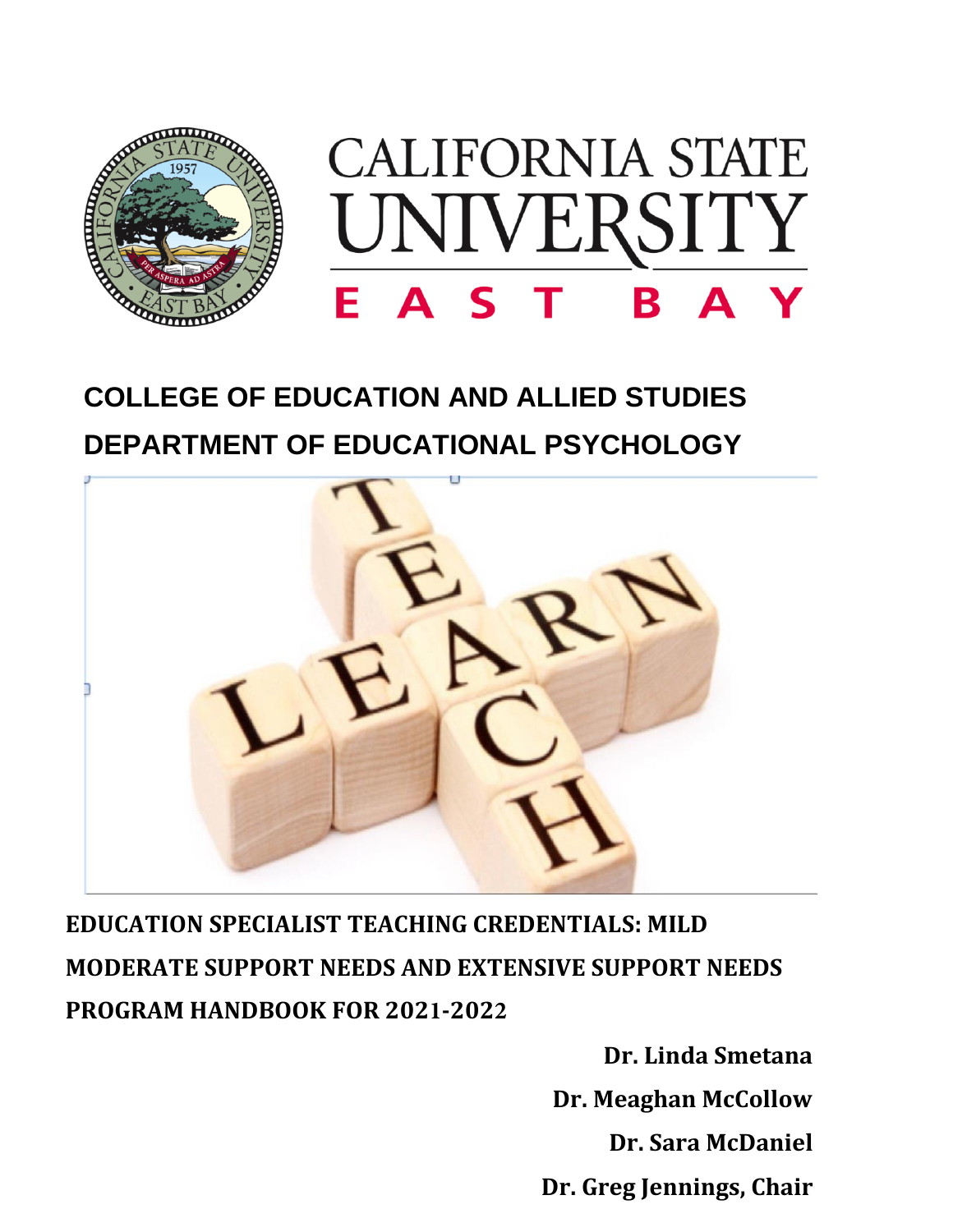# **Table of Contents**

| 2.1 EDUCATION SPECIALIST MILD MODERATE DISABILITIES, MILD MODERATE SUPPORT NEEDS                           |
|------------------------------------------------------------------------------------------------------------|
| 2.2 EDUCATION SPECIALIST MODERATE SEVERE DISABILITIES, EXTENSIVE SUPPORT NEEDS CREDENTIAL 8                |
|                                                                                                            |
|                                                                                                            |
|                                                                                                            |
|                                                                                                            |
|                                                                                                            |
|                                                                                                            |
|                                                                                                            |
|                                                                                                            |
| 5.1 Documentation of the following prerequisites is also required for all fieldwork in $K - 12$ schools 12 |
|                                                                                                            |
|                                                                                                            |
|                                                                                                            |
|                                                                                                            |
|                                                                                                            |
|                                                                                                            |
|                                                                                                            |
|                                                                                                            |
|                                                                                                            |
| 6.9                                                                                                        |
|                                                                                                            |
|                                                                                                            |
|                                                                                                            |
|                                                                                                            |
|                                                                                                            |
|                                                                                                            |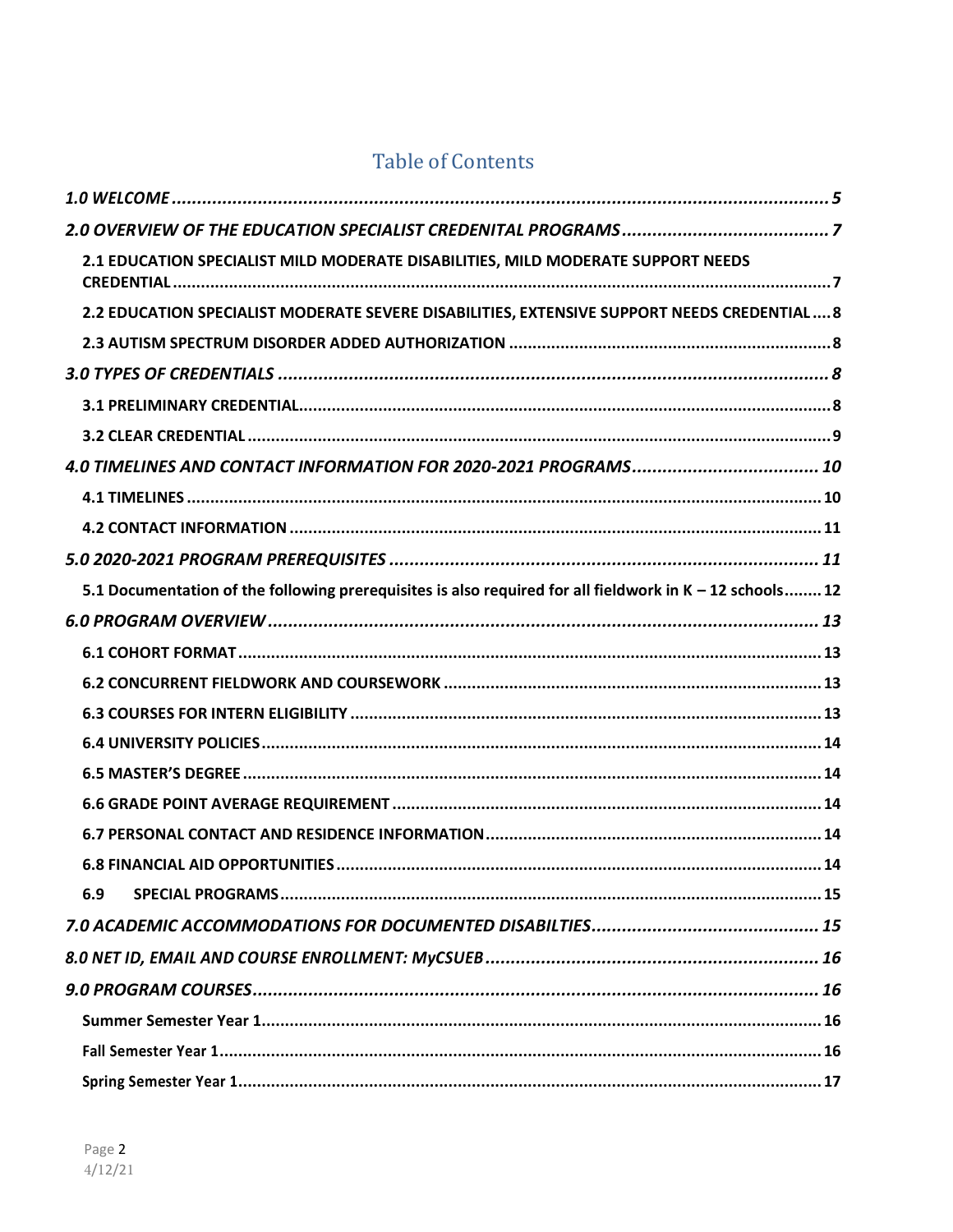| 12.0 SUPERVISION, SUPPORT AND EVALUATION OF CANDIDATES IN FIELDWORK AND STUDENT                                            |  |
|----------------------------------------------------------------------------------------------------------------------------|--|
|                                                                                                                            |  |
|                                                                                                                            |  |
|                                                                                                                            |  |
|                                                                                                                            |  |
|                                                                                                                            |  |
| 12.4 PROCEDURES: UNSATISFACTORY PERFORMANCE IN THE FIELDWORK EXPERIENCE 27                                                 |  |
|                                                                                                                            |  |
| The Program Coordinator, after consultation with the university supervisor, should select from the following options: . 28 |  |
|                                                                                                                            |  |
|                                                                                                                            |  |
|                                                                                                                            |  |
|                                                                                                                            |  |
| Failure to comply with any portion of this attendance policy may result in disqualification. 30                            |  |
|                                                                                                                            |  |
|                                                                                                                            |  |
|                                                                                                                            |  |
|                                                                                                                            |  |
|                                                                                                                            |  |
|                                                                                                                            |  |
|                                                                                                                            |  |
|                                                                                                                            |  |
|                                                                                                                            |  |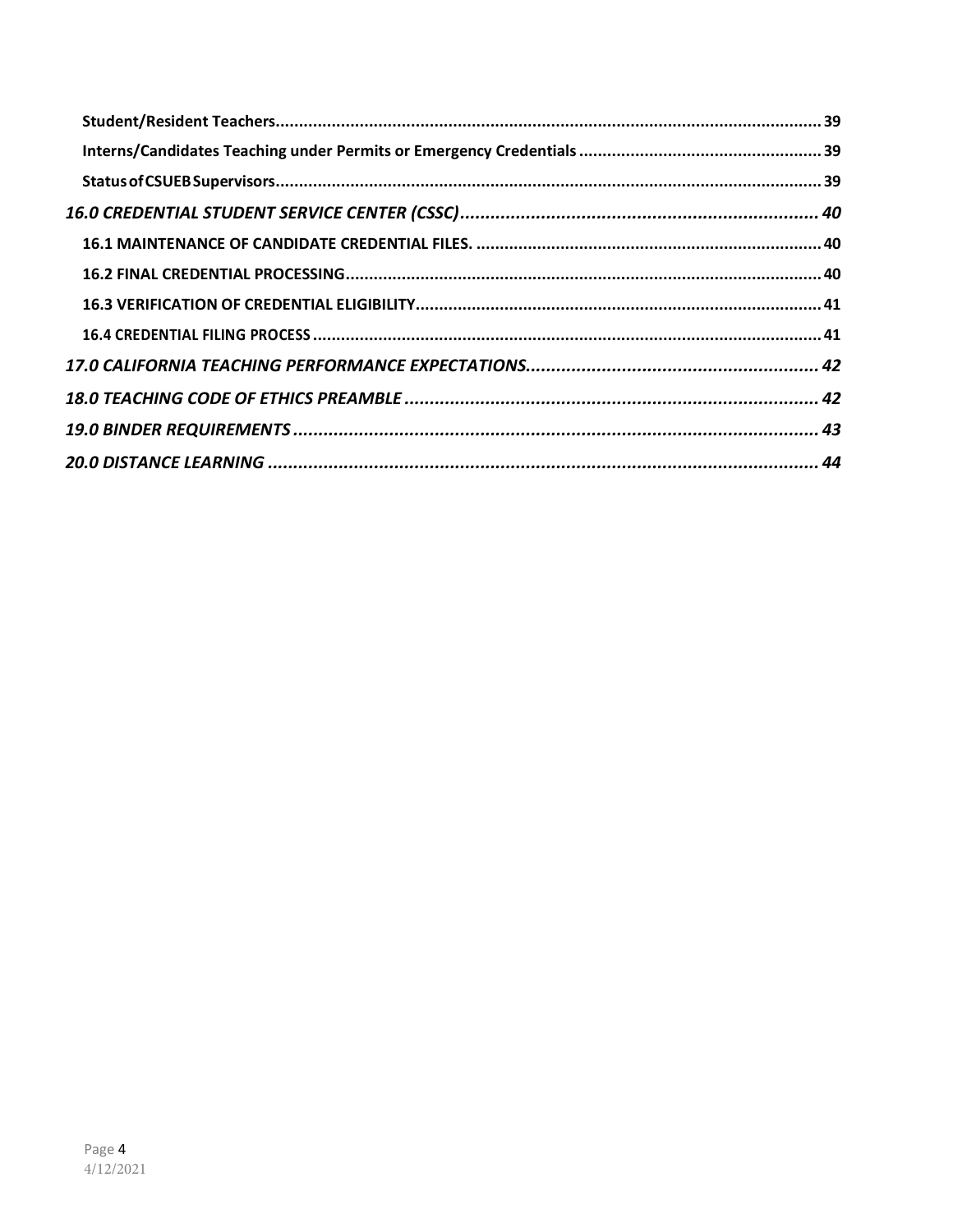#### **1.0 WELCOME**

<span id="page-4-0"></span>Welcome to our community of learners: credential candidates, school site and university supervisors, school site and district administrators, andtheteaching faculty at California StateUniversity, East Bay (CSUEB).OurEducation Specialist programs are grounded in the practices of inclusive education, research and best practices for serving students with disabilities, their families and communities.

As a member of this community, we each have unique expertise to share and responsibilities to fulfill. We hope this handbook will help you better understand your roles and responsibilities in our professional teacher preparation program under Education Specialist Teaching and Other Related Services Credential Program Standards Adopted by the Commission, December 2008-January 2010. The program incorporates content that will be required as a part of the program revision due June 2022.

Note: Throughout the program content and materials, the terms Mild Moderate Disabilities and Moderate Severe Disabilities may be replaced with Mild Moderate Support Needs (MMSN) and Extensive Support Needs (ESN). The new terminology reflects the new standards for Education Specialists to reflect a focus on the needs of the individual rather than the characteristics of the disability. The credential will not reflect the new credential terminology until at the earliest June 2022.

The Education Specialist program prepares candidates to become reflective, collegial professionals who exercise values of social justice, collaboration, and democracy in education. We hope candidates become leaders in the educational community and will develop the skills to create a dynamic learning environment for students. Candidates arepreparedto create data-based Individual EducationPlansthat serveasthebasisforthe individual's education and preparation, K-22 years of age, instruction and support to meet the IEP goals. Contentoftheprogramis based on collaboration, building positive behavior supports and intervention, development of social and communication skills, assessment, instruction, community, and technology.

The Education Specialist credential programs encompass both the practical teaching component (field practicum) and the curriculum component (coursework). These dual experiences provide candidates with the opportunityto immediately implement methods and strategies, routines and practices. As part of a team that spends the entire program together, candidates receive unparalleled support from peers and from team faculty.

Social justice and democracy are exemplified through the Department of Educational Psychology Education Specialist credential and Special Education master's degree programs. These ideals permeate not only the coursework and intellectual climate of our programs, but also guide credential candidates' experiences through classroom interaction, written assignments, reading, lectures, case studies, critical thinking assignments, team meetings, and field placements.

The following standards are expected of all CSUEB credential candidates:

- 1. Aminimumgrade point average of 3.0 for all programcoursework;
- 2. Use of standard American English;
- 3. Basic technology literacy, including the use of the Microsoft and Google suite of applications;
- 4. Use of Blackboard, Zoom, Flipgrid and or other web-based software and platforms;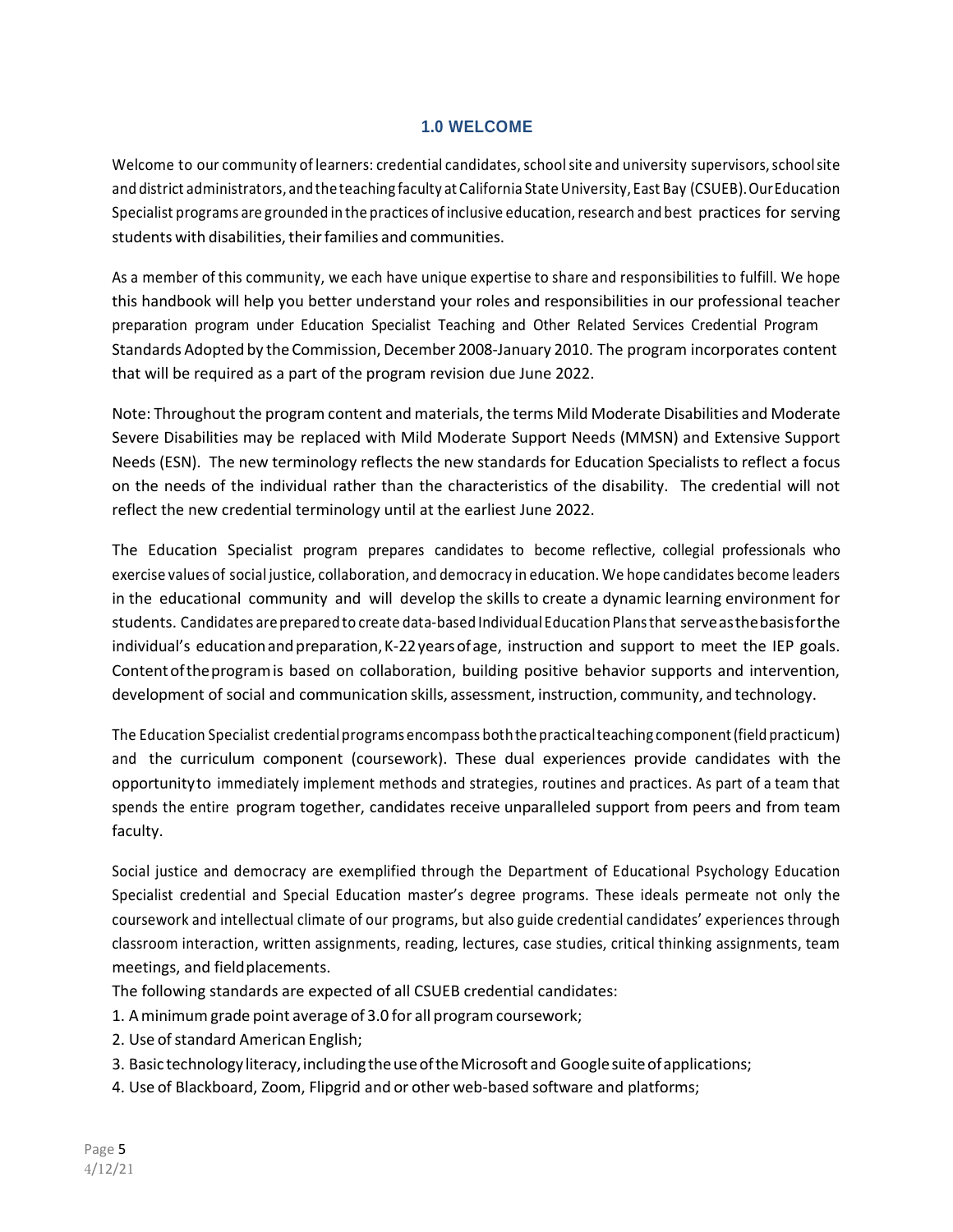5. Use of Google classroom, Blackboard and zoom and other collaborative programs;

- 6. Ability to tolerate dissonance;
- 7. Successful teaching experience in the field;
- 8. Professional behavior at all times.

Education Specialist candidates share the following dispositions:

1. All individuals in our society have the right to inclusion and successful participation in the least restrictive environment;

- 2. All children can learn and as educators we must differentiate instruction;
- 3. Families are partners in the educational process; and
- 4. Effective education requires collaborative expertise.

The foundations of the program consist of evidenced-based practices of learning and development, legal mandates and educational policy, particularly in the area of school reform, and implementation strategies for and outcomes of effective specialized strategies and inclusive, collaborative practices with general education and interdisciplinary colleagues and families.

The department is distinguished by accomplished instructors and by graduates who are powerful forces in their communities and prepares new teachers in accordance with the California Teacher Performance Expectations for Education Specialists (TPEs) and the Universal Teaching Performance Expectations. Moreover, the credential programs are compliant with the federal Elementary and Secondary Education Act, with the Individuals with Disabilities Education Act (IDEA), and with California state legislation. The College of Education and Allied Studies is fully accredited by the California Commission on Teacher Credentialing (CTC).

This handbook isintended to provide an overview ofthe Education Specialist credential programs and to serve as a resource to candidates, cooperating/master teachers, university faculty supervisors, mentors, and site administrators. Please read this handbook carefully and thoroughly. **Candidates agree to abide by the policies described in this handbook as a condition of participation in the CSUEB Education Specialist Credential Programs.** We look forward to helping you to achieve your career objectives in teaching. Please note that the information in the handbook is subject to change without notice.

- Dr. Greg Jennings, Chair, Educational Psychology
- Dr. Linda Smetana, Program Coordinator
- Dr. Meaghan McCollow, Program Faculty, Coordinator Project ASPIRE
- Dr. Sara McDaniel, Program Faculty

**PLEASE NOTE: DUE TO THE COVID 19 PANDIMIC, POLICIES AND PROCEDURES PRESENTED IN THIS HANDBOOK ARE SUBJECT TO CHANGE. CANDIDATES SHOULD CONSULT PROGRAM FACULTY TO ANSWER QUESTIONS OR PROVIDE CLARIFICATION. FOR THE SUMMER AND FALL SEMESTERS 2021, ALL COURSES WILL BE ONLINE.**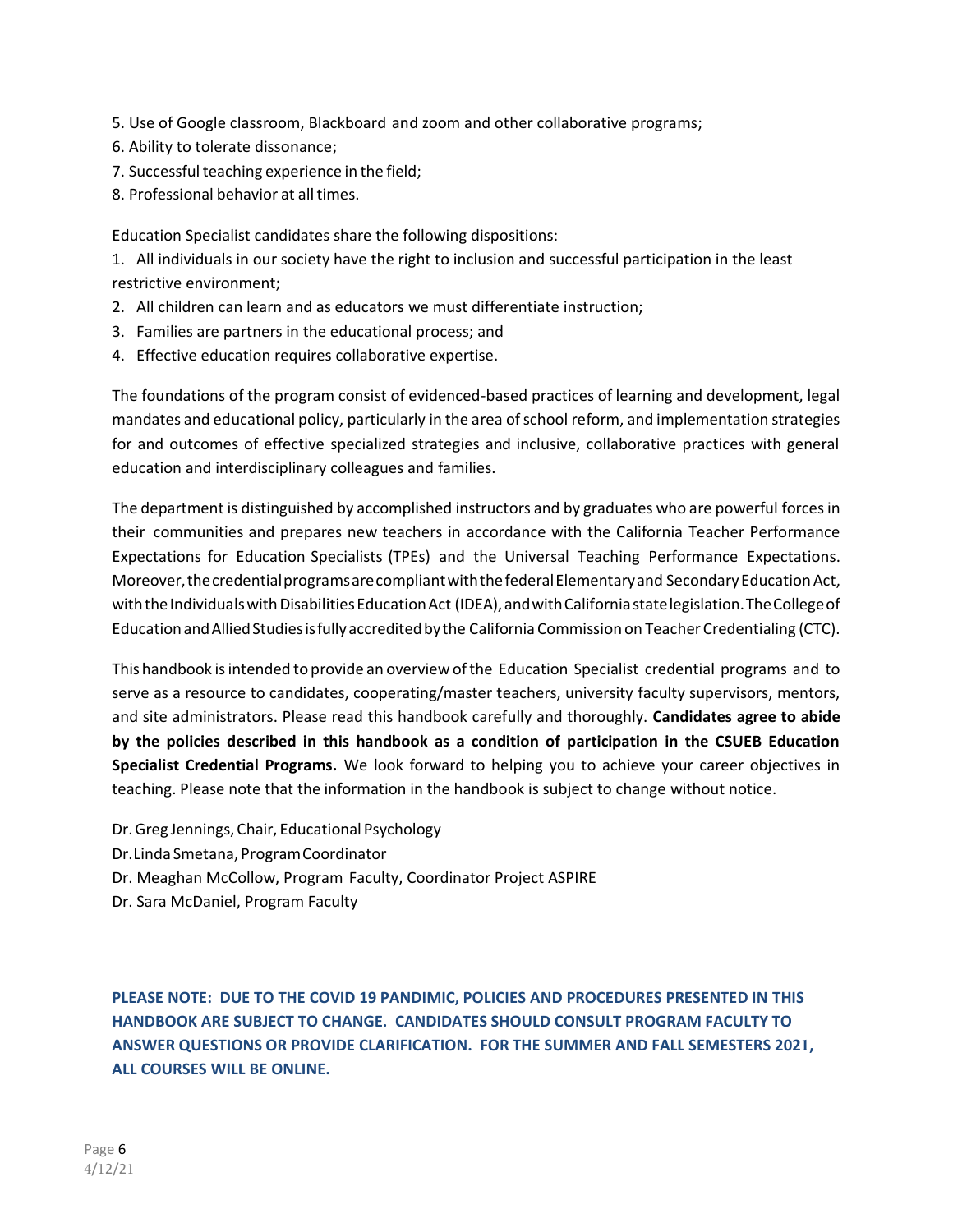#### **2.0 OVERVIEW OF THE EDUCATION SPECIALIST CREDENITAL PROGRAMS**

<span id="page-6-0"></span>The Education Specialist MildModerate Support Needs and Extensive Support Needs Credential Programs are designed to prepare candidates to teach and provide services to students from kindergarten through age 22. The programs at California State University are unique in that there is a strong collaborative relationship with general education teacher preparation. Candidates complete a range of field based activities and experiences within the public schools.

- 4 semesters **and**one summersession for candidates without a general education credential
- 4semesters SPEDonly forthosewhohave completed their general education credentials
- Candidates who enter with general education credentials older than 7 years may be required to complete some of the summer courses.

The Education Specialist credentials include authorization to teach English Learners (CLAD/ELD) and individuals with Autism Spectrum Disorders (ASDAA). All candidates earn the Master's Degree in Special Educationatthe conclusion of the credential program.

Education Specialist candidates who do not hold general education credentials must pass the RICA (Reading Instruction Competence Assessment) prior to recommendation for the preliminary credential. This preliminary credential is valid only for five years. The Credentials Students Service Center (CSSC) posts information on how to apply for the preliminary credential on its webpage. Candidates who enter the program with a clear general education or education specialist credential will apply for a clear credential at the end of the program

#### <span id="page-6-1"></span>**2.1 EDUCATION SPECIALIST MILD MODERATE DISABILITIES, MILD MODERATE SUPPORT NEEDS CREDENTIAL**

This basic credential authorizes one to teach in the area ofspecialization, Mild/Moderate Disabilities, Mild Moderate Support Needs and to provide servicesin the following settings including:

- 
- Special day classes Special schools Instructional support programs
- Home/hospital settings Correctional facilities
	-
- Nonpublicschools and agencies Resource rooms
	-
- Inclusive programs Learning centers
- 
- Intervention programs for students with Individual Education Programs

The Education Specialist Instruction Credential: Mild/Moderate Disabilities, Mild Moderate Support Needs authorizes the holder to conduct Educational Assessments related to student's access to the academic core curriculum and progress towards meeting instructional academic goals, provide instruction, and Special Education Support to individuals with a primary disability of specific learning disabilities, mild/moderate mental retardation, other health impairment, and emotional disturbance,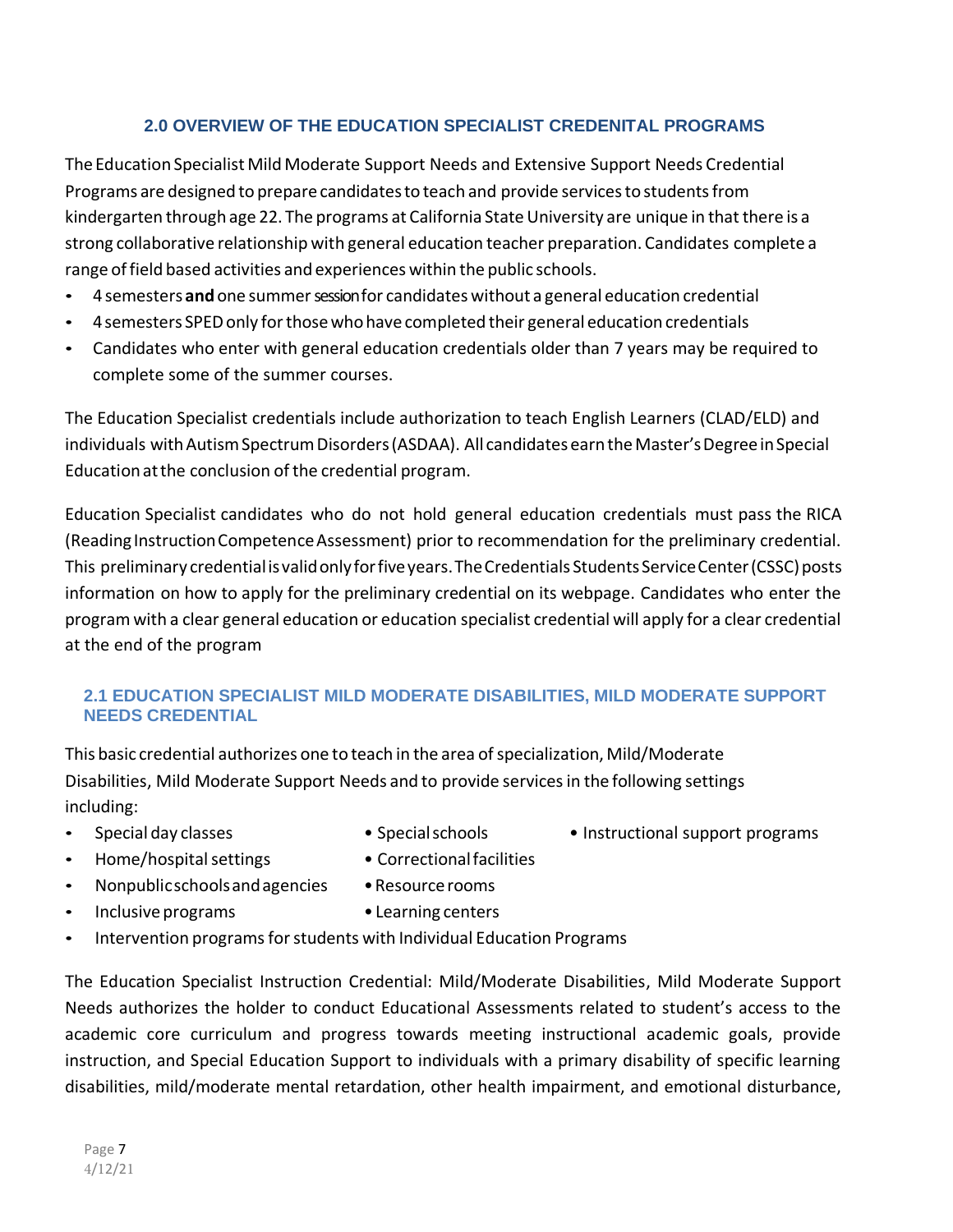in kindergarten, grades 1 - 12 through age 22, and classes organized primarily for adults in services across the continuum of 8 program options available.

### <span id="page-7-0"></span>**2.2 EDUCATION SPECIALIST MODERATE SEVERE DISABILITIES, EXTENSIVE SUPPORT NEEDS CREDENTIAL**

This basic credential authorizes one to teach in the area of specialization, Moderate/Severe Disabilities, Extensive Support Needs and to provide services in the following settings:

- 
- Inclusive programs and services Special classes •Instructional support programs
- Home/hospital settings Correctional facilities
	-
- Nonpublic schools and agencies Resource rooms
- Learning centers Special schools
- Intervention programs for students with Individual Education Programs

The Education Specialist Instruction Credential: Moderate/Severe Disabilities, Extensive Support Needs authorizes the holder to conduct Educational Assessments related to student's access to the academic core curriculum and progress towards meeting instructional academic goals, provide instruction, and Special Education Support individuals with a primary disability of autism, moderate/severe mental retardation, deaf-blind, emotional disturbance, and multiple disabilities, to students in kindergarten, grades 1 - 12 through age 22, and classes organized primarily for adults in services across the continuum of program options available.

# <span id="page-7-1"></span>**2.3 AUTISM SPECTRUM DISORDER ADDED AUTHORIZATION**

This added authorization is available to individuals who hold Education Specialist Credential or Learning Handicapped Credentials that do not authorize services to students with Autism Spectrum Disorder. This added authorization consists of a specific set of courses that are a part of the Education Specialist Credential programs. Contact program faculty for additional information and sequence of courses.

# **3.0 TYPES OF CREDENTIALS**

# <span id="page-7-3"></span><span id="page-7-2"></span>**3.1 PRELIMINARY CREDENTIAL**

Candidatesearntheirpreliminarycredential(s)uponcompletionoftheEducationSpecialistMild Moderate Disabilities, Mild Moderate Support Needs orModerate SevereDisabilities, Extensive Support Needs.Candidateswhodo notholda generaleducation credentialmustpass the ReadingInstructionCompetenceAssessment(RICA)assessmentpriortoapplyingfortheirpreliminary credential. This preliminary credential is valid only forfive years. The Credentials Students Service Center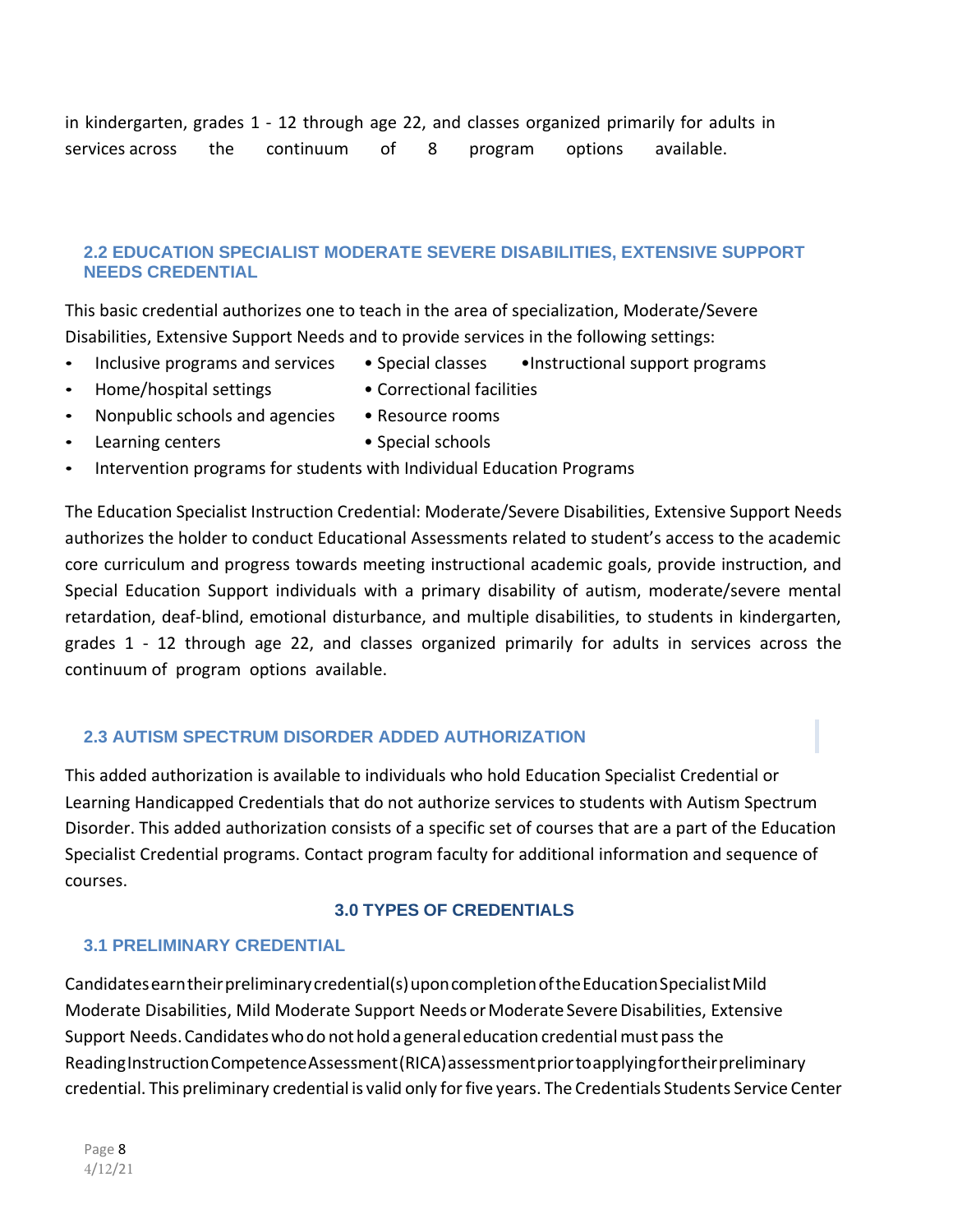(CSSC) postsinformation on how to apply forthe preliminary credential on its webpage.

# <span id="page-8-0"></span>**3.2 CLEAR CREDENTIAL**

Candidates who enter the program holding a clear general education credential will apply for a clear Education Specialist credential at the end of the program. Newly credentialed teachers have five years to complete an approved induction program. The teacher induction program is facilitated through most school districts and is a component of new teacher programs in most districts.

Candidates must provide evidence of two years of employment in a position authorized by the credential to complete the Induction processfortheClear credential. For a diagramof California's Learning to Teach System, please see CTC's website, agenda item handout from the June 2, 2011 CTC Commission Meeting, [http://www.ctc.ca.gov/commission/agendas/2011-06/2011-06-5B.pdf.](http://www.ctc.ca.gov/commission/agendas/2011-06/2011-06-5B.pdf)

Foradiagramof*California'sLearningtoTeachSystem,*pleaseseeCTC'swebsite,agendaitemhandout from the June 2, 2011 CTC Commission Meeting, http://www.ctc.ca.gov/commission/agendas/2011-[06/2011-06-5B.pdf.](http://www.ctc.ca.gov/commission/agendas/2011-06/2011-06-5B.pdf)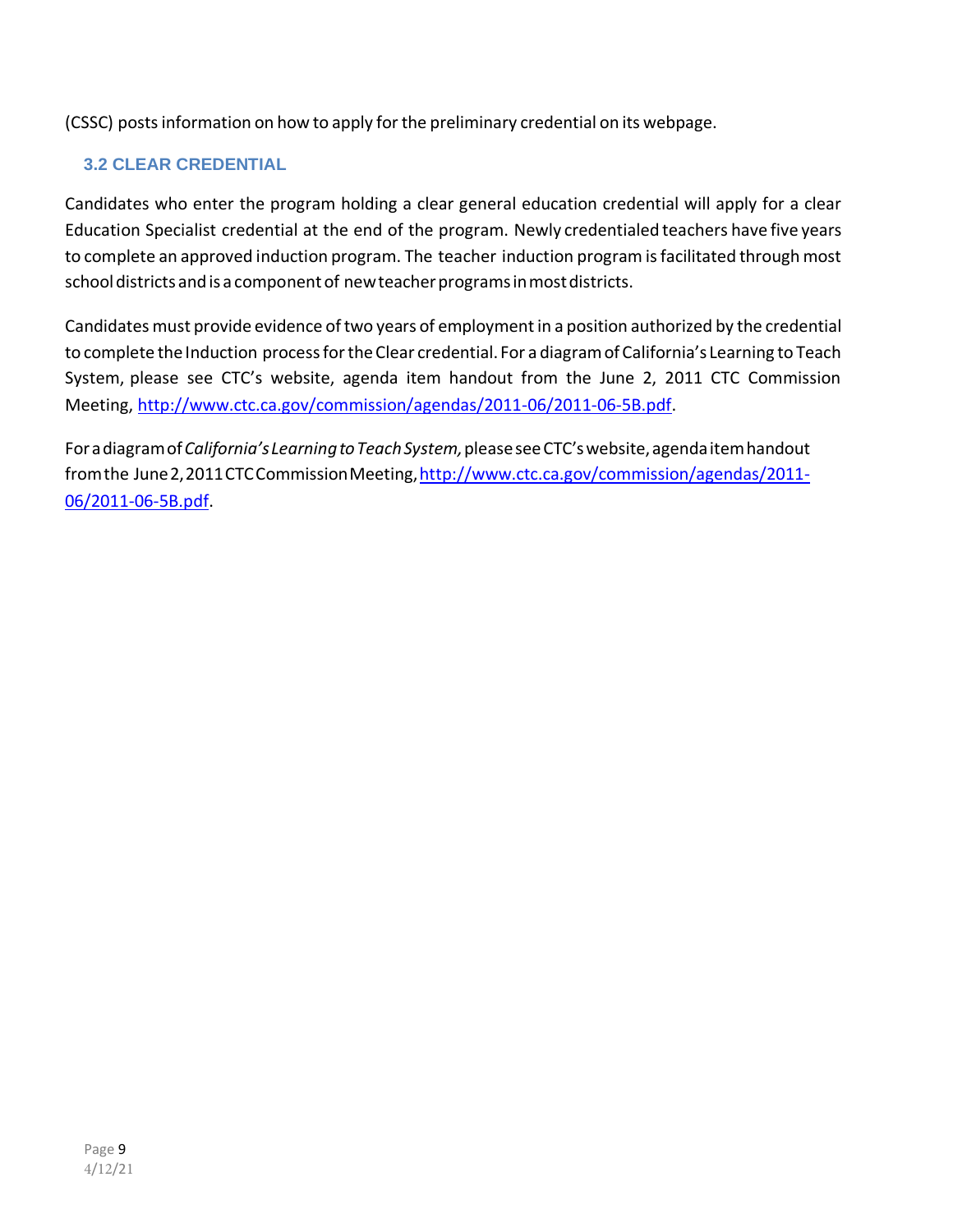# <span id="page-9-0"></span>**4.0 TIMELINES AND CONTACT INFORMATION FOR 2020-2021 PROGRAMS**

### <span id="page-9-1"></span> **4.1 TIMELINES**

|                                   | Summer 2021 Entry<br>Fall 2021 Entry                                                |
|-----------------------------------|-------------------------------------------------------------------------------------|
| <b>Applications Deadlines</b>     | University and Department Applications are due April 15, 2021                       |
|                                   | University and Department Applications are due June 1, 2021                         |
|                                   | https://www.csueastbay.edu/cssc/prospective-cred-student/special-<br>education.html |
| <b>Mandatory Orientation</b>      | Monday, May 24, 2021, 4:30-6 This orientation may be online.                        |
|                                   | Monday, August 9, 2021, 4:30-6 This orientation will be online.                     |
|                                   | Instructions to access will be sent to candidates.                                  |
| <b>First Day of Program</b>       | Monday, June 1, 2021. All classes will be online.                                   |
|                                   | Tuesday August 17, 2020. All classes will be online.                                |
|                                   | Supervised Field Placement I From mid-January to mid-May                            |
| 3 days/week, Spring year 1)       | Fieldwork will follow the method of instruction in the school district.             |
|                                   | Placement may be in a virtual learning environment.                                 |
|                                   | Year 2 Candidates Summer 2020 Entry                                                 |
| <b>First Day of Program</b>       | Monday August 17, 2020. All classes will be online.                                 |
| <b>Supervised Field Placement</b> | From mid-August to mid-December                                                     |
| II (Fall) 4 days/week             | Fieldwork will follow the method of instruction in the school                       |
|                                   | district. Placement may be in a virtual learning environment.                       |
| <b>Supervised Student</b>         | From mid-January to mid-May                                                         |
| Teaching (Spring, 5               | Fieldwork will follow the method of instruction in the school                       |
| days/week                         | district. Placement may be in a virtual learning environment.                       |
| <b>WST requirement</b>            | Writing Skills Test requirement must be completed before a                          |
| completion*                       | candidate can apply for advancement to candidacy and graduation. It                 |
| Lifted for 2020-2021              | is recommended that candidates complete the WST requirement                         |
| year                              | prior to the end of the first year of the program.                                  |
| <b>Advancement to Candidacy</b>   | Candidates may apply for graduation and to advance to candidacy in                  |
| <b>Filing for Graduation</b>      | March of the first year of the program.                                             |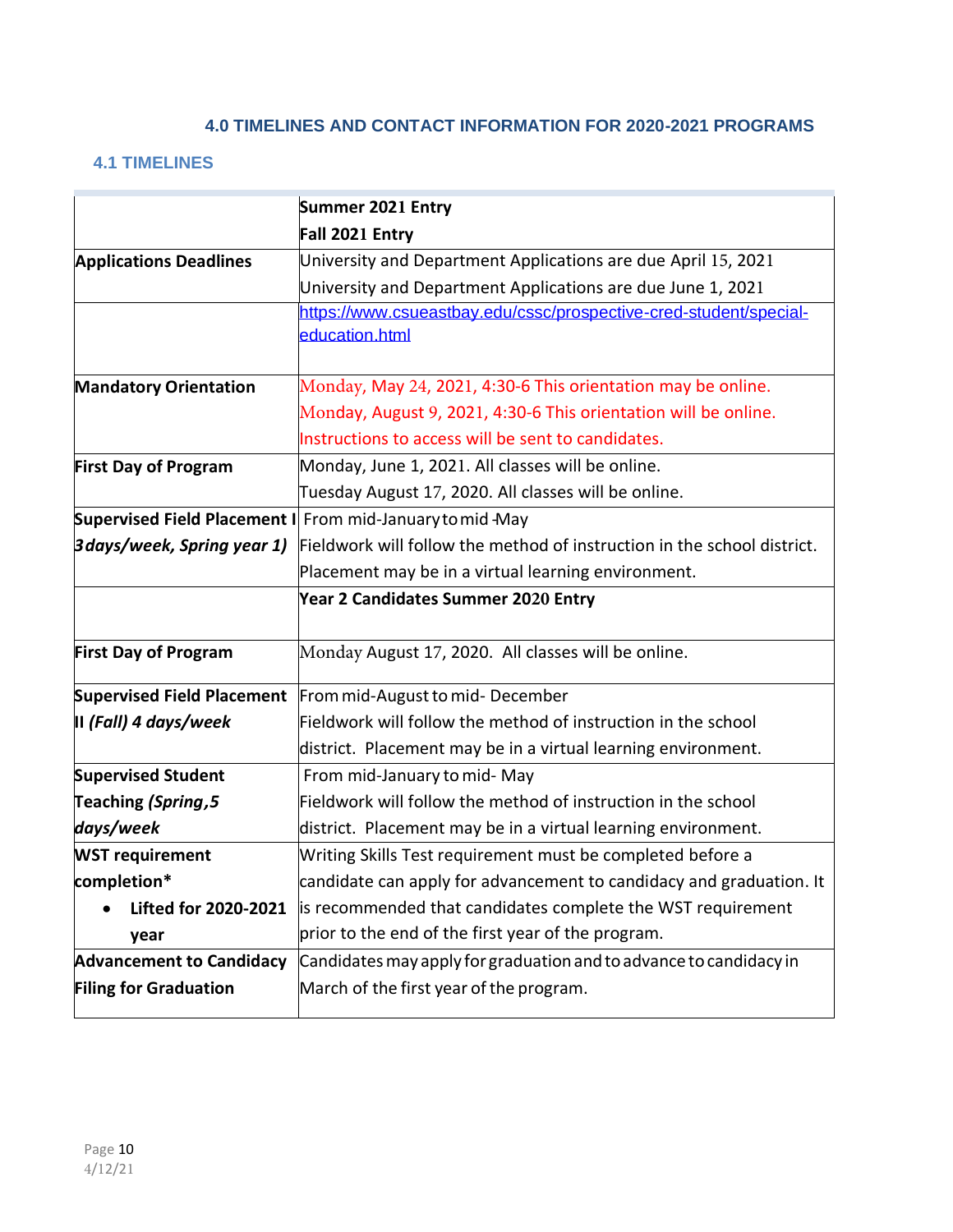#### <span id="page-10-0"></span>**4.2 CONTACT INFORMATION**

25800 CarlosBeeBoulevard 5800 Carlos Bee Boulevard Hayward,California94542-3007 Hayward, California94542-3007 Tel: (510)885-3027 Tel: (510) 885-2272 Fax: (510) 885-3250 [www.csueastbay.edu/cssc](http://www.csueastbay.edu/cssc)

Art & Education Building Room 250 Credential Student Service Center Room 235 CaliforniaStateUniversityEastBay California State University East Bay [credentials@ccsueastbay.edu](mailto:credentials@ccsueastbay.edu)

CSUEB Accessibility Services **International Admissions** Office Tel:(510) 885-3868 Tel: (510) 885-7571 [as@csueastbay.edu,](mailto:as@csueastbay.edu) <http://www.csueastbay.edu/accessibility/>

Contra CostaOffice of Education Alameda County Office of Education <http://www.cccoe.k12.ca.us/index.html> [www.acoe.org](http://www.acoe.org/)

East Bay Cares Cal Fresh Program <http://www.csueastbay.edu/care/students.html>510-885-4673

Pioneers for HOPE The Standards for Student Conduct [hope@csueastbay.edu](mailto:hope@csueastbay.edu) <http://www.csueastbay.edu/studentconduct/student-conduct.html>

#### Emergency Information

[http://www.csueastbay.edu/af/departments/risk-management/ehs/emergency](http://www.csueastbay.edu/af/departments/risk-management/ehs/emergency-management/index.html)[management/index.html](http://www.csueastbay.edu/af/departments/risk-management/ehs/emergency-management/index.html)

Blackboard Assistance Phone: (510) 885-4152 Email: stsc@csueastbay.edu In person: Library Learning Commons Online:<https://bb.csueastbay.edu/ultra/stream> Overflow calls, after-hours, weekend, and holiday Phone: 1-855-414-9911

#### **5.0 2020-2021 PROGRAM PREREQUISITES**

<span id="page-10-1"></span>The following are non-curricular requirements for the Education Specialist Mild Moderate Disabilities, Mild Moderate Support Needs and Moderate Severe Disabilities, Extensive Support Needs teaching credential programs. For more details about these items, please consult the admissions webpage. The items with a \* are due as part of the admissions process:

- Bachelor's Degree bearing Transcript\*
- Basic Skills Proficiency *CBEST or CSET 142 (multiple subject)*

Page 11 4/127/21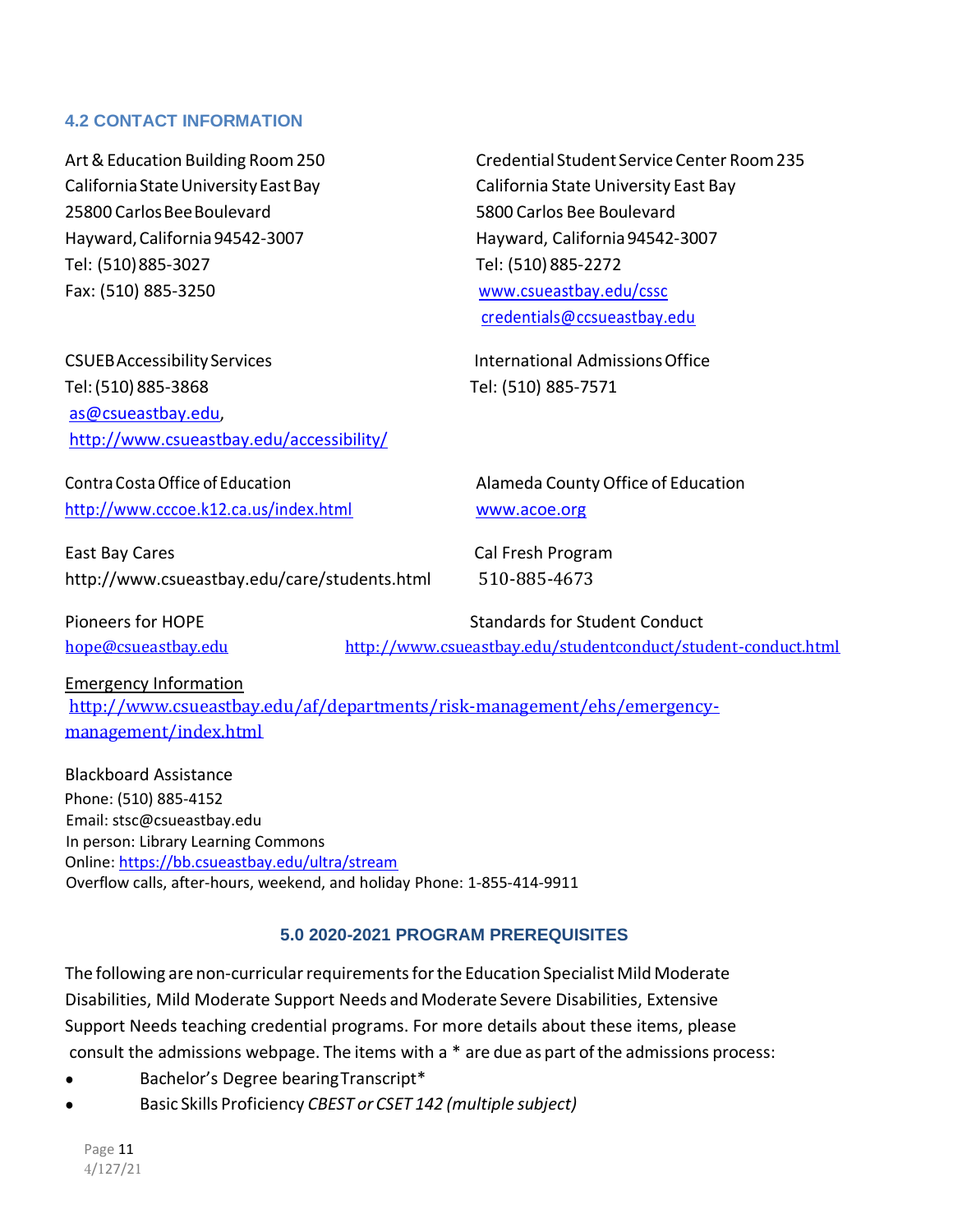- CandidatesfortheEducationSpecialistCredentialsmycompletetheCSETsubtestsfor MultipleorSingle Subjects o*r complete a Subject MatterWaiver program (single subject)*
- U.S. Constitution
- Pre-Admission Field Experience\* (Waived for 2020 admission)
- Three Letters of Recommendation\*
- CTC Certificate of Clearance\*
- Negative TB Test Report\*
- Immunization Report (submitted to Student Health Center)\*

*Due to the COVID 19 situation, summer entry candidates will have until June 15 to submit a Certificate of Clearance, Negative TB test report and letters of recommendation. CSET and CBEST mustbe completed prior to recommendation for the credential.*

Candidates who are missing documentation may receive a letter of declassification from the credential program if the pre-requisites have not beenmet.Upon completion ofthe prerequisites, a candidatemay **re-apply** to the Education Specialist Mild Moderate or Moderate Severe Disabilities Credential program for admission to the next entry cohort.

Candidates are eligible for an Internship Credential at the time of entry in to the program if they hold a valid California Multiple Subject or Single Subject Credential with ELD/CLAD authorization at the time of admission.

# <span id="page-11-0"></span>**5.1 Documentation of the following prerequisites is also required for all fieldwork in K – 12 schools**

Manyschoolsrequiretheirownphotocopyoftheitemslistedbelow.Itisthecandidate'sresponsibility tosubmit these items, if requested, to the K-12 school site. We highly suggest candidates keep a copyofthesecredentialing documents prior to submitting them for admissions.

- Certificate of Clearance
- Official Negative Tuberculosis Test Report

Each candidate must submit documentation of a Negative Tuberculosis Test. The test results are only valid for three years. An official, signed TB test report from a physician can be submitted as verification of one's TB clearance and Verification of Up-To-DateImmunizations.

Candidates must demonstrate:

- Professional and ethicalbehavior;
- Sound mental health;
- Attention to physical health;

• GPA of 3.0 in the program (No grades of D, F, or No Credit; no more than one grade of I (Incomplete);

• Prompt arrival (in person or virtual) for all courses, meetings, and scheduled events;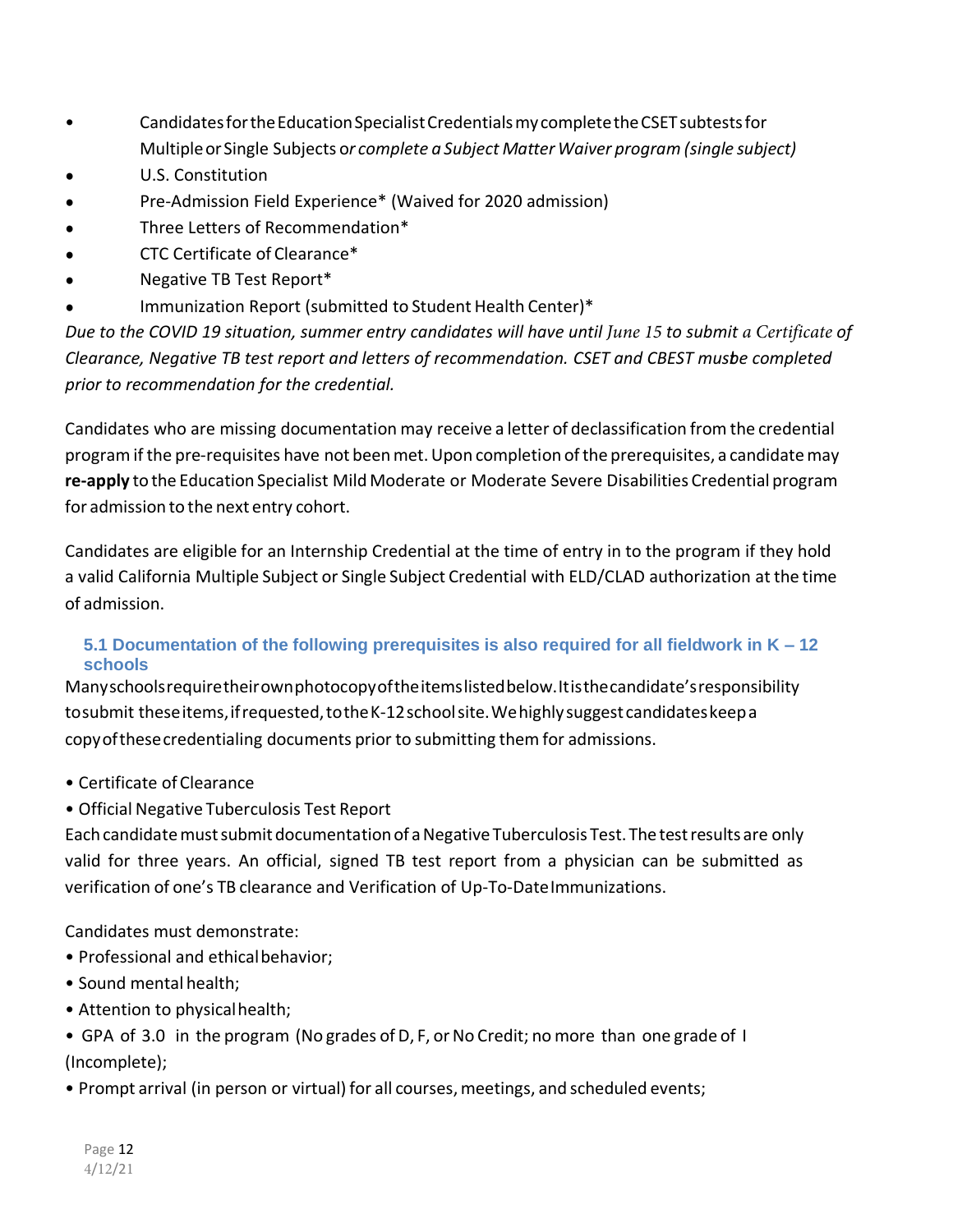- Openness to feedback;
- Ability to handle dissonance; and
- Ability to meet all TPEs
- See the TPE sections at the end of this handbook for more information

Candidates who have more than one Incomplete Grade may not continue in the program untilallIncomplete grades have been changed to letter grades or CR/NCR. Candidates must adhere to the time limitations placed on completing the work to remove the incompletegrade. Failure to do so will result in a failing grade for the course.

# <span id="page-12-1"></span><span id="page-12-0"></span>**6.1 COHORT FORMAT**

# **6.0 PROGRAM OVERVIEW**

Candidates join a cohort and progress through the credential program with 25 – 35 fellow teammembers who are earning a Mild Moderate Disabilities (Mild Moderate Support Needs) or a Moderate Severe Disabilities (Extensive Support Needs) authorization. The cohort format is conducive to building networks and professional contacts. Cohort members have coursework together across authorizations as well as in authorization specific clusters. Candidates take courses in the late afternoon and/or early evening. Saturday and online courses (synchronous and asynchronous) may be options, as well.

# <span id="page-12-2"></span>**6.2 CONCURRENT FIELDWORK AND COURSEWORK**

Candidates complete coursework and fieldwork at the same time. Course are offered in a hybrid format. On the ground, face-face courses take place one week with online courses the opposite week. Online courses may be synchronous or asynchronous. The program courses will follow the delivery format mandated by the University administration.

Candidates who have met the prerequisites may work as intern teachers or teachers on permit during the school day during the first and second years of the program. When appropriate, candidates may substitute during the year as long as the substitute assignment does not interfere with the student teaching requirements. Part time teaching/job sharing ofaninternshipisrecommendedoverfulltimefor all, in part to assure that candidates have opportunities to demonstrate their competence across the diverserangeofstudentswithineachauthorization,andacross school/age levels ofthe credentials. Intern candidates receive supervision throughout the program. Supervised fieldwork begins for all candidates in the spring semester of the first year of the program.

# <span id="page-12-3"></span>**6.3 COURSES FOR INTERN ELIGIBILITY**

Candidates entering theprogramwithout a general education credential complete a series of Teacher Education (TED) and SPED courses. These courses provide the content and required 120 hours for a candidate tobecome interneligible. Mostofthecoursesareofferedinthefirstsummersession,beforethe start of the fall semester. Summer courses are as follows: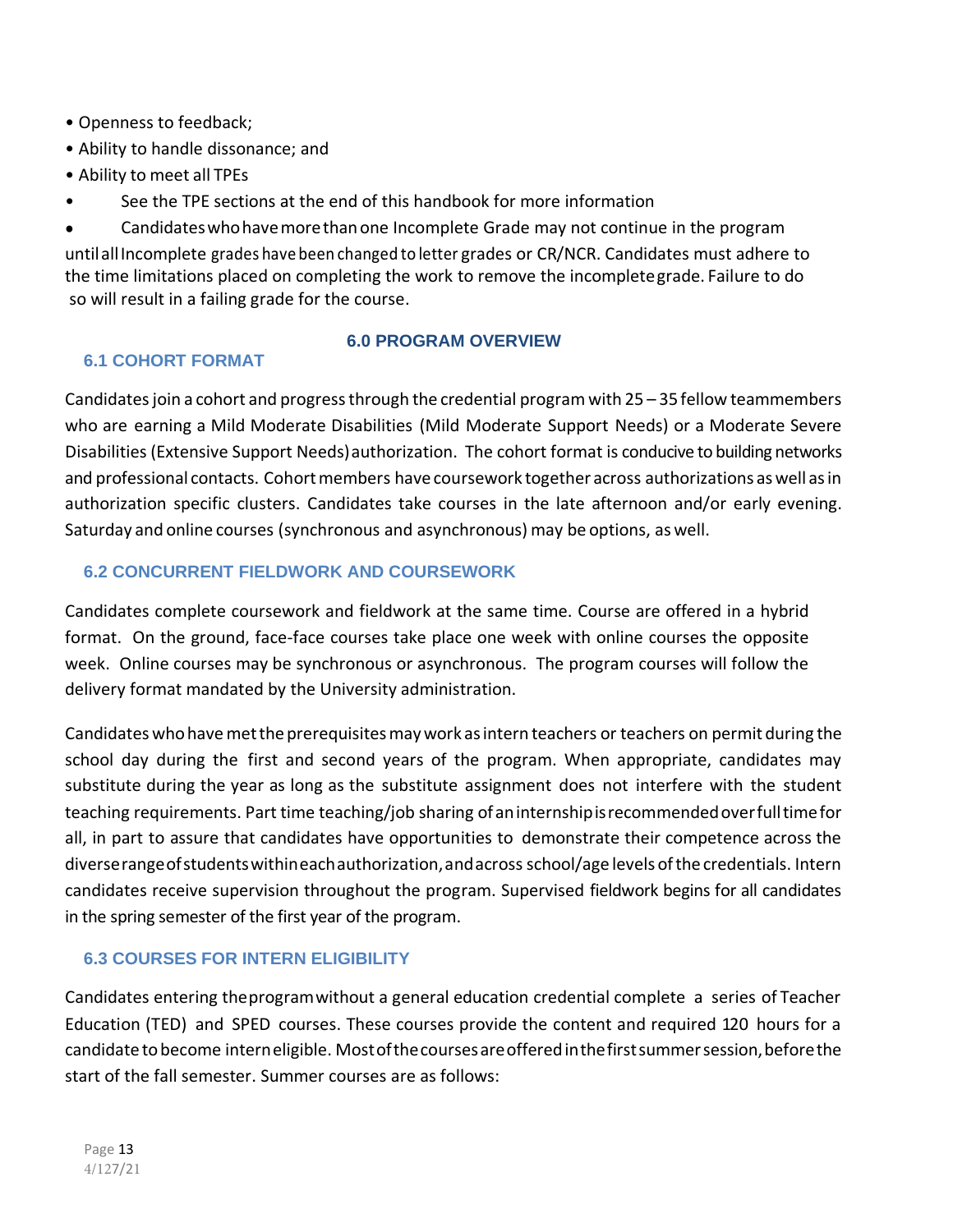TED 505 Curriculum and Instruction Mathematics TED508 Reading and Language Arts TED 505 Teaching English Learners SPED 500 Teaching Diverse Learners

#### <span id="page-13-0"></span>**6.4 UNIVERSITY POLICIES**

Candidates are subject to all CSUEB policies, including those relating to Academic Dishonesty. See the sectionon Academic Dishonesty herein. For information about specific policies, check the CSU East Bay catalog[:www.csueastbay.edu/ecat.](http://www.csueastbay.edu/ecat)

#### <span id="page-13-1"></span>**6.5 MASTER'S DEGREE**

The Education Specialist credential programs are composed of classes at the 600 level. These master's classes enable candidates to complete the Master's in Special Education at the same time as completing their credential. Upon completing the Credential program, CSUEB candidates have met the requirements for the Master's Degree in Special Education. Candidates must complete the Writing Skills Test requirement (WST)\* prior to the spring term of the first year of the program. Candidates may not advance to candidacy or apply for graduation until the requirement has been met. \*The WST requirements had been lifted for 2020 and 2021 graduates.

#### <span id="page-13-2"></span>**6.6 GRADE POINT AVERAGE REQUIREMENT**

Allcandidatesmustmaintaina3.0 grade point average in required courses to remain in the program. Acandidatemayneverhave more than one incomplete (I) grade or **any** grades of "D", "F", or "No Credit" (NC). Failure to meet this requirement may result in declassification from the program. Candidates must repeat courseslower than a B. Interns may not have any incomplete grades.

#### <span id="page-13-3"></span>**6.7 PERSONAL CONTACT AND RESIDENCE INFORMATION**

Candidates must maintain current contact information with the University. Be sure to inform CSUEB's enrollment office of any changes to their name, address, contact telephone, etc. Specific steps and forms related to student records can be found online at: [http://www20.csueastbay.edu/students/student-services/forms/index.html. F](http://www20.csueastbay.edu/students/student-services/forms/index.html)ailure to do so may delay one's completion of requirements and the recommendation for the credential.

#### <span id="page-13-4"></span>**6.8 FINANCIAL AID OPPORTUNITIES**

All candidates may apply for financial aid. Start by completing the FAFSA (Free Application for Federal Student Aid) at [www.FAFSA.ed.gov.](http://www.fafsa.ed.gov/) If you have any questions or need an appointment with a CSUEB Financial Aid Officer, you may call the Student Financial Services at (510) 885-2784 or visit their webpag[e: http://www.csueastbay.edu/prospective/cost-and-](http://www.csueastbay.edu/prospective/cost-and-financial-aid/financial-aid) [financial-aid/financial-aid.](http://www.csueastbay.edu/prospective/cost-and-financial-aid/financial-aid) For more information regarding federal aid programs please visit their webpage at[: http://StudentAid.ed.gov.](http://studentaid.ed.gov/)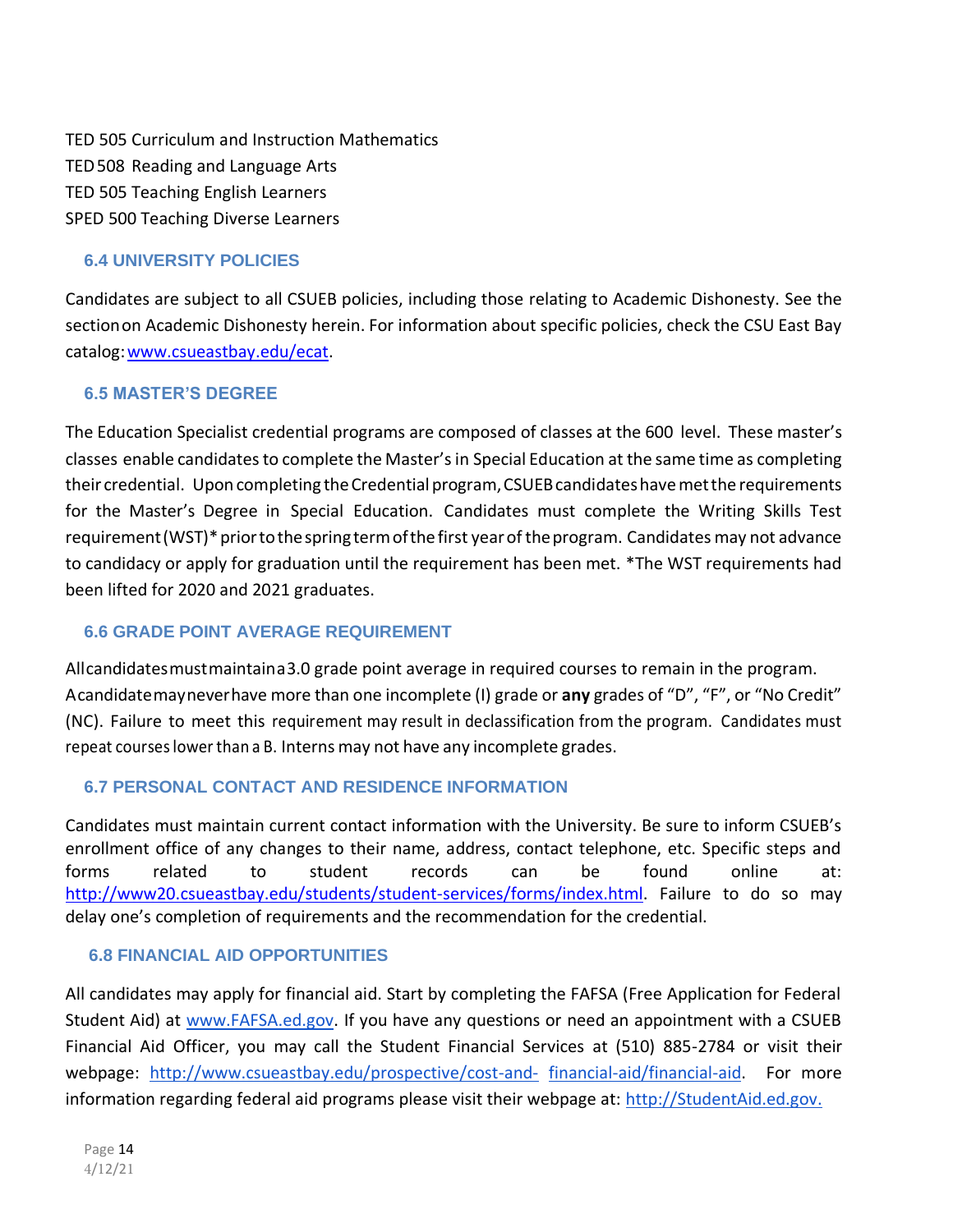There are several opportunities to candidates in the Education Specialist Programs in order to help finance their career goals.

TEACH Grant: For candidates enrolled in the Multiple Subject, Single Subject and Educational Specialist programs: \$4,000 Award. For more information on this grant contact (510) 885-2784 or [finaid@csueastbay.edu.](mailto:finaid@csueastbay.edu)

# **Golden State Teachers Grant: Available through the California Student Aid Commission** [www.csac.ca.gov](http://www.csac.ca.gov/)

The Department of Educational Psychology offers a few scholarships throughout the year. Candidates are informed of such opportunities when they become available.

# <span id="page-14-0"></span>**6.9 SPECIAL PROGRAMS**

Candidates often have the opportunity to apply for special programs/projects offered in conjunction with the Education Specialist Credential/Master's in Special Education Programs.

#### **Project ASPIRE**

First year candidates may apply for Project ASPIRE (Autism Specialists Pioneering Inclusive Researchbased Education a grant funded program from the US Department of Education. This program, a collaboration between SPED and Speech, Language, Hearing Sciences integrates evidence based education and service learning. Participants are awarded a stipend with the requirement that they teach in programs that service youth and young adults with autism.

#### **Residency**

The Residency is a collaborative, district and university, state grant funded program to support the preparation of special education, STEM and bilingual multiple subject teachers. In return for financial support, participants commit to teaching in the district for 3 or 4 years. Currently, the Special Education Program has Residency Programs with the Oakland Unified School District and the West Contra Costa Unified School District. Resident teachers are assigned, in the role of a student teacher, to a mentor teacher for the school year. Residents receive four semesters of supervised fieldwork.

#### **7.0 ACADEMIC ACCOMMODATIONS FOR DOCUMENTED DISABILTIES**

<span id="page-14-1"></span>CSUEB provides academic accommodations to qualified individuals with disabilities. Counselors determine accommodations on an individual basis after reviewing current professional documentation and meeting with the individual. The purpose of such accommodations is to provide equal access to classroom programs and campus activities in a manner consistent with Section 504 of the Rehabilitation Act, the Americans with Disabilities Act, associated California laws and regulations, and CSU policy. For more information please contact Accessibility Services at [as@csueastbay.edu.](mailto:as@csueastbay.edu) Candidates who have an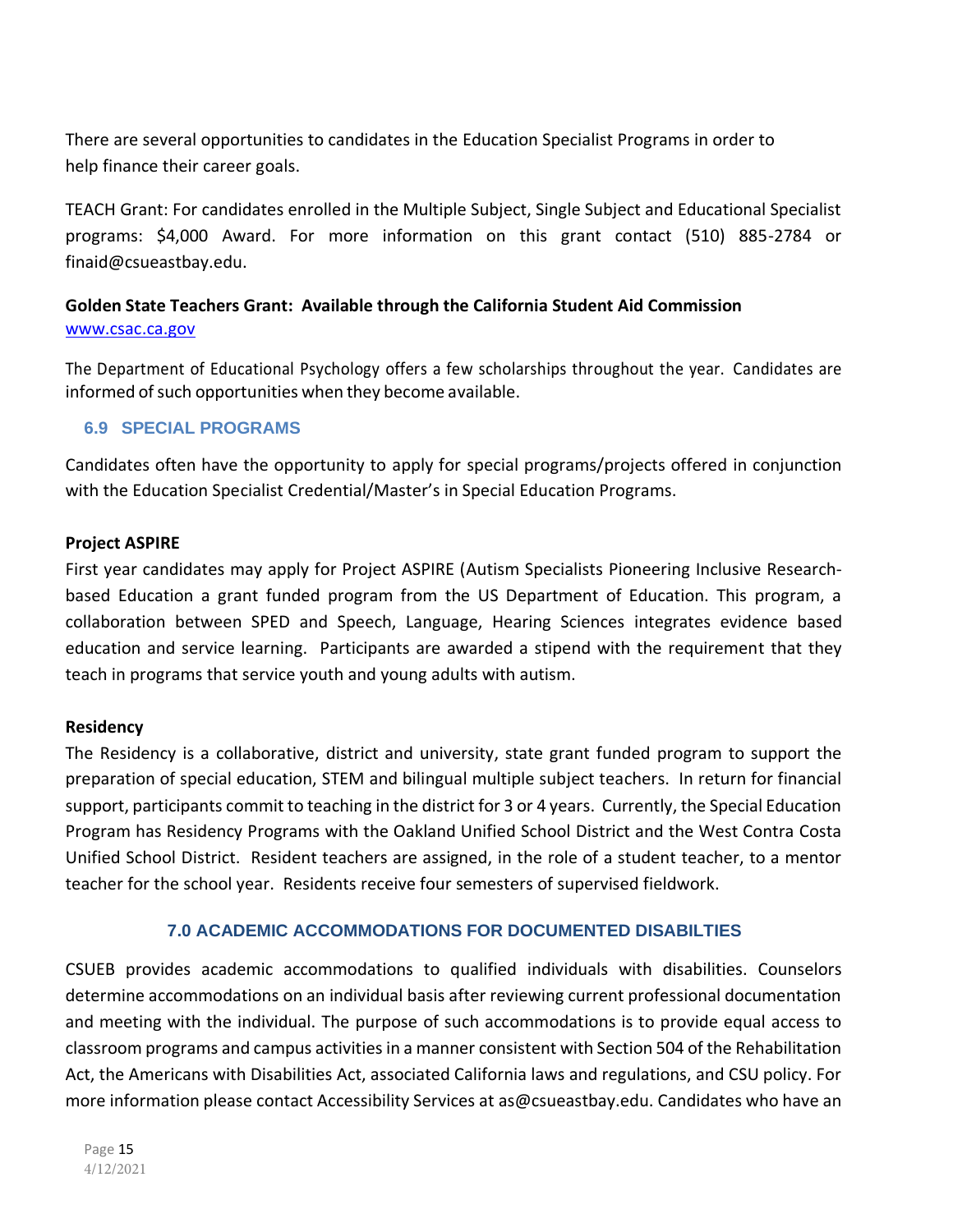accommodation plan must notify the course instructor during the first two weeks of class and must share the accommodation plan with the course instructor. More information on Accessibility Services can be found at:<http://www20.csueastbay.edu/af/departments/as/>

#### **8.0 NET ID, EMAIL AND COURSE ENROLLMENT: MyCSUEB**

<span id="page-15-0"></span>Candidates must ensure that they are registered CSUEB students AND must activate their NetIDs and student e-mail accounts prior to course enrollment via the MyCSUEB website: [https://my.csueastbay.edu. A](https://my.csueastbay.edu/)LL candidates enroll in the courses that are specifically designated for their cohort and authorization including Field Experiences. **NO** candidate may enroll in a course designated for another team. Candidates are expected to enroll prior to the close of the *Open Enrollment Period* each quarter. **It is also crucial that candidates maintain and check their CSUEB e-mail accounts daily for all credential program and university correspondence.**

# **9.0 PROGRAM COURSES**

<span id="page-15-1"></span>Candidates must follow their cohort schedules and enroll in the courses and field experience for their cohorts. It is illegal for an un-enrolled person to participate in coursework or fieldwork. Failure to enroll in any course or fieldwork will result in No Credit and may cause one to be dropped from the Program. Re-admission is **not** guaranteed. Candidates must arrive **on time** for each class meeting, regardless of the delivery method such that they remain on the course rosters.

Candidates who hold a multiple or a single subject credential are not required to take the courses in Teacher Education (TED). Each semester candidates add SPED 697 Issues in Special Education to their course schedule. Candidates working as interns add SPED 695 to their schedule each semester of the internship. Some interns will be asked to add SPED 696, intern support to their schedule.

Candidates without general education credentials are encouraged to begin the program in the summer semester. Those candidates without general education credentials who enter fall semester will take summer semester year 1 courses during the summer semester prior to year 2.

#### <span id="page-15-2"></span>**Summer Semester Year 1**

TED510 Curriculum and Instruction Mathematics TED 505 Teaching English Learners A TED 508 Reading and Language Arts SPED 500 Teaching Diverse Learners in Inclusive Classrooms

#### <span id="page-15-3"></span>**Fall Semester Year 1**

SPED 601 Evidence Practices: Mild Moderate Disabilities *or* SPED 602 Evidence Practices: Moderate Severe Disabilities SPED 604 Health and Positive Behavioral Support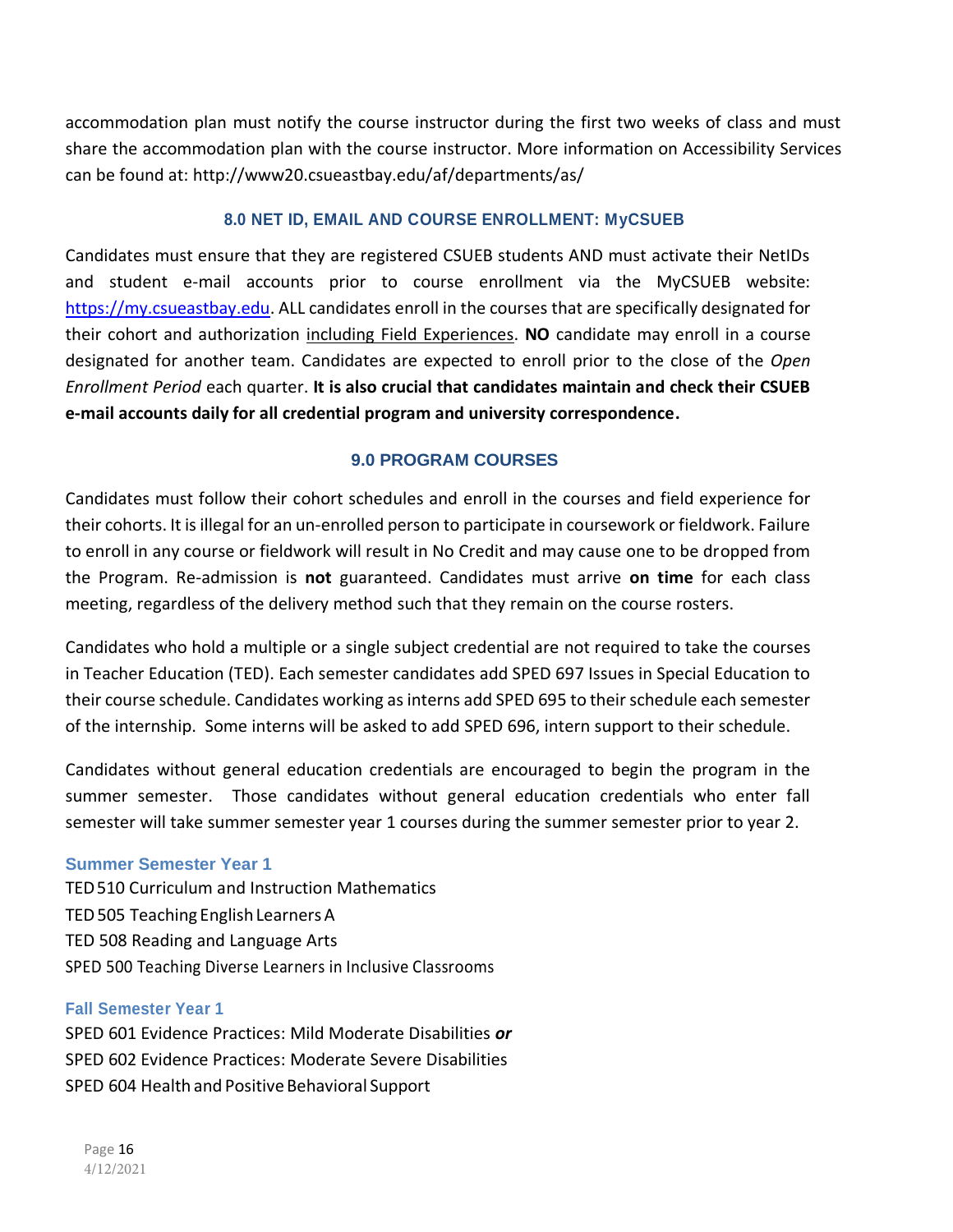#### <span id="page-16-0"></span>**Spring Semester Year 1**

SPED 605 Communication and Technology SPED 606 Assessment: Students with Mild/Moderate Disabilities *or* SPED608Instruction&Behavioral SupportandStrategies:Moderate/SevereDisabilitiessemester SPED 611 Fieldwork I: Mild Moderate Disabilities *or* SPED615FieldworkI:Moderate/SevereDisabilities TED 509 Language Arts and Social Studies

#### **Fall Semester Year 2**

SPED 607 Curriculum & Instruction: Students with Mild/Moderate Disabilities **or** SPED 609 Advanced Assessment & Curriculum: Moderate/Severe Disabilities SPED 610 Research and Professional Practices SPED 612 Fieldwork II: Mild Moderate Disabilities **or** SPED 616 Fieldwork II: Moderate/Severe Disabilities

#### <span id="page-16-1"></span>**Spring Semester Year 2**

SPED 603 Collaboration and Transition SPED 613 Final Student Teaching: Mild Moderate Disabilities *or* SPED 617 Final Student Teaching: Moderate/Severe Disabilities SPED 693 Capstone Research Project

#### **10.0 SUPERVISED FIELD PRACTICUMS**

<span id="page-16-2"></span>Fieldwork is core to the philosophy of the Education Specialist Credential program and is threaded throughout the program. Field practicum provides candidates with an opportunity to apply what they have learned in their courses and to learn from exemplary K-12 special education teachers and service providers. Field practicum also provides the setting for the site and university supervisor to certify that the candidate is on an appropriate growth path toward becoming an effective teacher. Each candidate's field placements must specifically match his/her credential objective. Supervised fieldwork and final student teaching begin spring semester of the first year of the program and continuetoincreaseindurationduringthefallandspringsemestersofthesecondyearofthe program. Candidates are encouraged to visit and observe programs and models of service delivery during the fall semester of the first year of the program.

Supervised field practicums were identified in the previous section. Candidates may complete the supervised field practicums as district employees, intern teachers or teachers working of CTC issued permits. Time requirements of and solo teaching responsibilities of each of the fieldwork experiences are asfollows:

Residency Candidates will be in the classroom a minimum of 50% time. They will receive 6 from their supervisor visits over the course of the semester. Beginning with the spring semester of the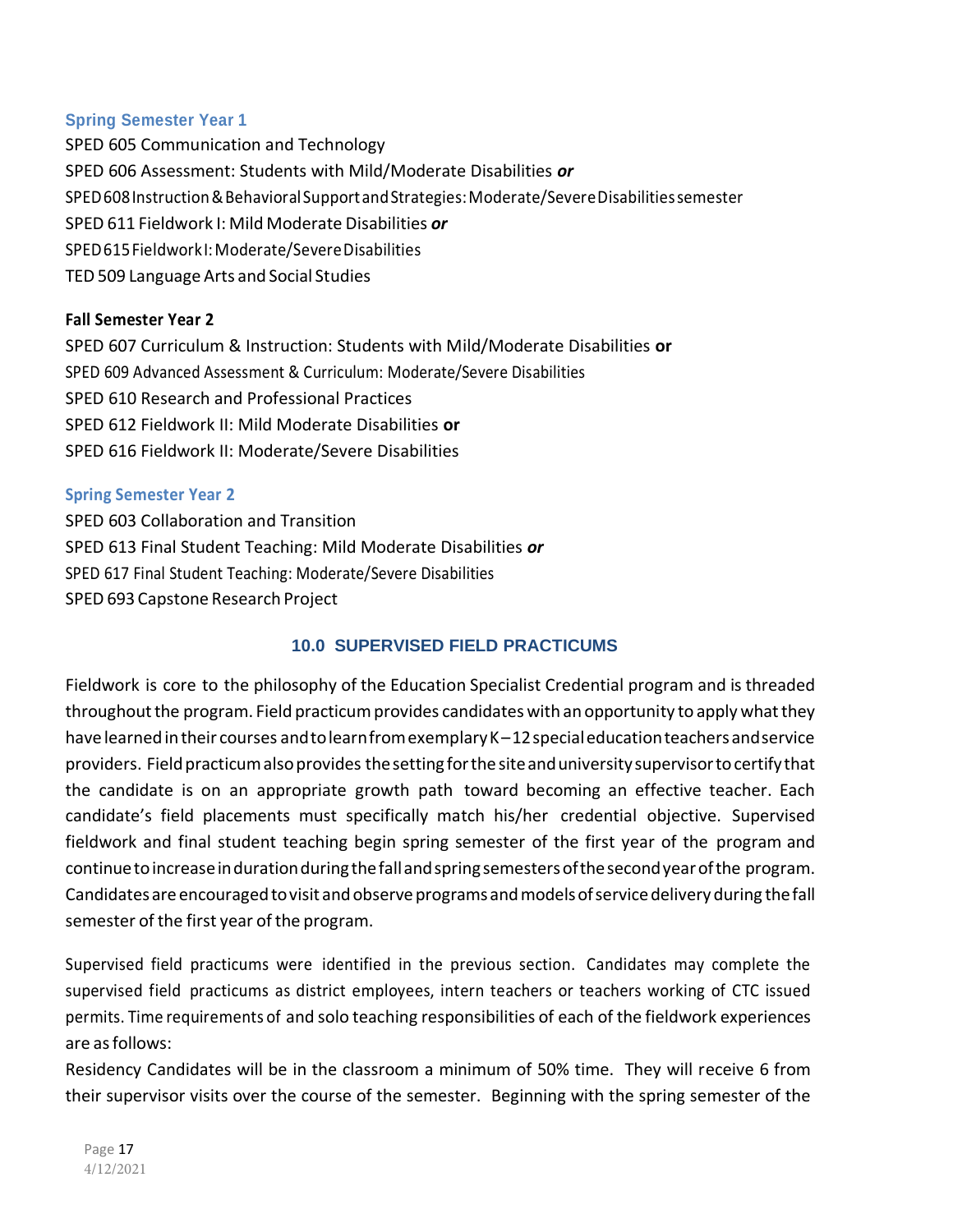first year of the program they participate in the regularly scheduled fieldwork experiences. For non residents, those not employed as teachers of record or year 1 candidates working as instructional support staff, the fieldwork requirements are as follows: FieldworkI: Three(3) daysa weekor the equivalent FieldworkII:Four(4)daysaweekortheequivalent Full Time Student Teaching: Five (5) days aweek

Candidates working as instructional support staff during the first year of the program must be in a teacher of record or a student teaching role for the second year of the program.

Candidates who are student teaching should have the equivalent of 20 days where they are in charge of the classroom and related duties.

The ProgramCoordinator, the University Supervisor, Program Faculty and the candidate will work with the Cooperating Teacher to develop a schedule that benefits all parties and provides opportunities for the candidate do develop knowledge and skills to be an effective education specialist. Candidates must successfully complete the CSET and CBEST examinations prior to enrolling in Full Time Student Teaching. For the 2020-2021 school year, CSET must be completed prior to filing for the credential

All Education Specialist teaching candidates are required to complete a total of three (3) fieldwork placements (spring year 1,fall andspring of year 2). Programfaculty recommendsthatfield workoccurin two(2) different placement sites at two(2) different grade levels and models of service delivery. There are instances where a candidate may be allowed to stay at a single placement site for the entire year. The Commission on Teacher Credentialing requires that fieldwork occur in classrooms that reflect the diversity of California's students. There are two types of supervised field practicum: traditional student teaching and student teaching under contract (intern). The Program Coordinator arranges traditional student teaching field placements. Candidates must obtain approval to accept any paid position during theprogram.

Some districts may require additional or duplicate possession of the Certificate of Clearance and/or assess processing fees for their site. The Department of Educational Psychology has no control over individual school districts'policies and is often not informed of such costs, which may arise at any time. It is not always possible for the placement coordinator to avoid placing candidates in such districts. Candidates are responsible for any such fees to districts.

Candidates may substitute for their cooperating teacher. Candidates should check with the district as to the requirements for becoming a substitute teacher. Candidates may substitute for other teachers at the school site if the substitute position does not conflict with fieldwork or student teaching responsibilities.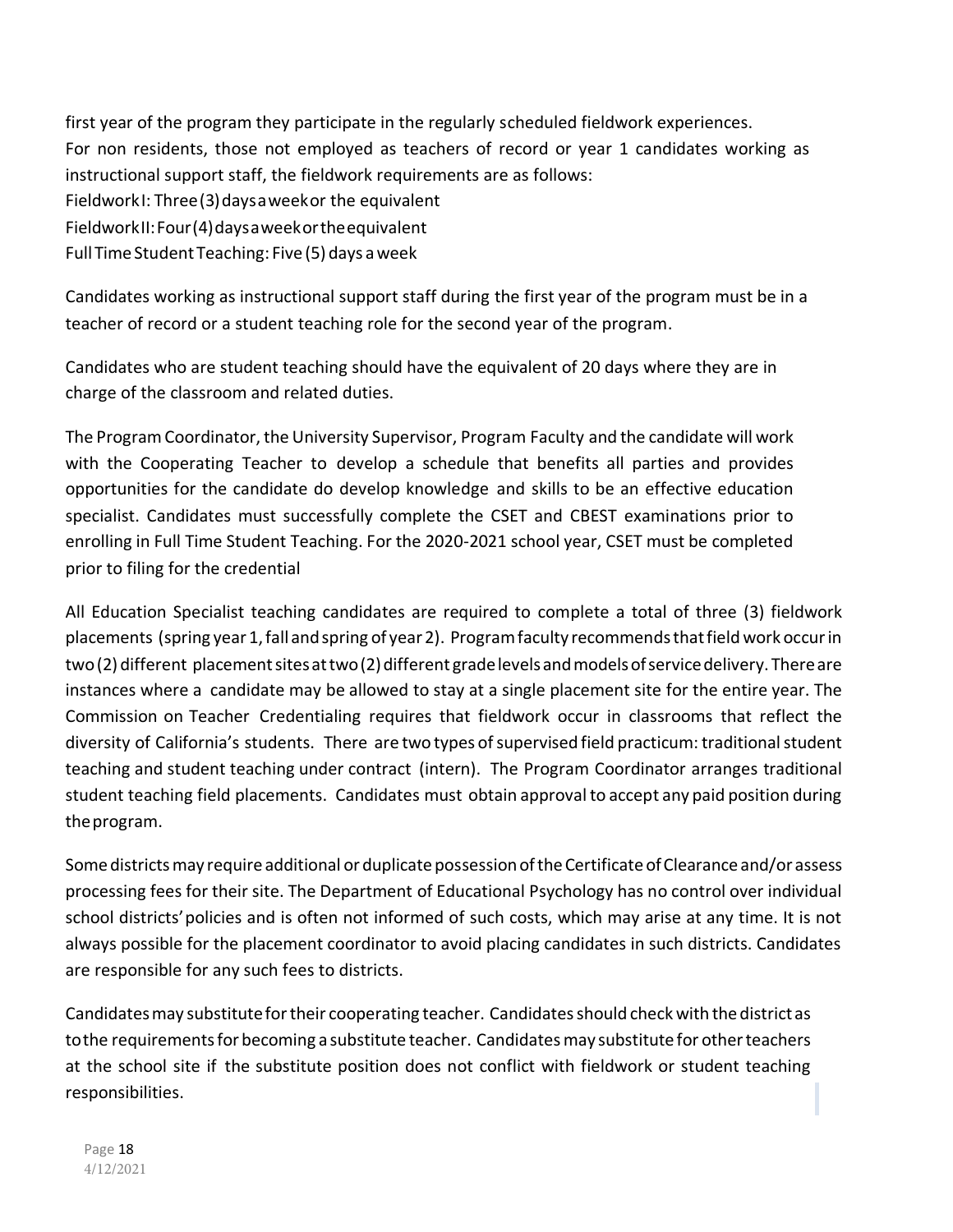### <span id="page-18-0"></span>**10.1 TRADITIONAL STUDENT TEACHING**

Traditional student teachers develop and practice their teaching skills by "apprenticing" in the classrooms of experienced cooperating teachers.They gainexperiencethrougha gradual introductionto classroom teaching. They observe, team-teach, design and deliver select lessons, and work with individual students and small groups, aswellastheentireclass.Theyalsoparticipateinweekly lessonplanning,daily classroom preparation, and meetings with their cooperating teachers**. Over the course of the year candidatesmusthaveatleast600hours offieldworkandsoloteachfor a minimum of two weeks.** The soloteachingrequirementcanoccur at different times throughout the year, although generally it occurs during the last three to four weeks of a placement period. The candidate, university supervisor, and cooperating teacher work together to schedule the solo teaching.

All Education Specialist teaching candidates complete a total of three (3) fieldwork placements (spring year 1, fall and spring of year 2. Program faculty recommends that field work occur in two (2) different placementsitesattwo(2)differentgradelevelsandmodelsofservicedelivery.Thereareinstanceswherea candidatemaybeallowedtostayatasingleplacementsitefortheentireyear. TheCommissiononTeacher Credentialing requires that fieldwork occur in classrooms that reflect the diversity of California's students. There are two types of supervised field practicum: traditional student teaching and student teaching under contract (intern). At least one (1) of the placements must be in an Alameda County or a Contra Costa Countypublics chool  $(K - 12)$ . The Program Coordinator will arrange the traditional student teaching field placements. Candidates must obtain approval to accept any paid position during the program. Interns or those teaching on short term staff permits or provisional intern permits may need to complete hours at a different level or in a different model of service delivery than their instructional position.

Some districts may require additional or duplicate possession of the Certificate of Clearance and/or assess processing fees for their site. The Department of Educational Psychology has no control over individual school districts' policies and is often not informed of such costs, which may arise at any time. It is not always possible for the placement coordinator to avoid placing candidates in such districts. Candidates are responsible for any such fees todistricts.

Candidatesmaysubstitutefortheircooperatingteacher. Candidatesshouldcheckwiththedistrictastothe requirements for becoming a substitute teacher. Candidates may substitute for other teachers at the school site if the substitute position does not conflict with fieldwork or student teaching responsibilities.

The Program Coordinator, arranges each of the traditional student teaching placements in accordance with state and university requirements. Thus, candidates are not permitted to arrange their own placements. The Placement Coordinator makes every effort to locate candidates' field placements close totheirresidential addressesandto accommodatedocumentedconsiderations. Living inanurbanregion, however, traditional student teachers need to be prepared to commute up to 60 minutes to their student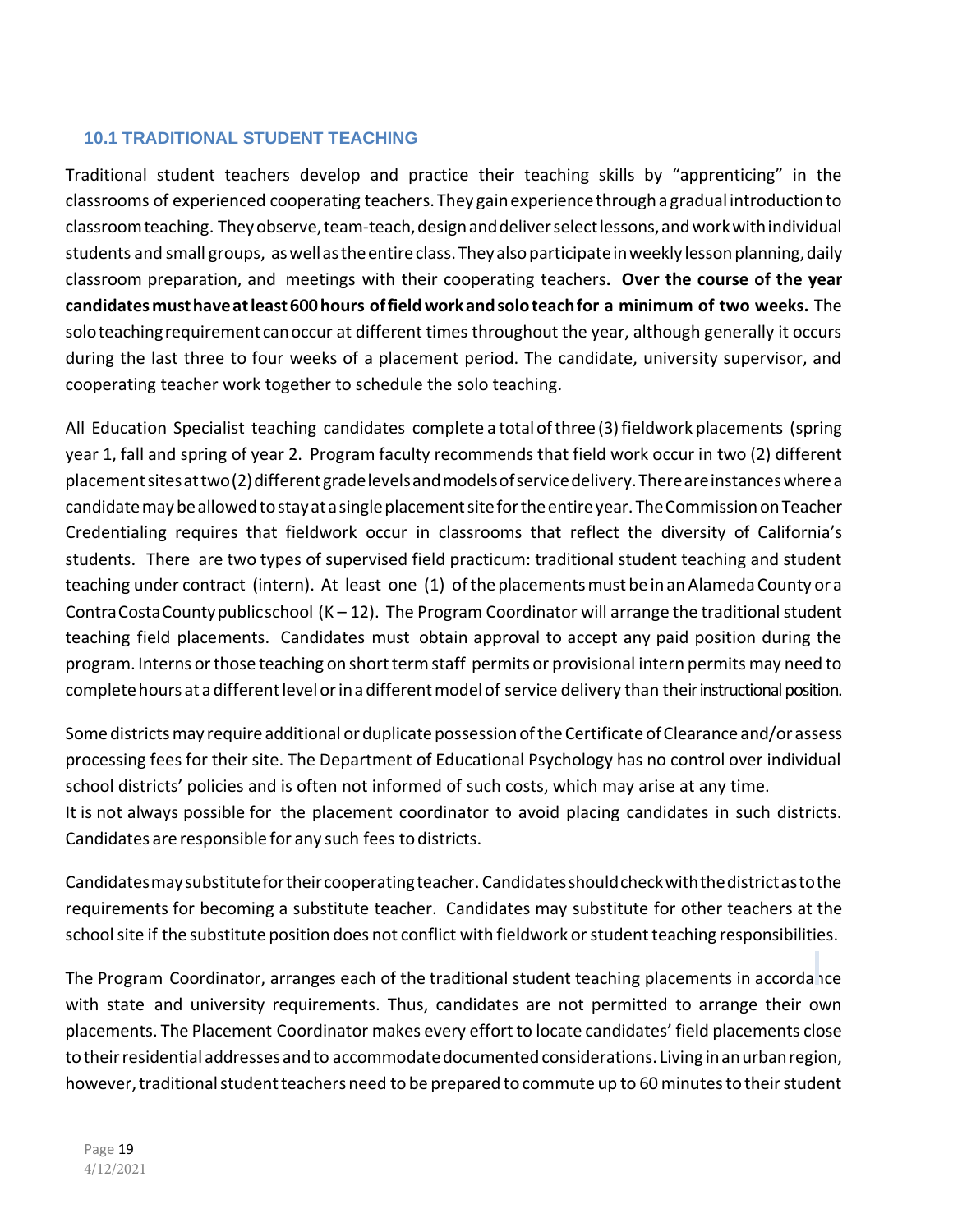teaching sites.

In some instances, a student teacher may be asked to substitute for their cooperating teacher, who may be at training, ill, or away. This is permissible only if the candidate possesses a valid substitute credential and is properly registered with their district. Every district has their own policy about this – some districts prefer itwhileothers forbidit.Undernocircumstancesshouldacandidatesubstitutefortheircooperatingteacher without receiving compensation from the district. If this happens, contact the credential coordinator immediately.

As student teachers, candidates are expected to be at their placement sites all required days during the year. Accommodations for vacations, honeymoons, pilgrimages, etc., will not be made. Cooperating/master teachers maynotapproveabsences. If you have a major and important event that will take you away fro

# <span id="page-19-0"></span>**10.2 CALIFORNIA ALERNATIVE ROUTE TO CERTIFICATION: INTERN PROGRAM**

The Department of Educational Psychology offers the California Alternate Route to Certification or Intern Program to candidates who demonstrate a high level of maturity, time management and organizational skills, and potential teaching effectiveness andwho have sufficient experience in educationalsettingsto serve as a teacher ofrecord. Candidatesworkingasteachersunderaninterncredentialareemployeesof thedistrictandareconsidered teachersofrecord.However,thereismuchmoreworkinvolvedinbeingan internthan in being a student teacher. Course instructors will demand the same high quality work from all candidates, student teacher or intern.

Internships are limited to districts that have a signed Memorandum of Understanding with CSU East Bay. If you believe that you are qualified for an internship, please follow these steps:

Complete the **Intern Approval Form,** available fromthe ProgramCoordinator [https://docs.google.com/forms/d/1sDgqnNZK4vNX\\_gqlsnDY7Cok4NL1cVBez6aOlk4A8kU/edit](https://docs.google.com/forms/d/1sDgqnNZK4vNX_gqlsnDY7Cok4NL1cVBez6aOlk4A8kU/edit)

Candidates will be informed whether the internship is approved. Please note that only approved internships fulfill credential field experience requirements.

Once your Intern Approval form has been approved you are free to seek a teaching position. Please understand that CSU East Bay can sponsor a limited number of interns, so all requests may not be granted.

Candidates under university internship credentials are mentored by site partners (employer provided mentors), haveaUniversitysupervisor, andarealsoevaluatedbyaschooloradistrictadministrator(asany contracted teacherwouldbe).Candidatesmustmeettherequirementslistedbelowbeforetheycanobtain a university internship credential. Candidates must confirm any job offers before a placement is confirmed. Enrolled candidates who desire university internship positions find their own jobs and must obtain university authorization fromthecredentialcoordinatorbeforetheyareeligibletoacceptany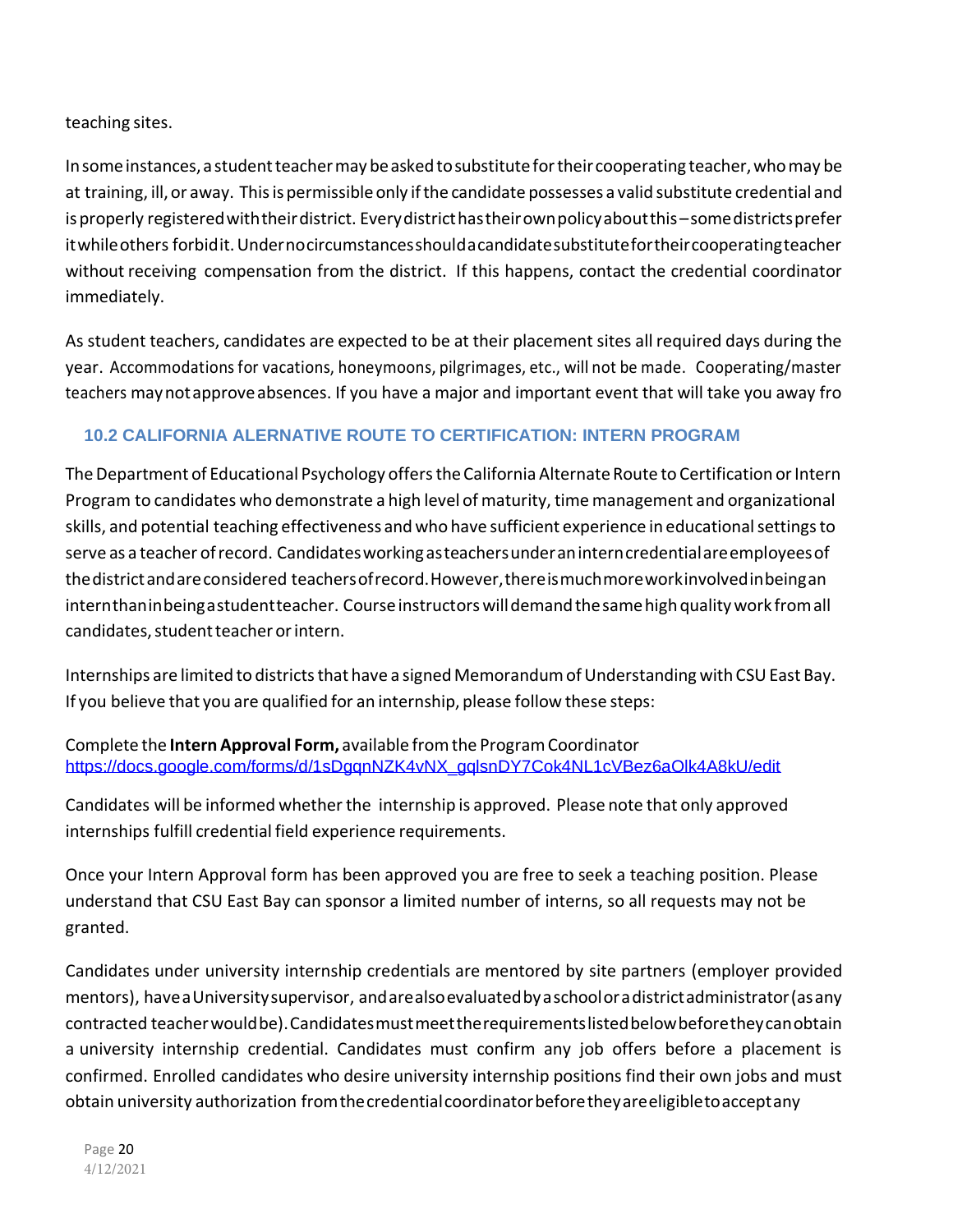joboffers.Universityapprovalisnotgiven automatically.Eachinternshipjobofferis carefullyevaluated to ensure that the pupils at the school site will receive a quality education and that the candidate will engage in a fruitful teaching experience. Once a candidate accepts an approved position, he/she may**not**leaveorchangejobs.Candidatesmaynotleaveanassigned student teaching position to take an internship, except during winter break.

The Credential Student Service Center will require:

- 1. Completion of appropriate internship application
- 2. Documentation of 120 hours of appropriate coursework with a grade of "B" or higher in each class;
- 3. A copy of one's District contract, letter of Intent, or offer of employment;
- 4 The Program coordinator's expressed written authorization of the job offer;
- 5. Appropriate application and fees; and
- 6. 100% completion of all pre and post admission requirements.

Candidatesareexpectedtocommunicatetotheschooldistrictthecriteriaforobtainingauniversity internship credentialthroughCSUEB.CandidatesmusthaveacumulativeGPAof3.0exclusiveof: Incompletes,NoCredits,or grades lower than"B."

The job assignment must:

- 1. Match candidate's credentialobjective;
- 2. Include or allow for an experience teaching in a classroom with at least three English Learners; and
- 3. Have district support as required by CTC regulations.

The Program Coordinator reviews the candidate's prior experiences in working with youth to determine the candidate's readiness for job placement under a university internship credential. The Program coordinator must alsoapprovethejobassignmentasonethatallowsthecandidatetosatisfy thefieldpracticumrequirementsfor the credential. Candidates with 50% job assignments may need to work with the Program coordinator to increase their fieldwork via traditional student teaching such that they can meet program requirements.

Some candidates may find employment at parochial or charter schools where an intern credential is notrequired. Inthesecases,thecandidatedoesnotneedtoapplyfortheinterncredentialbutallother requirements remain in effect, including that the employing school have an appropriately credentialed teacher who can supervise and provide assistance as needed. Candidates who take positions at these schools must complete an AlternateGrade Level Experience in aCalifornia public school as required by the Commission on Teacher Credentialing.

The Department reserves the right to terminate any intern credentials if the District fails to uphold all conditionsof the Memorandum of Understanding with the university.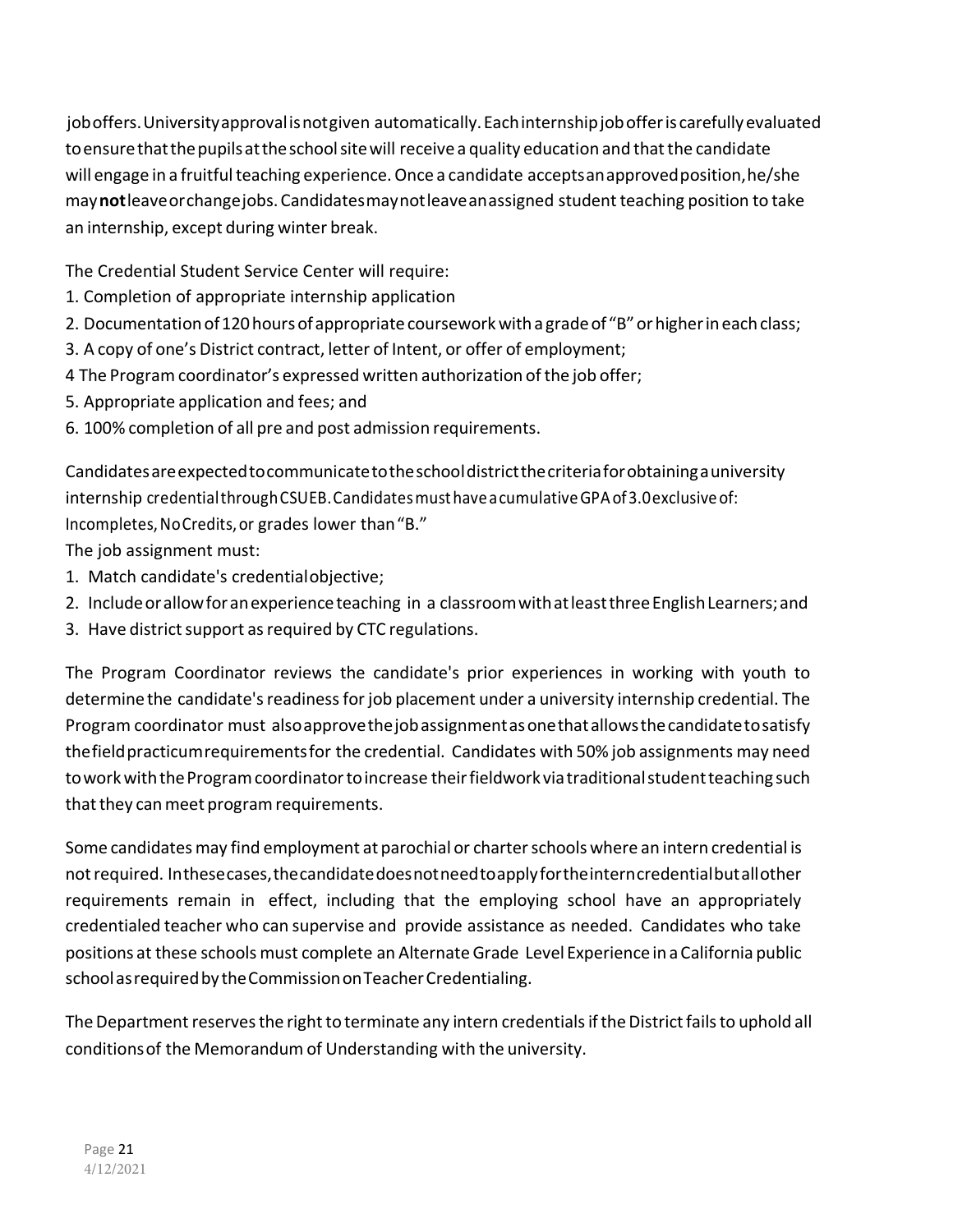# <span id="page-21-0"></span>**10.3 ENGLISH LEARNER EXPERIENCE**

Interns in either public or private schools must meet the state mandated requirements of working with English Learners. If the internship site cannot supply sufficient English Learners the intern must fulfill this requirement at another site. For interns at private schools, this must be fulfilled in a public school. During theyearandontheir owntime,theseinternsmustarrange45hoursofdocumentedworkinclassroomswith EnglishLearners.The UniversitySupervisormustapproveall arrangementsinadvanceofimplementation. Candidates who hold multiple or single subject credentials should have the CLAD or ELD certification as a part of their general education teaching credential. If the prior credential holder does not hold a CLAD or ELD certification, he/she must complete the requirements for the certification (CTEL /ELPAC exam or program of study) prior to the recommendation for the Education Specialist credential. These candidates mustlog45hoursofdocumentedworkwithEnglishLearners.

CLAD/ELD standards set the requirements for fieldwork placement and candidate experiences. Candidates are requiredtohaveafieldexperienceoropportunitiestoworkwithstudentsthatmeets thefollowingrequirements:

1. ThecandidatemustteachatleastthreestudentsineachplacementwhoareclassifiedasEnglish Learners (EL). These students must have at least two different ELPAC levels among them.

2. The university supervisor and the cooperating teacher must observe the candidate providing thisinstruction and complete therequiredpaperwork.Ifthecandidate'sclassroom does not meet the requirements above, the candidate is responsible to locate English Learners within the school. In this case the candidate will conduct the instruction during the student teaching placement experience.

3. The cooperating/master teacher or intern site support provider must have an advanced certification in teaching English Learners. The following are acceptable: a credential that meets the requirements as defined by CTC, a bilingual (BCLAD) credential, the Crosscultural Language AcademicDevelopment-CLAD credential, or certificate, completion of a school district SB 1969 training program, or enrollment in and progresstoward completing the requirements for the authorization.

#### **11.0 UNIVERSITY AND SITE PERSONNEL: FIELDWORK**

#### <span id="page-21-1"></span>**11.1 PROGRAM COORDINATOR**

<span id="page-21-2"></span>1. Has overall responsibility for the courses and field work elements of the program

2. Coordinates candidates from the initial admission interview period through the final evaluation, to the recommendation of individual candidates for California teaching credentials;

3. Establishesfield placementsfor each candidate;

4. Serves as advisor and counselor to candidates. (The Program coordinator helps or arranges for appropriate faculty to help candidates who may experience difficulty with a university supervisor, instructor, cooperating teacher, or site partner and guides them through the situation in a professional manner);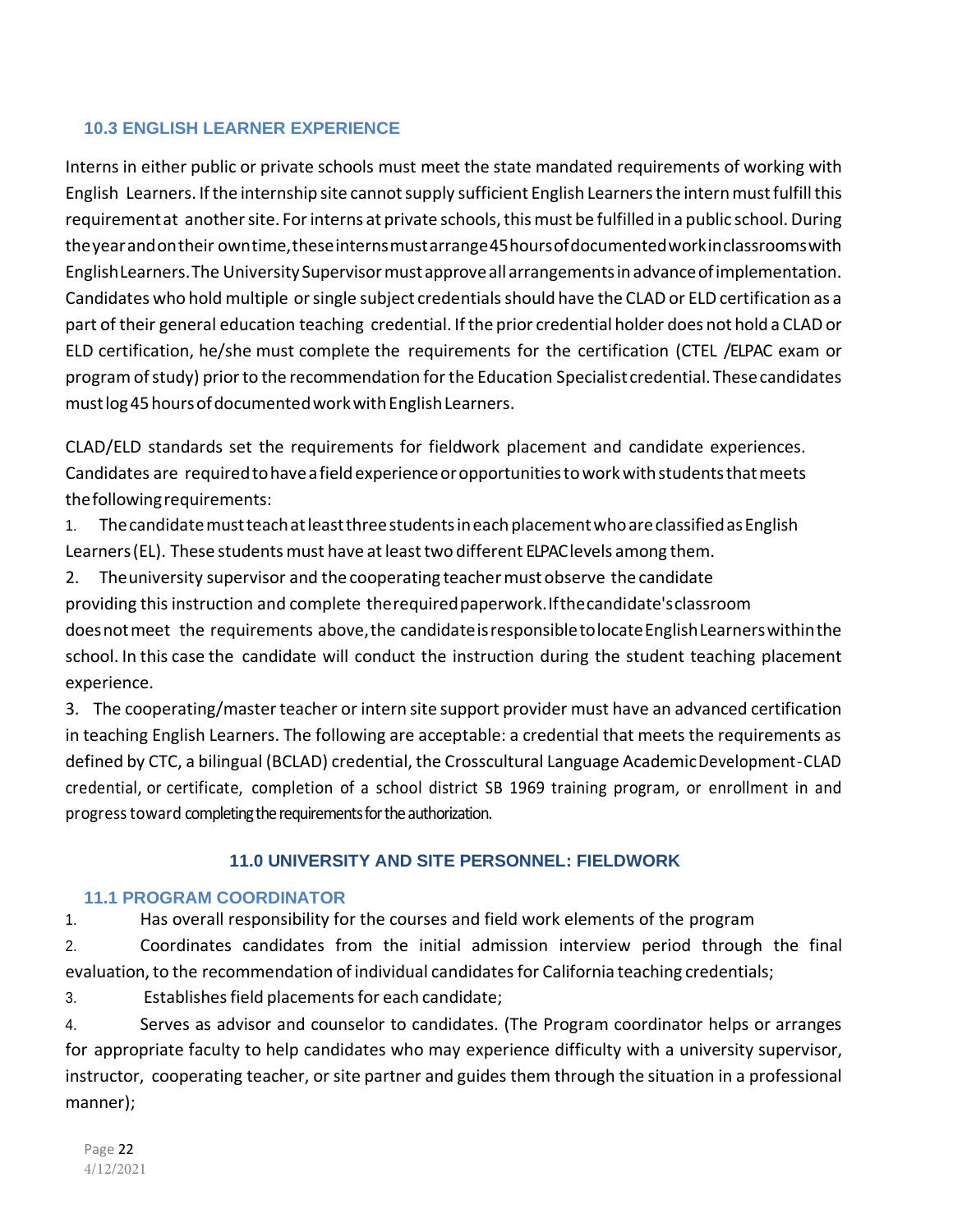5. Counsels or arranges for appropriate faculty to counsel candidates who are having personal/health problems that may jeopardize their performance as student teachers or as postbaccalaureate studentsto make prudent choices about continuing in the program;

6. Collaborates with the university supervisor in evaluating the field work performance of candidates who do not show sufficient progress in meeting the TPEs. They assist in establishing an Improvement Plan. In conjunction with Office of Academic Affairs for Graduate Students and the Credential Student Service Centertrackseachcandidate'sprogressandcommunicatesthisinformationto thecandidate.

7. Conferswithuniversitysupervisorstoassigncreditforeachsemester of candidate'sfieldwork;

8. Notifies the Credential Student Service Center of situations that may affect a credential candidate's progress towards the credential completion.

# <span id="page-22-0"></span>**11.2 PLACEMENT COORDINATOR**

The Program Coordinator may also serve as the Placement Coordinator for the Education Specialist Programs and works with district office personnel, principals, vice-principals, department heads and teachers in arranging field placements each school semester. This requires individual contacts, school visitations, telephone calls, record keeping, and endless hours of coordination between the university and local school sites. Placement considerations are only given to geographic location, and documented special needs of candidates. Candidates may complete a request for fieldwork placement; however, there is no guarantee that the request will be granted.

# <span id="page-22-1"></span>**11.3 SCHOOL SITE ADMINISTRATOR**

The school site administrator assists the placement coordinator in making appropriate placements for candidates that meet state requirement. Important considerations in this regard include:

1. Candidate's opportunities to teach in a range of content areas during the time the candidate is in the placement. Ideally, the site administrator will work with teachers if a schedulemodificationisrequiredtoaccommodatethecandidate'sfieldexperience requirements.

2. Candidate's opportunities to teach using a variety of teaching techniques regardless of the district-adopted curriculum. If the district uses a "scripted" curriculum, the candidate must have the opportunity to teach the content using a variety of other instructional techniques.

3. Candidate's opportunities to participate in the method of delivery of instruction. This includes online classroom formats including synchronous and asynchronous online instruction, breakout groups and discussions.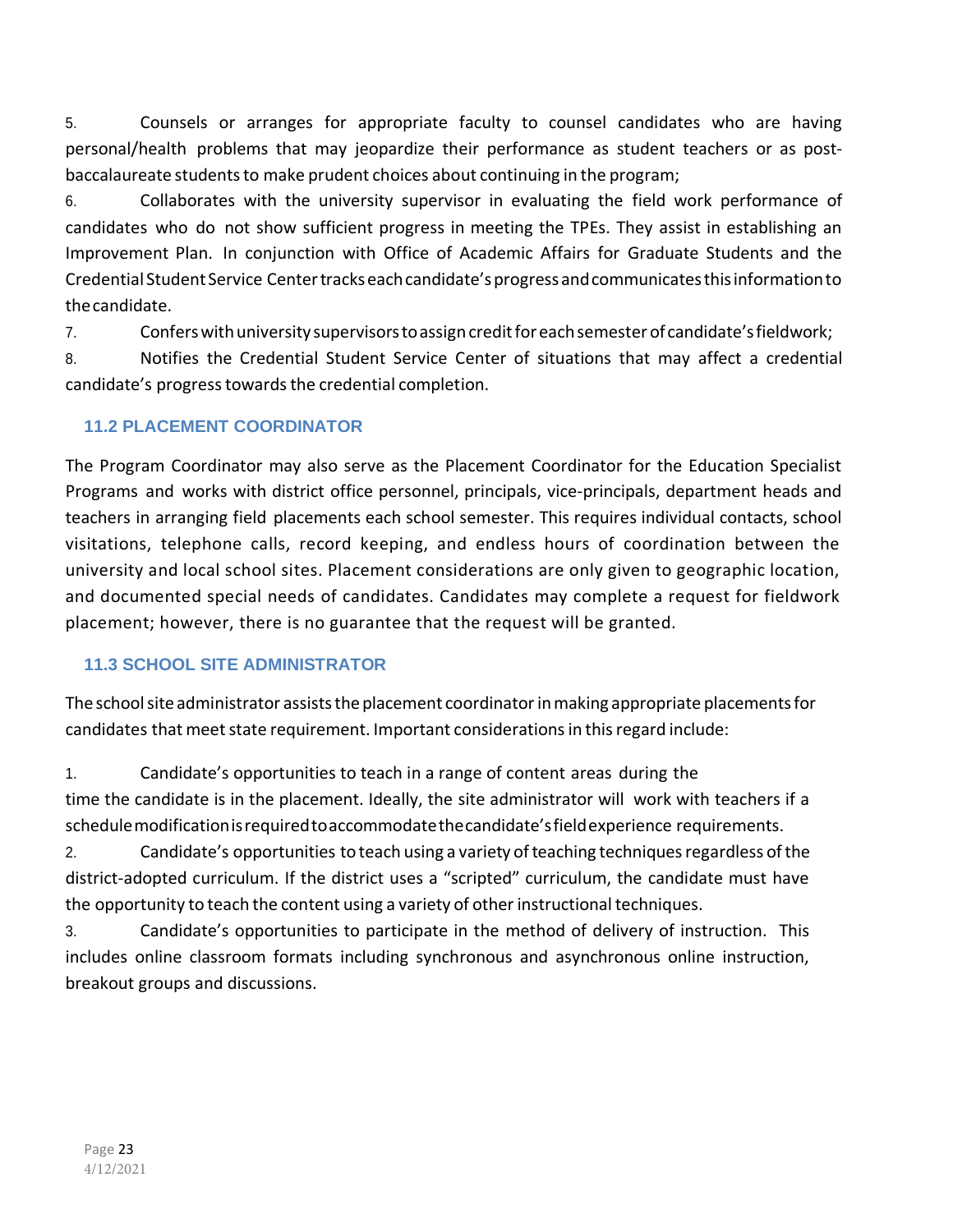#### <span id="page-23-0"></span>**11.4 COOPERATING and MENTOR TEACHERS**

Cooperating teachers are integral to the development of new teachers. They serve as mentors, exemplars, and guides. They support the development of candidate's relationships with students and their families, site faculty and staff. They support candidates work with in classroom structure and invite candidates into the culture of the school. Cooperating and mentor teachers review he candidate's work and provide feedback including glows and grows…..areas of strength or elements done well and areas for growth.

#### <span id="page-23-1"></span>**12.0 SUPERVISION, SUPPORT AND EVALUATION OF CANDIDATES IN FIELDWORK AND STUDENT TEACHING**

Supervision, support, and evaluation of the candidate during the fieldwork and student teaching experiences is multifaceted and involves both university and district/site personnel. Supervision is not linear, rather it is recursive and may operate in a spiral fashion. Candidates reflect on their work and may consider ways to alter or improve the presentation in future lessons. Candidates and supervisors review candidate's implementation of facets of the instructional process. Supervisors and cooperating teacher may model effective practices for the teacher candidate. Candidates working as teachers of record receive the same level of supervision, support, and evaluation as student teachers.

### <span id="page-23-2"></span>**12.1 UVIVERSITY SUPERVISORS**

University supervisors represent the university in the schools and play a key role in the Education Specialist credentialing process. They serve as liaisons to cooperating schools and to the university. Supervisors observe and evaluate the student teacher in the classroom placement. They help the candidate to relate his/her teaching, case management, and supported learning experiences to previous academic training and current professional preparation and practice. They also explain and reconcile any differences between the philosophy and/or methods employed by the cooperating teacher or site partner and those presented in the credential program.

University supervisors for SPED fieldwork and student teaching should make plans to make the first visit the candidate during the second week of the placement and then at least once every two weeks thereafter. The Three- Party Summative Evaluation Conference is not included as a part of the six observations.

#### <span id="page-23-3"></span>Protocol

The university supervisor, candidate, and cooperating teacher, work together to develop the content of the fieldwork and student teaching placement in. The content of the placement is based on the expectations for the authorization of the credential and includes instructional design, teaching, assessment, positive behavior support, collaborative work with teachers, parents/families, instructional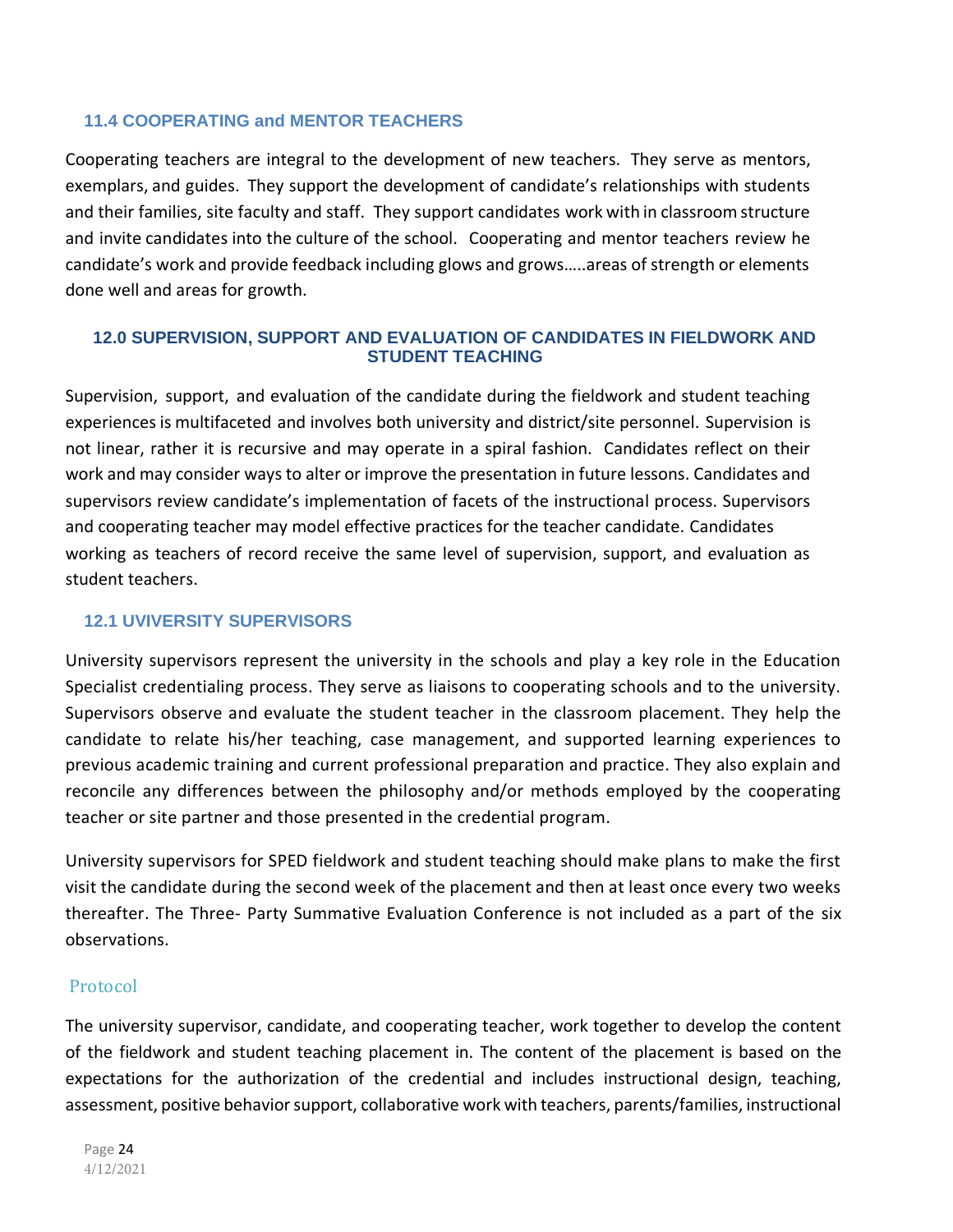personnel and service providers, and case management. In addition, candidates are expected to learn how to develop IEPs and to participate in the IEP process as much as possible and permitted by the school district. Candidate's progress towards meeting the expectations for candidate performance is documented in the Three-Party Summative Evaluation Conference (see above).

At the start of each field placement, university supervisors visit the school site to introduce themselves and to give a brief orientation about their supervisory practices to the candidate, cooperating teacher or site partner, and the school site administrator. Then, supervisors observe the candidate facilitate six (6) or more observations and teaching of lessons that are evenly spaced over the course of the placement. For candidates who do not hold CLAD/ELD authorization one (1) lesson of EL instruction/support will be observed during the placement as well as least one (1) lesson of instruction/support during the candidate's culminating solo-teaching period.

After the solo-teaching period concludes at the end of the field placement, supervisors return to the schoolsitefor a final Three-Party Summative Evaluation Conference. They meet with the candidate and either the cooperating teacher (traditional student teachers) or site administrator (interns, student teachersunder contract). Atthe conference, the supervisors and either the cooperating teacher or site administrator evaluate the performance of the candidate. Candidatesareexpectedtoincreasetheirscores indicating increased competency overthe course of the program.

# <span id="page-24-0"></span>University Supervisors

1. Prepare a document that outlines their supervision and scheduling practices, encourages open communication among the four parties, and providestheir contact information. (This document is provided to the candidate, cooperating teacher or site partner, and the school site administrator.);

Observe the candidate deliver lessons, conduct assessment and provide support, and engage in other duties of the Education Specialist and review the candidate's documentation of their work such as the fieldwork/student teaching binder, lessons plans, plan book, and reflections every school visit. Observations may be virtual or in person. Virtual observations will be completed through the use of Go React [http://get.goreact.com/.](http://get.goreact.com/) Candidates may invite their supervisor into their online classroom or breakout room to view instruction and interaction. Observation s may also be virtually via the evaluation of uploaded teaching videos provided by the candidates. Candidates working in support positions must demonstrate their ability to plan, teach, reflect and apply in the same manner as a classroom teacher. Therefore, candidates should be prepared with a plan that highlights their intended work during the observation.

Conduct a private post-observation conference with the candidate after each lesson or observation session. If this is not possible supervisors will arrange for an in person or virtual conference via an online conferencing platform. (Siteadministratorsare urged to provide coverage for the classroom of the student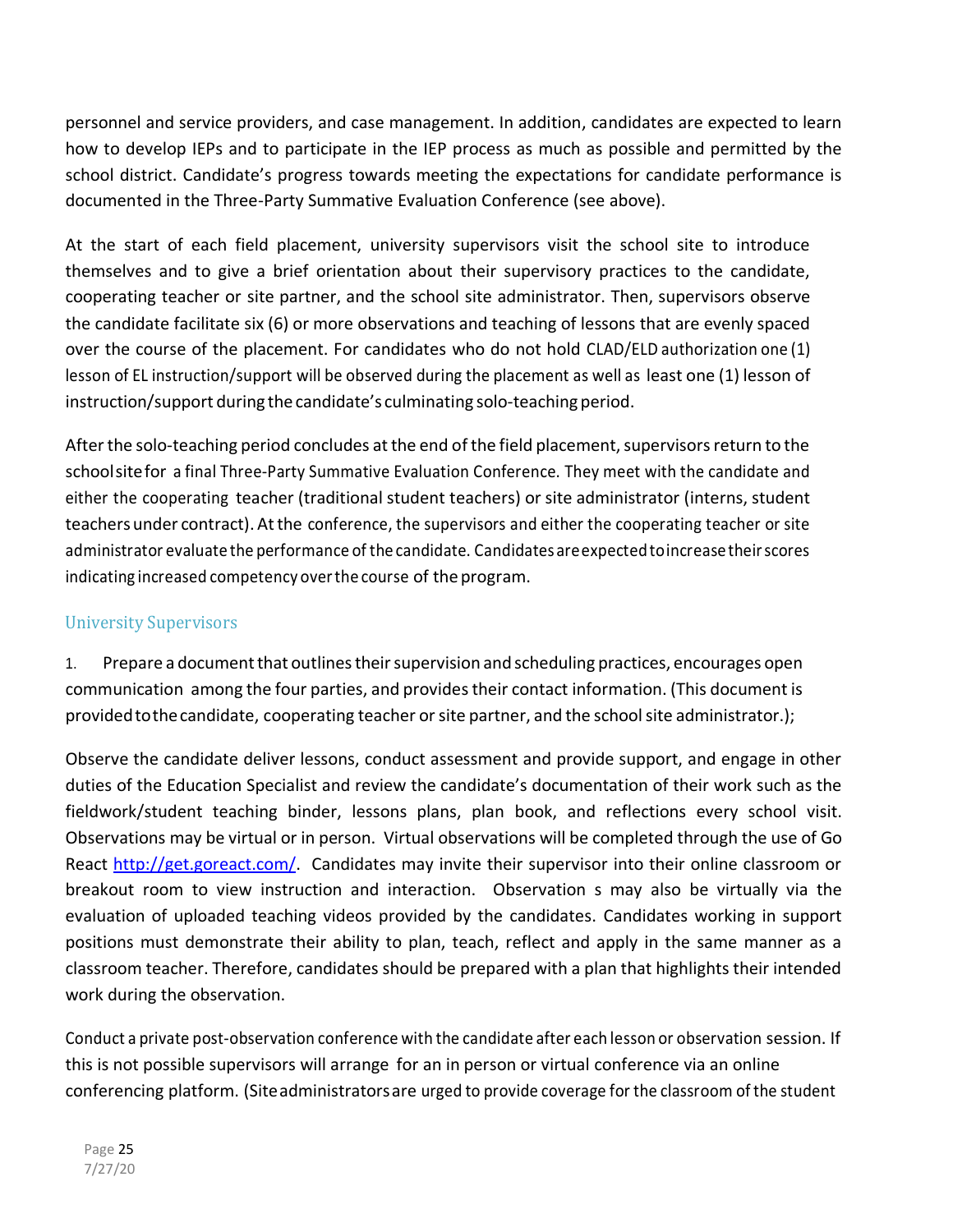teacher under contract when necessary to allow for a private post-observation conference between the candidate and supervisor). Virtual supervision may be carried out when it is not appropriate for an in person observation.

1. Provide the candidate written feedback that aligns with the TPEs and program expectations highlights commendable practices, and identifies areas in which improvement is needed and offers suggestions for improvement;

2. Report both their and the cooperating teacher's summative evaluation of the candidate's progress toward meeting the TPEs for Education Specialists;

- 3. Notify the Program Coordinator immediately of concerns;
- 4. Consult with cooperative teacher or site partner;

5. Evaluate the performance of the candidate in a Three-Party Summative Evaluation conference which includes the cooperating teacher or site administrator, the candidate, and the university supervisor. When appropriate write letters of evaluation/recommendation for the candidate's employment dossier.

At the end of each placement, after a candidate's solo-teaching period concludes, all three parties (candidate; supervisor; and cooperating teacher or site administrator) meet to discuss the growth attained by the candidate over the course of the placement. This conference may be in person or through a virtual platform. The conference and evaluation is summative for the placement, but formative over the course of the candidate's fieldwork experiences. Candidates are expected to demonstrate growth in knowledge and skills over the course of the three semester fieldwork experiences. The conference is a chance for the parties to share observations and for the candidate to reflect on the fieldwork experience. Often content from the conference serves as the basis/baseline for the development of the next set of candidate goals.

Prior to the conference, the university supervisor and either the cooperating teacher or site administrator each complete a Summative Field Experience Evaluation form that documents the candidate's performance in the field. Candidates may be invited to complete the same form. Completion of the form provides a basis for reflection. Thus, every candidate is expected to have two sets of evaluation forms per field practicum. All parties must sign and date each of the forms. They must also retain a signed copy of each set of forms for their records.

Over the course of the placement candidates are expected to demonstrate progress towards earning scores of 3 or 4 on the TPEs for Education Specialists. During the first placement, candidates are expected to earn scored of 2 and 3 across the TPEs, with a minimum of three scores of 3. As the field experiences increase in time and responsibility, candidates are expected to move from scores of 2 and 3 to scores of 3 and 4. At the final student teaching experience candidates are expected to earn a minimum score of 3 on each TPE.

#### <span id="page-25-0"></span>**12.2 COOPERATING/MENTOR TEACHERS**

The cooperating/mentor teacher provides day-day support for the candidate throughout the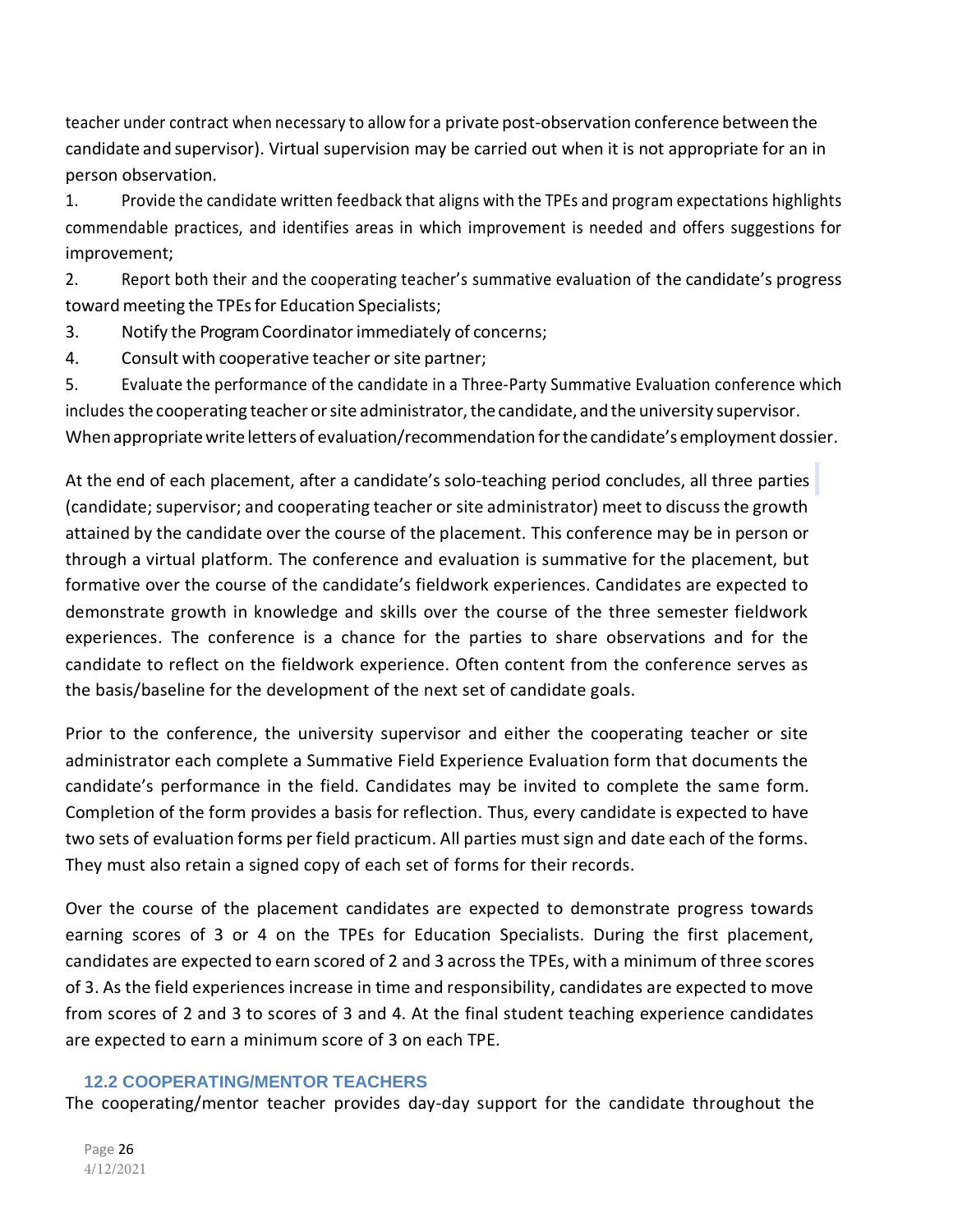fieldwork/student teaching experience. For example, they model effective strategies for, but not limited to the creation of positive classroom environments, curriculum development, planning and instruction, assessment and social emotional learning. They collaborate in the planning and instructional process and provide immediate feedback to the candidate after a candidate led lesson. The cooperating/mentor teacher shares observations and thoughts about the candidate's progress with the supervisor. Communication between the cooperating/mentor teacher and the supervisor is essential.

# <span id="page-26-0"></span>**12.3 THREE PARTY (WAY) SUMMATIVE EVLAUTATIVE CONFERENCE**

At the end of each placement, after a candidate's solo-teaching period concludes, all three parties (candidate; supervisor;andcooperatingteacherorsiteadministrator)meettodiscussthegrowthattained by the candidate over the course of the placement. The conference and evaluation is summative for the placement, but formative over the course of the candidate's fieldwork experiences. Candidates are expected to demonstrate growth in knowledge and skills over the course of the three semester fieldwork experiences. The conference is a chance for thepartiestoshareobservationsandforthecandidatetoreflect on the fieldwork experience. Often content from the conference serves as the basis/baseline for the developmentofthenextsetof candidategoals. Information regarding the three way conference is found under University Supervisors.

# <span id="page-26-1"></span>**12.4 PROCEDURES: UNSATISFACTORY PERFORMANCE IN THE FIELDWORK EXPERIENCE**

Notification of unsatisfactory performance should not be a surprise to the candidate as many conversations and plans for improvement should have preceded the unsatisfactory determination. It isimperative that the SPED University Supervisor notifiesthe candidate that his/her performance is not satisfactory no later than the 5th week of the placement. The University supervisor should also notify the Program Coordinator.

# **If the University Supervisor or the Cooperating teacher determine that the candidate's performance may not warrant credit, early in the process, the University supervisor will either in a face-face or virtual environment:**

1. Discuss the situation with the candidate and inform the candidate of the possibility that no credit may be awarded;

2. Discuss the situation with the Program Coordinator and arrange for an in person or virtual formal observation of the candidate by the credential coordinator or designee;

Conduct a three-party conference with the candidate, the cooperating teacher (traditional student teacher) or employer provided mentor (intern), and the university supervisor. If the candidate is under contract, the three-way conference may also include the site administrator/designee. If appropriate, the credential coordinator and/or site administrator may also participate in this conference.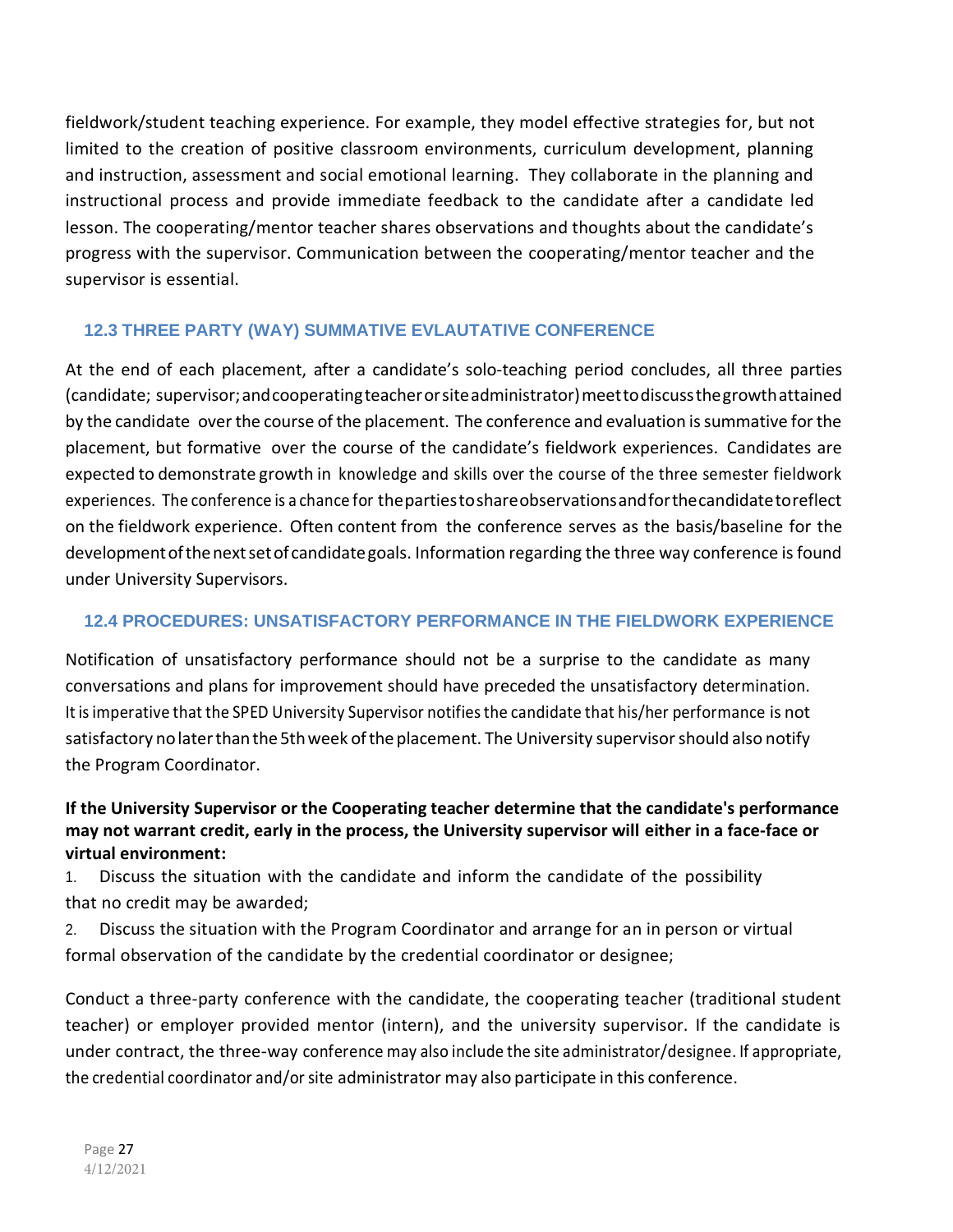During the conference, the university supervisor and cooperating teacher / site administrator should:

- 1. Specify the areas in which the candidate is making unsatisfactory progress;
- 2. Describe, as specifically as possible, the changes that the candidate must make to earn credit;
- 3. Clarify whatthe university supervisor and cooperating teacher/site administrator will do to help the

candidate succeed and describe other resourcesthat the candidate may need to drawupon;

4. Share with the candidate models or samples of instructional plans, behavior support plans,

assessment protocols and case management practices;

5. Model practices when requested by the candidate;

6. Answer all questions posed by the candidate.

# <span id="page-27-0"></span>**If such a conference occurs, the university supervisor will also:**

1. Prepare a letter to the candidate that outlines #2 above and summarizesthe conference. Copies are to be sent to the cooperating teacher, site administrator, credential coordinator, the candidate's credentialfile,andthe department chairperson, as appropriate, and

2. Ask the cooperating teacher to prepare letters that document the candidate's performance to date. Copies of this letter should be sent to the candidate and all others mentioned in #1 above.

3. With the cooperating teacher identify the method and criteria for the evaluation of candidate performance.

4. Set a date forthe next conference to determine progress. The university supervisor and cooperating teacher or site partner should continue to observe the candidate regularly and document the candidate's performance. The site administrator may also be asked to provide additional observation/documentation.

# <span id="page-27-1"></span>**The Program Coordinator, after consultation with the university supervisor,should select from the following options:**

1. Counsel the candidate to repeat the field experience in a future quarter;

2. Counsel the candidate to investigate other career choices and formally withdraw from the credential program;

3. Seek declassification the candidate fromthe program/university.

The Chair of the Department of Educational Psychology, with the concurrence of the Dean of the Collegeof Education and Allied Studies may disqualify a candidate for cause at any time. **Candidates who areaskedtoleave or be removed from a schoolsite may be disqualified from the program.**

The candidate may appeal any decision to the chair by requesting a meeting within 5 days of notification. A request must be sent to the Chair as a pdf and signed by the candidate.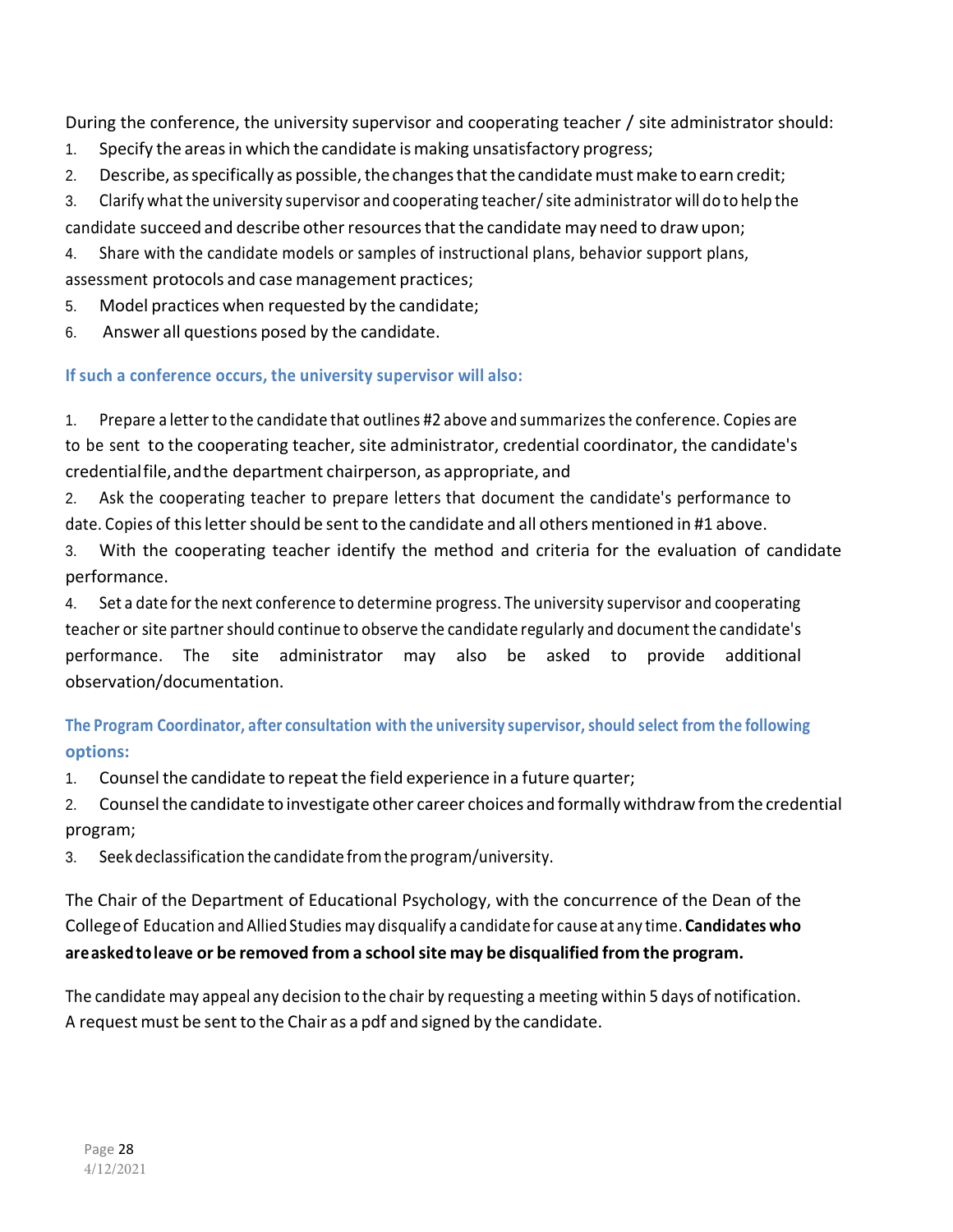#### **13.0 CANDIDATES ROLES AND RESPONSIBILITIES**

<span id="page-28-0"></span>Candidatesarethemostimportant peopleinour program.Assuch,they are expectedtogive 100%participation to their professional preparation program wherein they develop the knowledge, skills, and guidance to become excellentteachers of California's elementary, middle, and secondary schoolstudentsregardless ofthe model of delivery of instructional, behavioral and other support services.

### <span id="page-28-1"></span>**13.1 PROFESSIONAL OBLIGATIONS**

At all times, candidates must:

- 1. Adhere to the Teaching Code of Ethics(see Appendix B);
- 2. Exercise professional, respectful, and positive behavior;
- 3. Show interest in both their field and coursework;
- 4. Demonstrate cooperation, collegiality, and flexibility;
- 5. Receivefeedbackandsuggestionsgraciouslyandemployrecommendedstrategiesforimprovement,
- 6. Exhibitthe ability to successfullymeetthe TPEsforthe appropriate credential. Failure tomeet one's professional obligations may result in disqualification from the program.

# <span id="page-28-2"></span>**13.2 RESPONSIBILITIES AS A STUDENT/RESIDENCY TEACHER**

**Due to the COVID -19 pandemic, some of the student/resident teacher responsibilities will be carried out through the district's online or online approved platform. The responsibilities and resulting duties and of the student/resident teacher are subject to change.**

Candidates must provide their field site administrators, cooperating teachers, support providers and/or district administrators:

- 1. A copy of their current Certificate of Clearance;
- 2. A copy of their valid negative TB report;
- 3. A copy of their immunization report;
- 4. Their current telephone number and e-mail address;
- 5. The name and contact information of their University Supervisor;

In addition to adhering to school rules, policies and professional obligations, each candidate is also expectedto:

- 1. Report for student teaching and fieldwork as scheduled;
- 2. Arriveatthefieldsiteatleastonehalfhourbeforeschoolbeginsandtostayatleastonehalfhour afterschool ends on fulldays;
- 3. Become acquainted with school personnel and facilities;
- 4. Be prepared to teach and carry out otherresponsibilities of the profession;
- 5. Have all lesson plans and other materials ready for the day
- 6. Share information and any candidate needs (e.g. for observation) related to specific field assignmentsthat are coordinated with coursework, well in advance of due dates;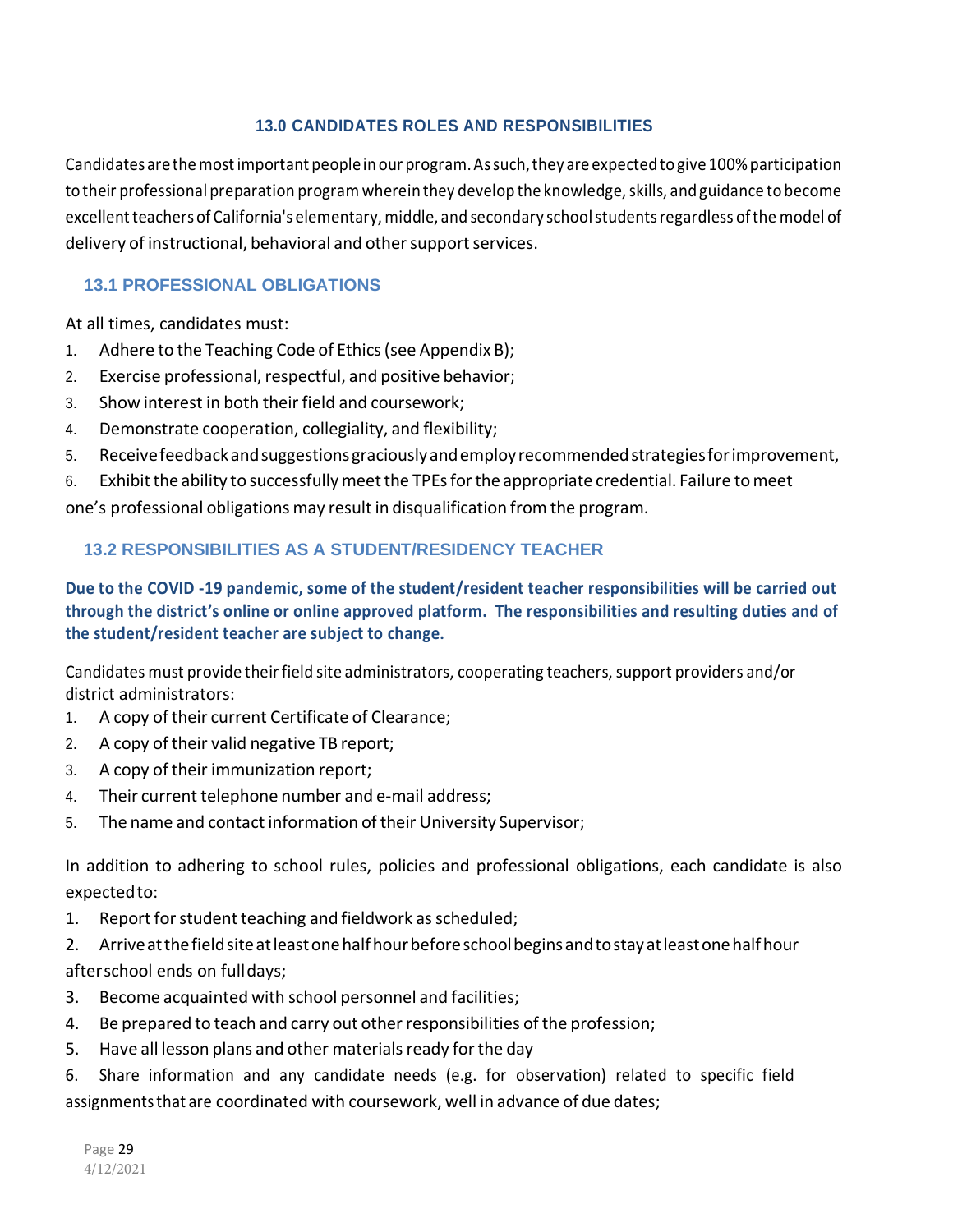7. Assistinemergency situations asthe schoolsite (e.g.,stepinfor a short-time tosupervise students);

8. Attend faculty meetings, Back to School Night, Open House, and other school functions provided that the events do not conflict with courses, or if the events do conflict, that the course instructor has excusedtheabsencein advance;

9. Participate in weekly instructional scheduling and lesson planning with cooperating/master teacher and/or site partner;

10. Schedule observations and conferences with university supervisor, cooperating teacher, and/or site partner;

11. Present to the cooperating teacher, site partner, and/or university supervisor **at least 48** hoursinadvance of teaching: a) courses of study; b) unit outlines; c) instructional/lesson plans; and/or d) other materials that demonstrate satisfactory evidence of lesson/instructional or service delivery preparation;

12. Maintain and have accessible at all times the electronic Fieldwork Binder [https://drive.google.com/drive/u/0/folders/1s7yZ2\\_2QwBNcqQ8aYvbMLxXZXExVJo5b,](https://drive.google.com/drive/u/0/folders/1s7yZ2_2QwBNcqQ8aYvbMLxXZXExVJo5b) file of instructional schedules, lesson plans, lesson reflections, and/or materials germane to daily activity in the classroom or delivery of services. Binder requirements are found on the SPED 697 course Blackboard; 13. Maintain a My Internship Journal, Time to Track or other account and upload all necessary

documents for fieldwork evaluations. Failure to meet one's fieldwork or student teaching responsibilities may result in disqualification from the program.

# <span id="page-29-0"></span>**13.3 ATTENDANCE**

Each candidate is expected to be on time and attend every class session, team meeting, workshop, conference, or event that is scheduled for his/her cohort or credential authorization. Each candidate is also expected to stay until he/she is dismissed. Candidates must also notify school site personnel and university supervisor in advance of any absence from their field assignment. They must provide all instructional plans and materials to the school as required for the day. Candidates are expected to schedule personal and professional appointments and activities on their own time.

Candidates who must miss a session of coursework or other scheduled event must:

1. Notify their professor(s) before the scheduled session and

<span id="page-29-1"></span>2. Accept that their grade may be impacted as a result of their absence(s). Candidates are responsible for all work covered including course content, announcements, and class activities Failure to comply with any portion of this attendance policy may result in disqualification.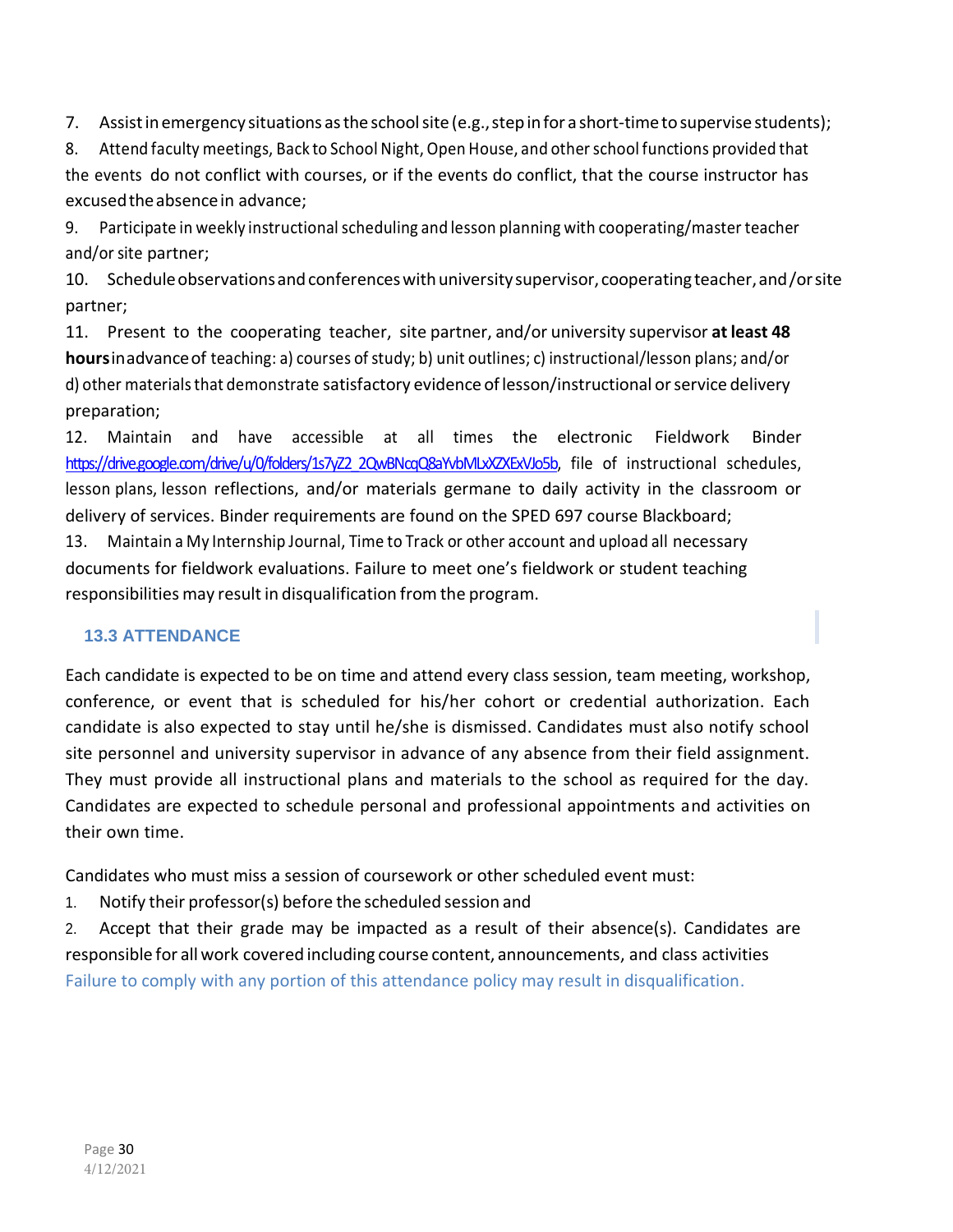#### <span id="page-30-0"></span>**13.4 GUIDELINES FOR SUCCESS**

At all times, candidates must AdheretotheTeachingCodeof Ethics; Exercise professional, respectful, and positive behavior; Demonstrate cooperation, collegiality, and flexibility; Accept consequences of behaviors; Receive feedback and suggestions genially; and Exhibit the ability to successfully meet the TPEs.

#### **Failure to meet one's professional obligations may result in declassification from the program.**

The Education Specialist programs includes all coursework and student teaching required for recommendation for licensure to teach students authorized by the credentials including English Learners and Students with Autism Spectrum Disorder. This is a full time program. Candidates will be very busy with student/intern teaching, fieldwork and coursework. Candidates will have class assignments to complete when not participating in these activities. It is best for candidates not to work at an outside job while in the program at least in the first year. Some candidates may have the opportunity to substitute teach for the cooperating teacher if it does not interfere with attendance in CSUEB classes or their work as a student teacher. Financial aid is available for eligible candidates. Contact the Financial Aid Office to determine eligibility for grants or loans.

Whenindoubtaboutanythingconsultthishandbookfirst. BesuretoreadandrefertotheHandbook.Most answers to questions may be found here.

Communicate, communicate, communicate!!! Candidates often experience difficulties because they did not communicate with their professors, cooperating teacher or university supervisor. Once candidates find themselves in difficult situations, remedying such situations requires an extraordinary amount of time and energy and may lead to lasting negative impressions.

Check horizon email daily. Important information from the University, the Department of Educational Psychology, Credential Student Service Center and professors is transmitted via email. Be responsible. Candidates are responsible for meeting deadlines and responding to all e-mails within 24 hours.

Register for all classes including student teaching (whether or not you have an intern teaching position). Check the schedule online at [www.csueastbay.edu f](http://www.csueastbay.edu/)or course dates and times. Candidates must take all classes and field experience with your designated cohort and credential authorization Candidates may not take any other section of any class. It is the candidate's responsibility to pay all fees and to register on time. Contact the staff of the Arts and Education Cooperative at 510 -885-3027 if blocked from registering.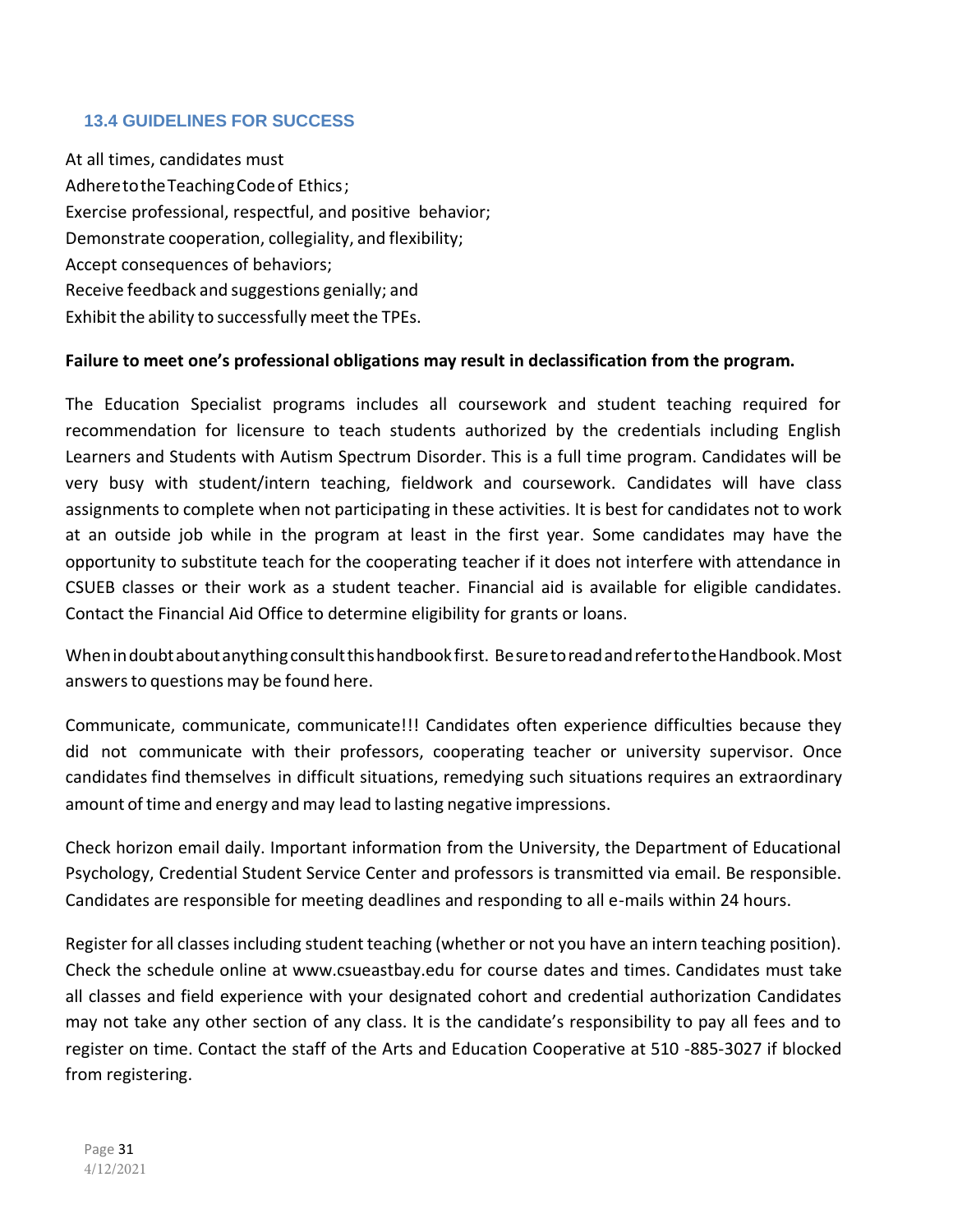Candidates who miss the first day of class without notifying the professor, may be dropped from that class and will have to take it at another time on at their expense. This will usually delay the recommendation for the credential. Since fieldwork/student teaching requirements and class requirements are intermingled, this could also have other serious consequences. Everyone, including every intern, is required to register for student teaching/fieldwork. It is the candidate's responsibility to register for the correct section and check back to confirm that registration was successfully completed.

This is NOT an individualized program. Candidates are expected to take courses as scheduled. This means that candidates are expected to take all courses with their cohort and or credential authorization cohort and meet all CSUEB requirements. The Program Coordinator will make all student teaching placements. Candidates will not be placed at a school where they have relatives. This may be convenient but it is usually not in the candidate's best interest. INTERNSHIPS: Candidates may only accept an internship position with the approval of the credential coordinator. See above for detailed information on this.

All internship requirements must be met before such authorization will be considered. Candidates interested in being an intern, thus completing their SPED fieldwork and student teaching requirements in their place of employment must complete the application form and obtain the specific coordinator's signature. The internship cannot count for student teaching unless your placement has been approved and all papers are signed and on file. Be sure to follow specific intern requirements for each credential.

Class and fieldwork/student teaching attendance is essential. This means that interns and student teachers alike are expected to attend all class sessions on time and not leave early. Course instructors have the right to set their own attendance policies which means that they can take points off of your grade for lateness or absence regardless of the reason, (except pregnancy). Their policies and procedures will be in their course syllabus.

The Memoranda of Understanding that schools and districts sign with the department state that they cannot require your attendance at school events if they conflict with university classes. Interns and student teachers alike are expected to attend all class sessions on time and not leave early. They are to report for field experience according to the schedule given to them by the credential coordinator and follow the CSUEB schedule. Student teachers and interns may not deviate from these schedules without the permission of the credential coordinator and others that will be impacted by their absence. Failure to comply may result in disqualification from the program. Take care of personal business on your own time. Please be sure to schedule personal (including childcare, non-emergency medical) and professional appointments accordingly.

Candidates are to report for student teaching according to the program schedule. Student teachers and interns may not deviate from these schedules without the permission of the credential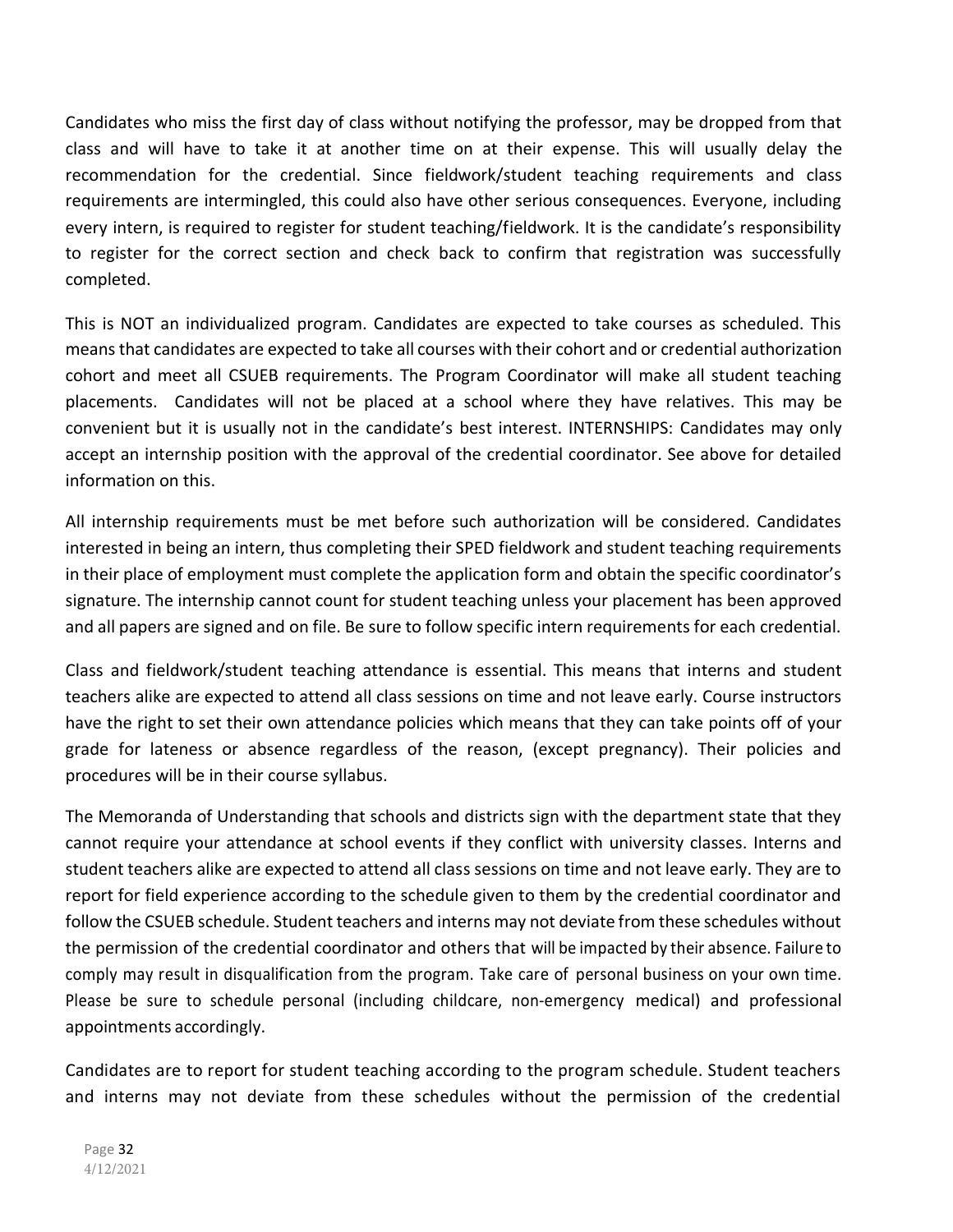coordinator and others that will be impacted by their absence. Failure to comply may result in disqualification from the program. Candidates are also expected to attend all team meetings, conferences, workshops and other team/credential cohort events. This applies to both student teachers and interns. Candidates are expected to arrive at the school where assigned for student teaching/fieldwork at least one half hour before school begins and stay at least one half hour after school, or until noon on half days.

Candidates should take care of personal business on their own time. Candidates should schedule personal (including childcare, non-emergency medical) and professional appointments accordingly. If a candidate must miss a class or other event, we assume that there is a pressing and unavoidable reason. Usually there is a consequence to your grade if a candidate misses or is late for a class. The procedure for communication from the candidate to the course instructor is as follows: A) notify the professor about why you will not be (or were not) present, do not make a lot of excuses or go into undue detail, B) accept the grade consequence graciously. Do not embarrass yourself or the professor by arguing about why you should receive full credit even though you were not there. We understand that pressing needs do occur, however, it is not fair to those who do attend every class for one who is absent to expect the same grade as those in attendance. Whether in class or not, candidates are responsible for all work/content covered and assignment due. Find a buddy or two in class to share notes and information. Do not ask your professor to individually cover this work with you.

These are graduate level courses. Candidates are expected to read the text, participate in class, write graduate level quality papers, and take all tests and examinations on time. All papers must be typed and look professional. Papers for SPED courses must follow APA 7th edition format. Candidates should not expect to receive a grade of A, unless the work is of outstanding quality and they have attended all classes. The CSUEB Academic Honesty policy is strictly enforced. Among other things this means no plagiarism, falsifying data, cheating, copyright infringement or other misrepresentation,

Professionalism is essential. No whining or complaining. No gossiping. Keep an open mind and do not judge others, including cooperating and master teachers, professors and each other! Act like a professional. Be friendly and helpful to others. Dress in a professional manner. Do not ever take a child or other unauthorized person to class, meetings or to student teaching. Part of your professional responsibility is to take care of personal issues, such as daycare, and to make advance arrangements in the event of illness or other situations that may call you away from Silence your phones during your CSUEB class sessions.

Candidates' behavior in public spaces and online is subject to scrutiny by students, master teachers, school site leaders, university instructors, parents, and potential employers. As an educator, credential candidates will be held to a higher standard. Separate the personal from the professional. Use privacy controls. Do not "friend" students or their parents/guardians in your placements. Remove or limit access to inappropriate photos and posts. Candidates should not publicly comment on placements,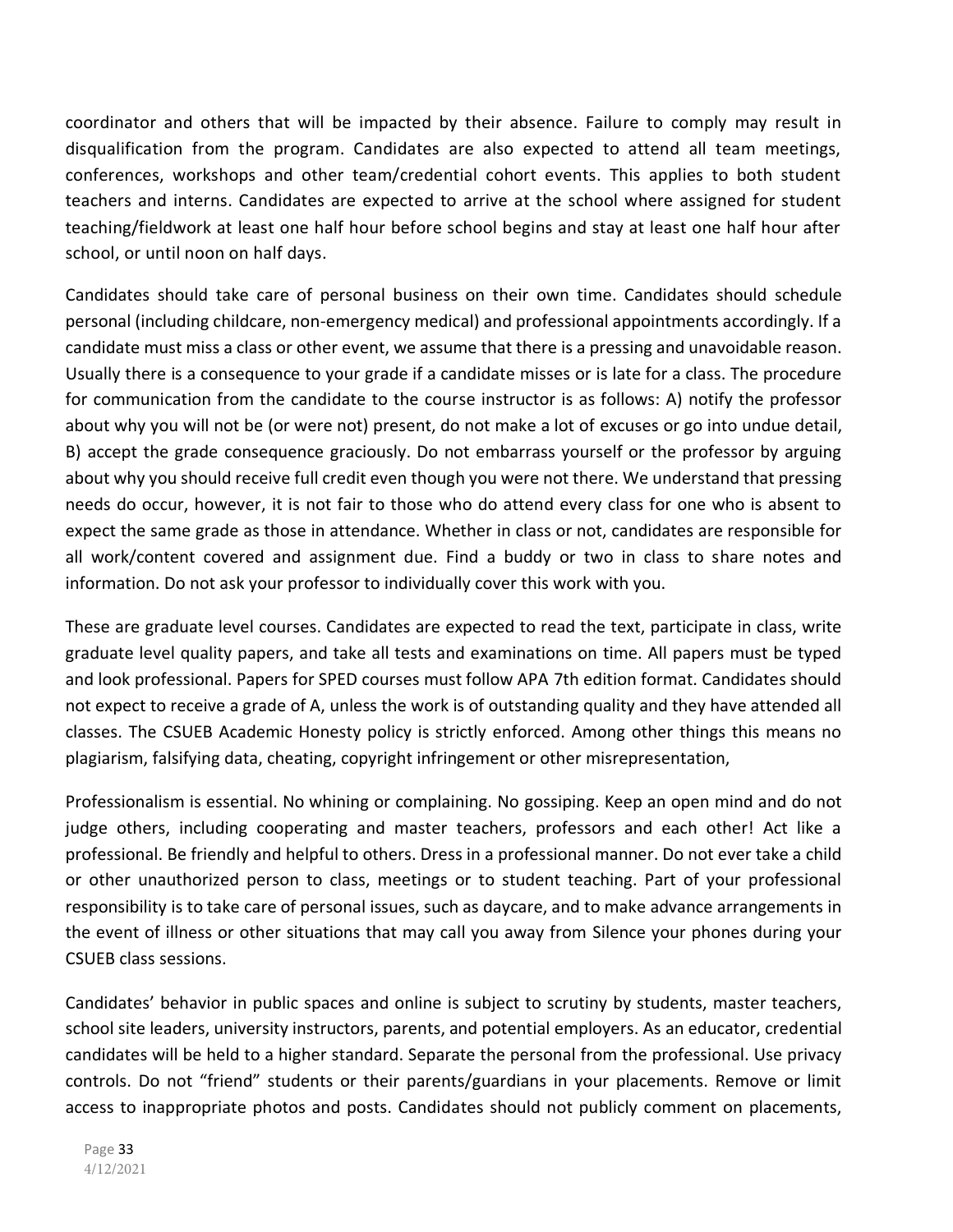students, instructors or colleagues.

If a master teacher uses the Internet to communicate with students and wants the candidate to do likewise, the individual should obtain a separate email account, preferably through the school district. If a candidate uses a website to communicate with students it should be separated from any personal websites. Check with school district/site policies on Internet communication and follow them explicitly. Most schools have strict policies against posting student names or student photos on the Internet.

Candidates should refrain from texting in communication threads or responding to e-mails with reply to all. Often individuals who should not be privy to a response are included. Begin correspondence with a newnotification.

Respect professors' office hours and privacy. Never call a professor or supervisor at home/on cell unless specifically instructed to do so. Follow guidelines for virtual or in person office visits or other appointments. Do not text professors unless requested to do so. Email or take care of individual business during office hours. Do not "corner "professors at the beginning or end of class and let the professor have a break during break time. Never take up office hour time giving excuses about why you were not in class or could not do your work. Follow the professor's guidelines for use of email and/or texts.

**Be flexible and understand that changes are inevitable**. Program coordinators and faculty try to keep candidatesinformedaboutupcomingeventsandscheduling,however,these elements arealwayssubject to change. Candidates should plan for the "worst case scenario" regarding time and do not create a schedule that is too tight. Candidates should be sure to make advance arrangements for personal responsibilities, such as childcare and driving, sothat these donot infringe upon the program requirements and other work. Have contingency plans for the unexpected, such as illness (of yourself or your child.) Leave roominthedailyscheduletoaccountfortraffic andunexpecteddelays.Thiswillbeamorerealisticapproach and will relieve much stress. Candidates should understand that this is not the time to take on extra activities.Trytocutdownon"extra-curricularactivities" this year.

Candidatesshouldtakeresponsibilityfortheirownprofessionalgrowth.Workwithothersattheschoolsite to schedule the supervisor'stime. Be sure to schedule both observation time and conference time. Schedule a regular time to meet with the cooperating /mentor teacher each week. Candidates should consult the instructor immediately about concerns regarding a class.

Do not gossip or discuss concerns with teammates orothers atthe schoolsite. Be an adult, pleasant, and professional. Candidates are encouraged to attend professional conferences and to participate in PTA meetings, carnivals, shows, etc., as well as in-service training at the school site; however, the coursework for CSUEB must be the candidate's first priority.

Candidates in student teaching placements should have lesson plans completed at least a day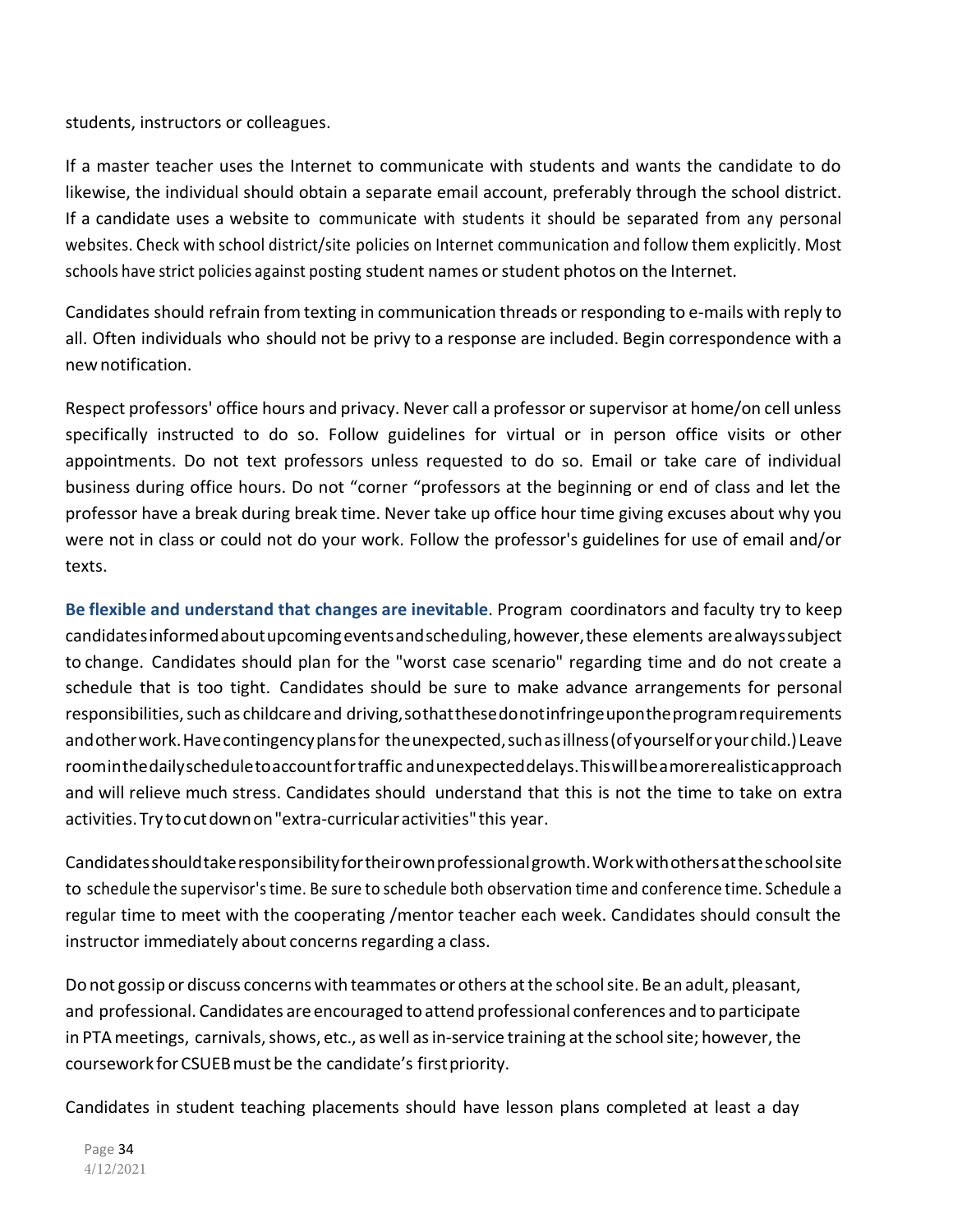(preferably several days) ahead oftime and shared with the cooperating teacher atleast one day in advance of teaching. Candidates must maintain a binder and have a lesson plan grid for the weekly lessons that they teach. See binder information at [https://drive.google.com/drive/u/0/folders/1s7yZ2\\_2QwBNcqQ8aYvbMLxXZXExVJo5bT](https://drive.google.com/drive/u/0/folders/1s7yZ2_2QwBNcqQ8aYvbMLxXZXExVJo5b)he

- A. All lessonsthat your university supervisor, cooperating teacher, orsiteprovider observes
- B. Atleastonelessonpersubjectareaperweek(e.g.,onemath,onelanguagearts,oras appropriate)
- C. Keep a separate section for EL lessons
- D. Reflections, at least two a week
- E. Descriptions of other responsibilities and duties

The candidates should make certain that the supervisor sees the binder each time he or she visits. This way the supervisor will know what the candidate has been teaching on a daily basis. If there are concerns about student teaching, the candidate should consult their supervisor immediately.

Disqualification from the Program: (It rarely happens, however, a candidate who is removed from a student teaching/ intern placement for cause at the request of the school district, may be immediately disqualified from the program. Disqualification from the program for cause may take place at any time up until the application for the credential has been approved. If a candidate believes that difficulties will arise, he/she could contact the specific program coordinator as early as possible.

Candidates should budget their time and your money: This is a rigorous, full time program. It is best not to work at an outside job while in the program. Some candidates may have the opportunity to substitute teach for the cooperating teacher if it does not interfere with attendance in CSUEB classes. Needing togettowork at an outside job is not considered a legitimate excuse for missing classes, teaching assignments, or meetings. Candidates will have class assignments to complete when not participating in these activities. We promise to keep youbusy! Candidates should contact the Financial Aidofficetodetermineeligibilityforqualifyforagrantoraloan.

Strive for excellence, not perfection! Perfection is not attainable and often leadsto frustration Excellence meansdoingone'sverybestunderthegivencircumstances.Weknowthatyouwillbeverysuccessful

#### <span id="page-34-0"></span>**14.0 DECLASSIFICAATION AND ACADEMIC DISHONESTY POLICIES**

#### <span id="page-34-1"></span>**14.1 DECLASSIFICATION FROM THE PROGRAM**

It rarely happens, however, a candidate removed from a student teaching/intern placement for cause at the request of the school district, may be immediately disqualified from the program. Disqualification from the program for cause may take place at any time up until the application for the credential has been approved. If a candidate believes that difficulties will arise, he/she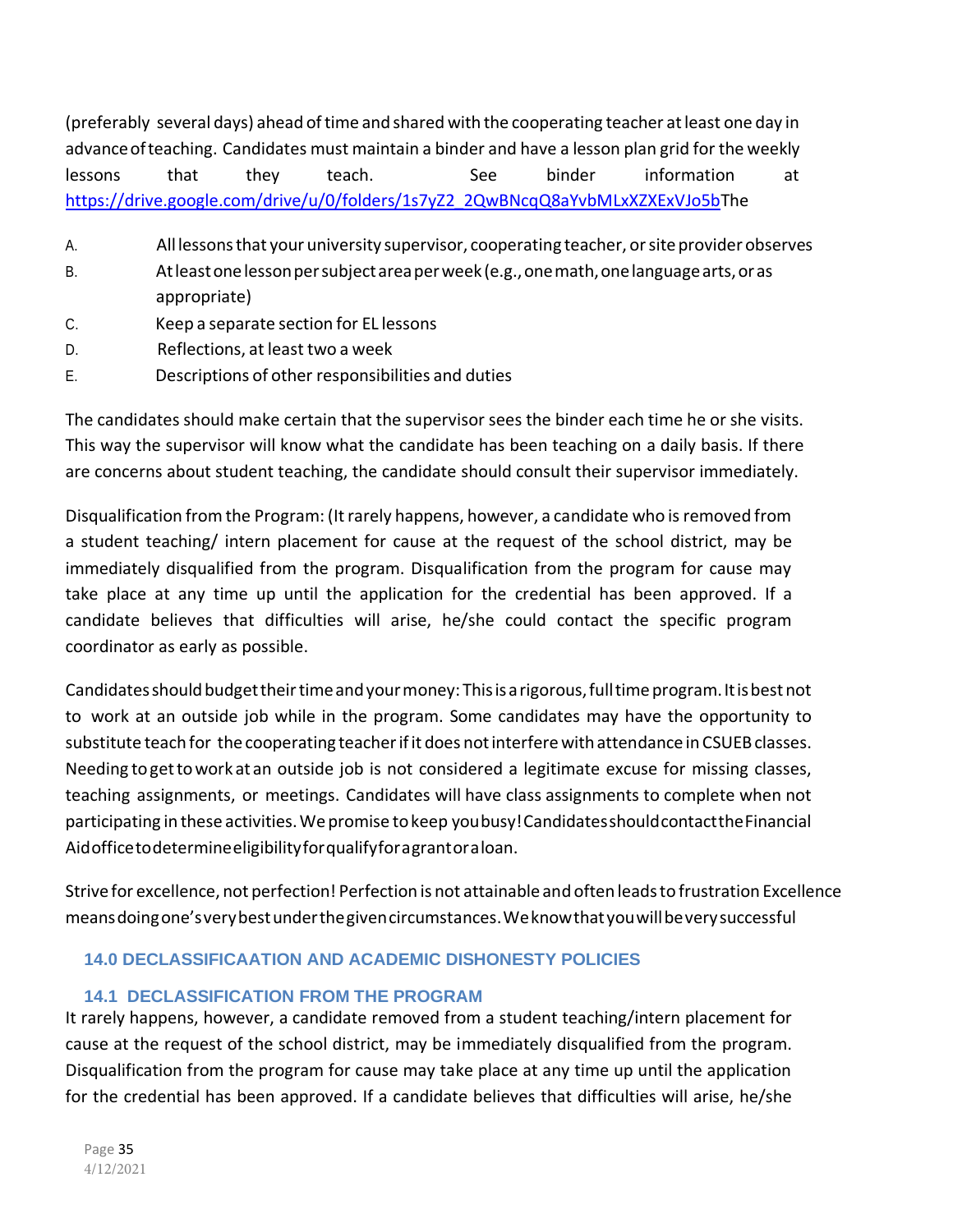could contact the Program Coordinator as early as possible.

TheUniversityCatalogoutlinesthepolicyondeclassification: *Astudentmaybedeclassified(dropped) froma graduate degree or credential programfor a range ofreasons, including, but notrestricted to, unprofessional conduct; behaviorthat interfere with the learning of others; failure to make progress toward the degree or program as set forth by the University and program policies; failure to meet grade requirements to maintain good standing in the program and/or University; and/or the department/program faculty determine that the student is incapable of completing degree* requirements at the level expected of a graduate student in the discipline even if the GPA is above a *3.0.*

*The declassification request must be initiated by the major department with support from the department/program chair and college dean or designee. Requests are submitted to the Office of Academic Programs and Graduate Studies for final action and official notification to the student and the Registrar's Office. The Office of Academic Programs and Graduate Studies will also determine if the student should also be academically or administratively disqualified from the University. If the student is not disqualified from the University and wishes to continue in the University, a declassified student must formally apply to another graduate program or apply as a second baccalaureate student. (Second baccalaureate status is closed for budget reasons until further notice.) Declassified students will not be permitted to enroll through regular University or Open University inanyundergraduateor graduate courses in the program or degree from which they were declassified. Unless the declassification was related to conduct issues that interfere with campus interactions,declassifiedstudentsareeligibletoapplytoa newprogram and be accepted as a student by the department/program. The student must be accepted to a new program no later than three quarters after being declassified; otherwise, the student must reapply to the University.*

A credential candidate or graduate student may be declassified for a range of reasons, including, but not restricted to the following.

1. Failing to maintain a 3.0 GPA in program courses. The university may dismiss a candidate who is on academic probation.

2. Failing to achieve a specified level of performance in required field experience they may be declassified. See Procedures for unsatisfactory field experience.

3. School or school district requests that a candidate be removed from their placement they may declassified. A school or district is not obligated to provide a rationale for removal.

4. Failing to demonstrate professional conduct toward any participant in the program, including university administrators, university faculty, university staff, university students, K-12 administrators, K-12 faculty, K-12 staff, and K-12 students they may be declassified.

5. Failing to adhere to published university policies.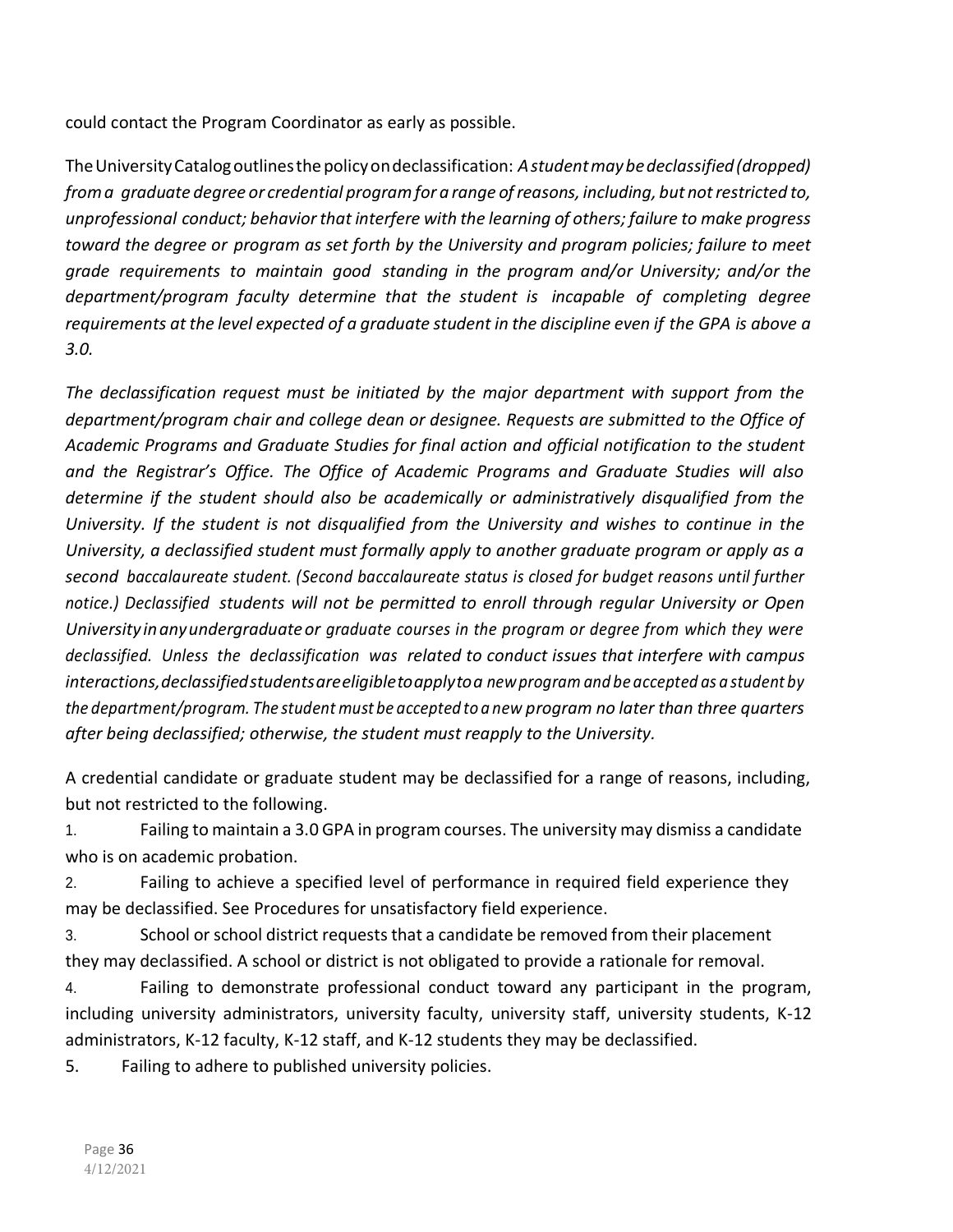# **Procedure for Declassification**

The credential coordinator shall notify, in writing, a candidate subject to declassification. The notification memorandum shall do the following:

- 1. Cite the appropriate section of this policy,
- 2. Detail the specific behaviors that led to the declassification, and
- 3. Notify the candidate thattheymay appealto the department chair within 10 calendar days.

Candidates may appeal declassification to the department chair, who upholds the decision or reinstates the candidate with or without conditions stated in writing. The department chair also informs the candidate that the decision can be appealed to the associate dean of the College within 10 days. If the associate dean upholds the declassification, he/she requests in writing that the Office of Academic Programs and Graduate Studies (APGS) take final action and notify the candidate and the Registrar's Office. A candidate who has been declassified is not eligible to reapply to the declassifying programbut may apply to other programs atCSUEB.

Declassified candidates will receive official notification of declassification from CSUEB's Academic Programs and Graduate Studies. Dismissed candidates must withdraw from the university and must immediately notify the Financial Aid Office and return all funds disbursed directly to you and/or credited to your candidate account. A full explanation of the Drop & Withdraw Policy is found at [http://www20.csueastbay.edu/candidates/financing-your-education/fin-aid/drop-withdraw](http://www20.csueastbay.edu/students/financing-your-education/fin-aid/drop-withdraw-policy.html)[policy.html.](http://www20.csueastbay.edu/students/financing-your-education/fin-aid/drop-withdraw-policy.html)

#### <span id="page-36-0"></span>**14.2 ACADEMIC DISHONESTY**

The university, like all communities, functions best when its members treat each other with honesty, fairness, respectandtrust.Deceptionforindividualgainisanoffenseagainstthemembersoftheentire community. The Department of Educational Psychology adheres to all university rules regarding academic dishonesty, and feels a particular responsibility to require the utmost professional accountability and academic honesty from candidates.Whenever dishonesty occurs,the instructor will take appropriate action and file an "Academic Dishonesty Incident Report" detailing the infraction and the action taken. The report will be filed in the Academic Affairs Office, and the candidate will receive a copy. The report will remain on file for five years or until you graduate, whichever comes first. If the office receives two or more reports on an individual, the Candidate Disciplinary Officer isnotified.

Depending on the circumstances, a candidate may: (a) be warned; (b) be required to resubmit work or retake an exam under specified conditions and with a possible grade penalty; (c) have your grade adjusted for the assignment; or (d) have your grade adjusted in the course, including assignment of an "F" at the discretion of the faculty. If the course grade is adjusted, it is not subject to Grade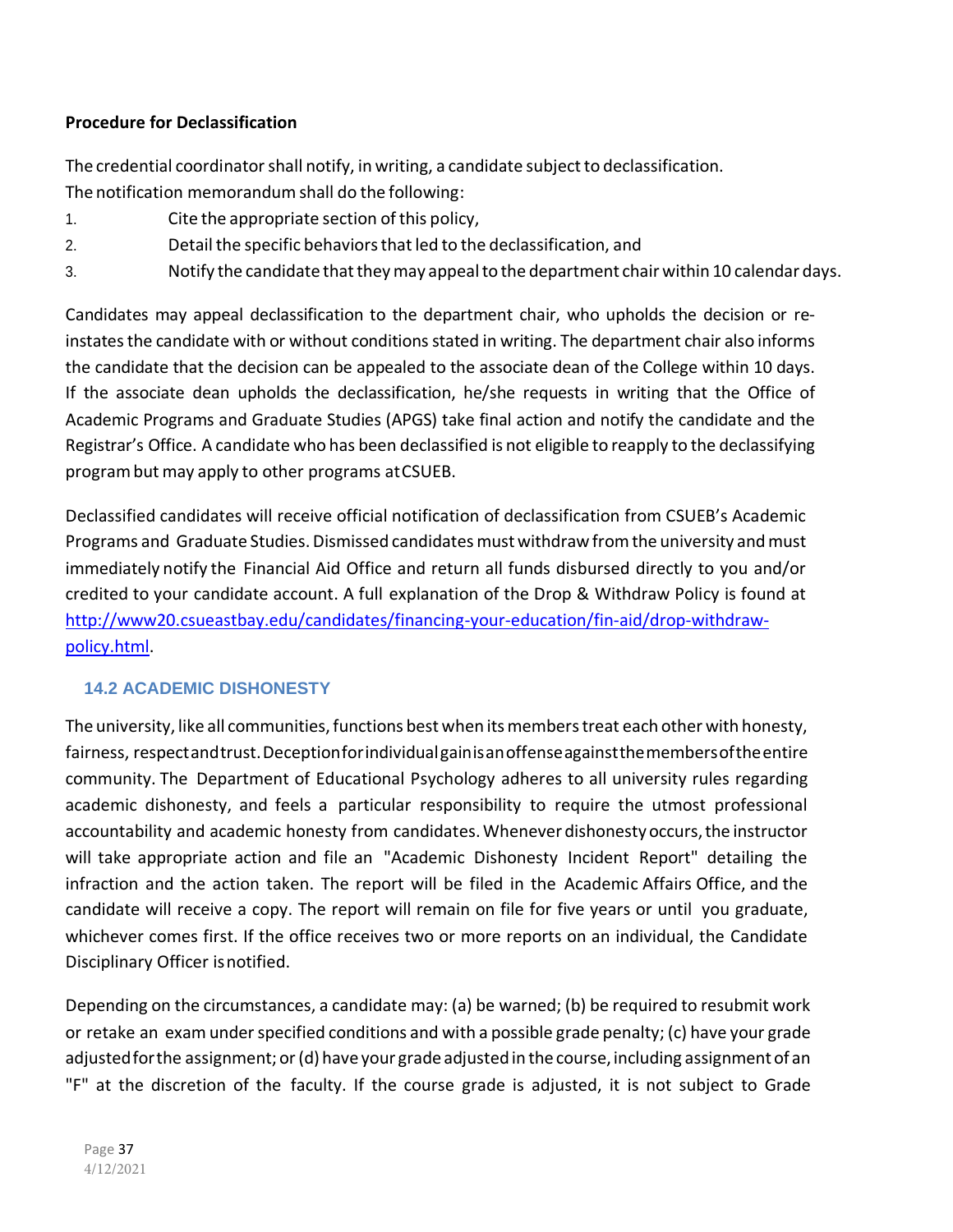#### Forgiveness.

The candidate may appeal an instructor's action to the Fairness Committee. The appeal of an instructor's academic sanction is governed by the "Fairness Document."

Depending upon the severity of the offense or the number of offenses, the instructor may directly refer the instance of academic dishonesty to the Candidate Disciplinary Officer to determine if further action is necessary. (In any instance of academic dishonesty, however, whereby an academic sanction is imposed, the instructor will file an "Academic Dishonesty Incident Report." See three paragraphs above.) At the discretion of the Candidate Disciplinary Officer, administrative sanctions such as warning, probation, suspension, or expulsion may be imposed. As prescribed in Executive Order 970, Article V. Sanctions, paragraph 5 entitled Record Discipline, "Probation is entered on a candidate's transcript, with its beginning and end date, for the period of time that the probation is in effect. Suspension is entered on the candidate'stranscript, with the beginning and end date, for the period of time that the suspension is in effect, but remains on the transcript permanently if the suspension is for longer than one academic year." Expulsion is entered on the candidate'stranscript permanently along with the date it takes effect. (If an appeal to the Fairness Committee regarding an academic sanction imposed by the instructor is pending, action by the Candidate Disciplinary Officer will be postponed until after the adjudication of the appeal.)

The complete text of Title 5, section 41301 of the California Code of Regulations and of Chancellor's Executive Order 970 can be accessed on the Judicial Affairs website at [http://wwwsa.csueastbay.edu/~jaf/.](http://wwwsa.csueastbay.edu/~jaf/)

#### **15.0 SUBSTITUTE TEACHING AND STRIKE POLICIES**

#### <span id="page-37-1"></span><span id="page-37-0"></span>**15.1 SUBSTITUTE TEACHING**

#### <span id="page-37-2"></span>**Possible Situation**

Thedistrictwantstoemploya candidateasa substituteteacher.Thecandidatewantstobe employed. The most "normal" instance is when the master/cooperating teacher is absent and the candidate/resident servesassubstitute teacher in the classes in which s/he is a student teacher and the rest of the absent master/cooperating teacher's classes. If a student teacher is doing a field placement in classes with more than one master/cooperating teacher, there is a problem. The candidate cannot teach two classes at the same time; that is, to be a student teacher in a class for one master/cooperating teacher and a substitute teacher for another (absent) master/cooperating teacher simultaneously. The candidate should check withthedistrictastotherequirementsforandpolicies regarding substitute teaching.

The candidate's primary responsibilities are to the classes/caseloads of students to whom she/he is assigned as a student teacher. Full-day substituting is only possible when all master/cooperating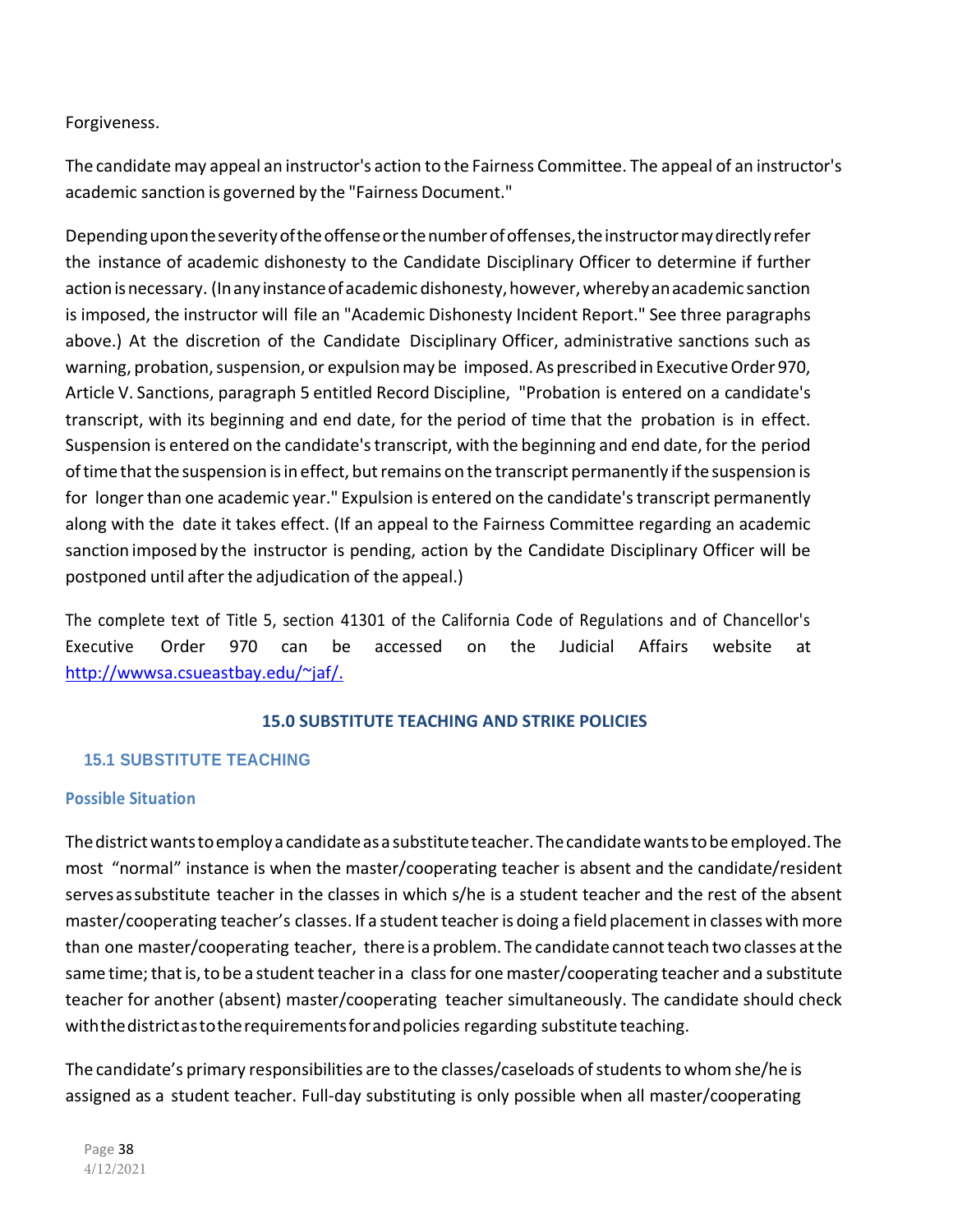teachers approve, andwhen the candidate has no university class attendance responsibilities.

#### <span id="page-38-0"></span>**Substitute Teaching Procedures**

1. Substitute teaching requires that approval of each of the following parties: site administrator; university supervisor, and district personnel office. If that approval has been given, then the candidate must register as a student teacher with the specific school district.

2. The candidate must complete a district teaching position application; a 30-Day Emergency Substitute Teaching Permit application through the school district; and other requirements as specified by the district. It is the responsibility of the candidate to make sure that such substitute teaching does not interfere with university coursework/fieldwork/student teaching.

3. The credential application covering the particular school assignment must be filed with the county office of education through the school district accompanied by a Declaration of Need Certificate provided by the school district. A fee paid by the candidate must accompany the application. Once the teaching permit is received, the candidate must register with the county office of education, and is limited to the number of authorized teaching days.

#### <span id="page-38-1"></span>**15.2 STRIKE POLICY**

#### <span id="page-38-2"></span>**Student/Resident Teachers**

If the teachers in a school district are involved in a strike, the field experience and student teaching placements in that district shall be suspended. Candidates shall no longer go to their school sites during the period of the strike. Candidates should contact their supervisor or the Program Coordinator. If the length of the strike will make it impossible for candidates to fulfill the requirements of that field placement, they will be reassigned. In this case, field experience refers to assignments made by CSUEB. This policy does not pertain to paid or volunteer services outside the scope of the student teaching assignment.

#### <span id="page-38-3"></span>**Interns/Candidates Teaching under Permits or Emergency Credentials**

Candidates teaching under short term staff permits and intern credentials are employees of a school district. During collective bargaining, they must decide for themselves whether or not they will take partinanyaction,includingastrike, related to theiremployment.

#### <span id="page-38-4"></span>**StatusofCSUEBSupervisors**

We ask that both teachers and administrators consider the dilemma a strike poses for our program. We need positive relationships with all partiesin a school district. CSUEB supervisors and faculty will not enterschools during a strikesituation.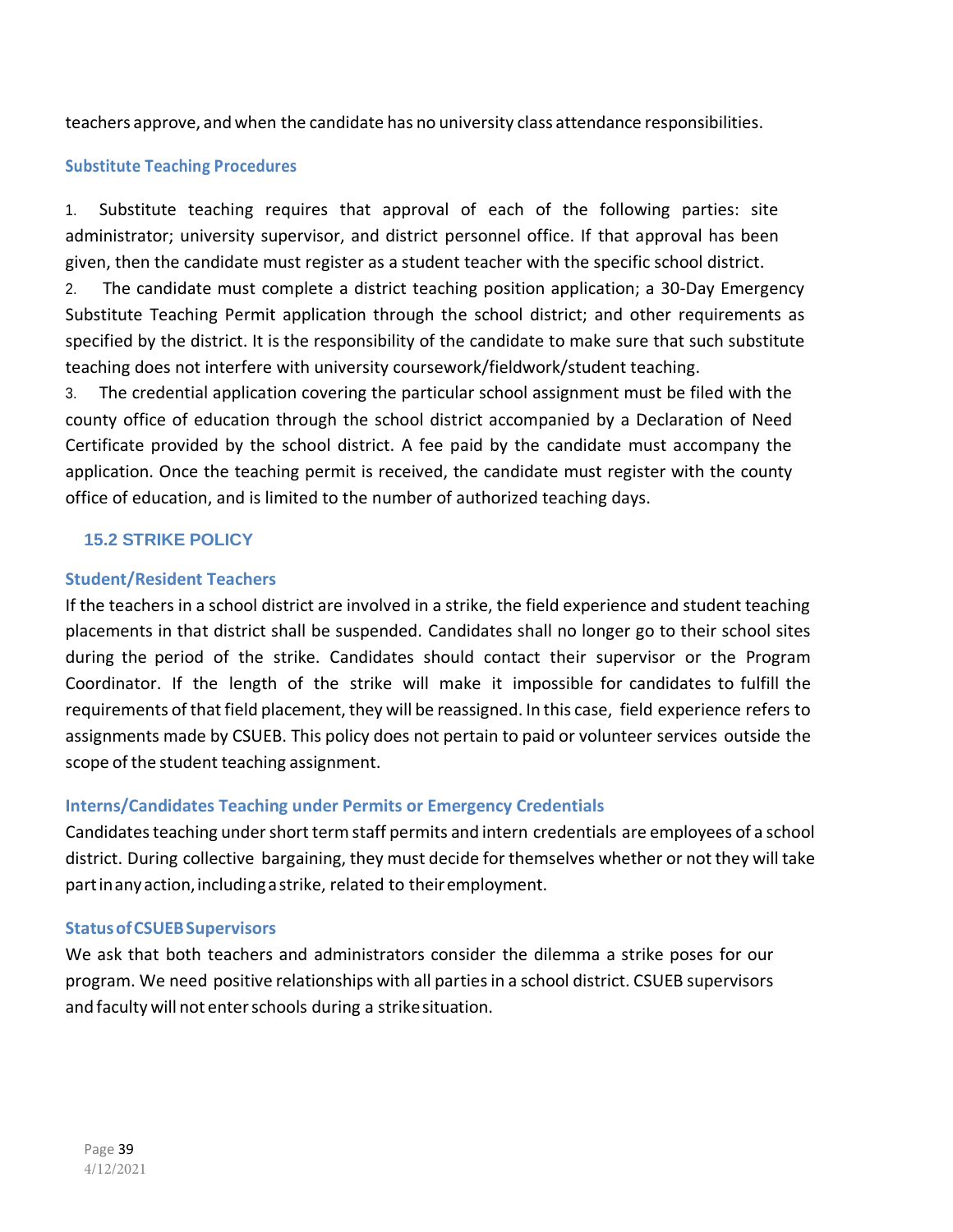# **16.0 CREDENTIAL STUDENT SERVICE CENTER (CSSC)**

<span id="page-39-0"></span>Credential Candidate Service Center (CSSC) [www.csueastbay.edu/cssc s](http://www.csueastbay.edu/cssc)upports all credential programs atCSUEB.Itisimportanttofamiliarize yourself with CSSC's main services:

- Advisement regarding credential requirements in all programs;
- Initial screening for credential program requirements;
- Housing of candidate records;
- Monitoring of progress towards credentials;
- Verification of credential program completion;

Making the official credential recommendation to the Commission on Teacher Credentialing (CTC). The CSSC can be reached at [credentials@csueastbay.edu](mailto:credentials@csueastbay.edu) or 510 885- 2272.

# <span id="page-39-1"></span>**16.1 MAINTENANCE OF CANDIDATE CREDENTIAL FILES.**

In general, credential files that are kept in the CSSC office are retained for up to seven years beyond the term of program completion or for one year after non-enrollment (if you have not completed the program), whichever occursfirst.Re-admissionissubjecttotheprevailingrequirementsforentryinto the program. Acceptance is not automatic. Re-admitted candidatesjoin a new cohort and complete their courseworkwiththenewcohort.Theyare alsosubjecttoallofthecredentialingrequirementsof thenewteam.Re-admittedcandidatesarenotpermittedto deviate fromtheir new cohort'sschedule.

If a credential candidate moves from the teaching credential program to another credential program, the admissions documents DO NOT automatically get transferred to the new program. Please check with the prospective program to verify whether original or photocopies will be acceptable. If photocopies are acceptable, please follow the CSSC procedures regarding how to request copies of items from a credential file. The procedures along with most credential forms and documents are found on CSSC's websiteunderthe link for *Credential Forms and Documents*.

# <span id="page-39-2"></span>**16.2 FINAL CREDENTIAL PROCESSING**

Procedure for the application for the credential is posted on the CSSC website. In the transition to an electronic submission process, information is often changing. Candidates should review theinstruction sheet found on CSSC's website to confirm the list of items required for the credential. Candidates do not need to resubmitanydocumentthatwaspreviouslysubmitted for programadmissions.

The CTC has instituted a policy whereby all universities are required to submit credential applications online. In the final semester of the program, candidates should remit documents required for the credential recommendation to CSSC. The issuance date for the credential will be the last day of the semester or thelastdaythatanoutstanding item was met, whichever islater.

A valid email address and Visa or MasterCard debit/credit card is required to apply for a credential. The CSSC staff will submit your application online to CTC upon verification that all requirements have been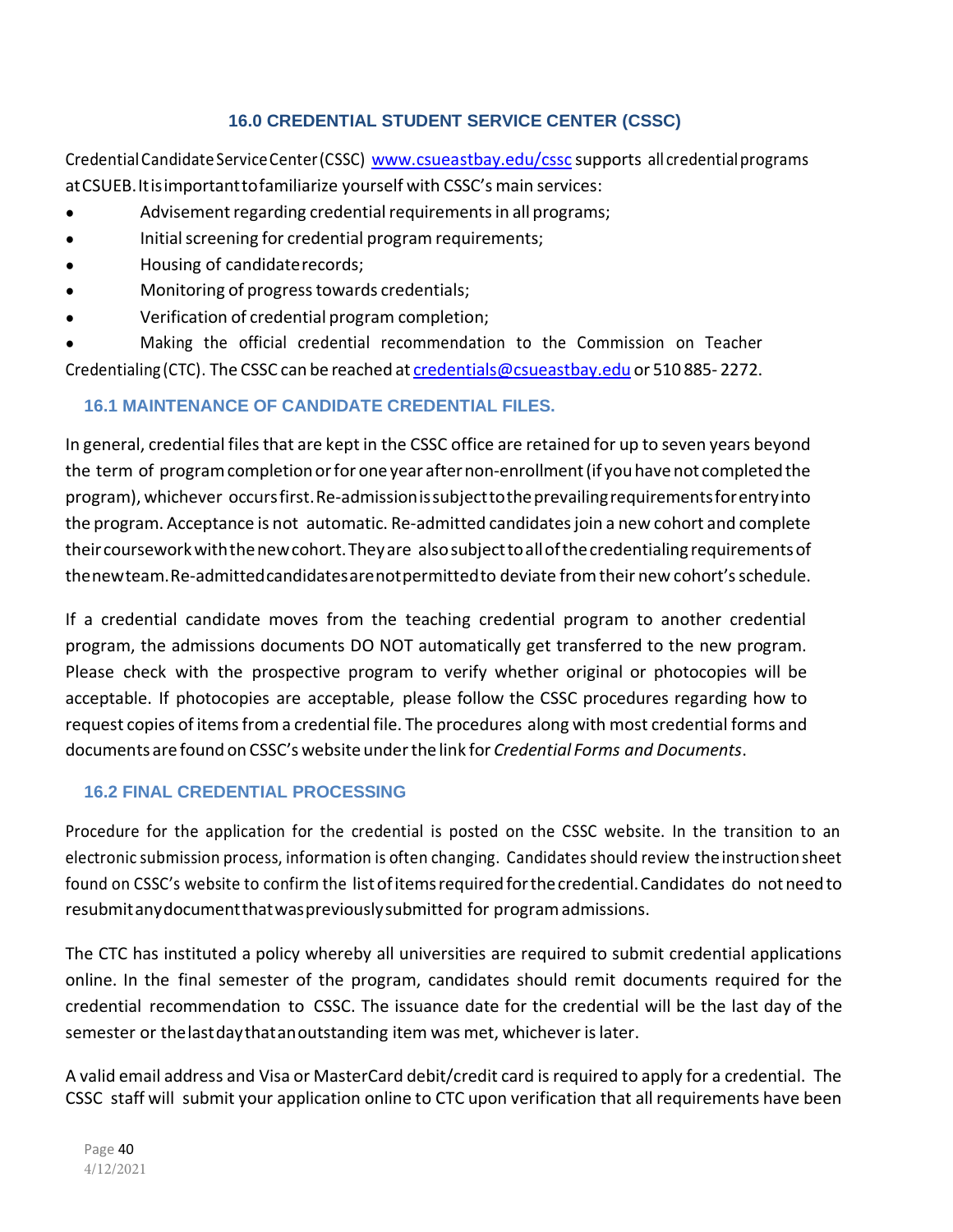completed. You will be notified via email by CTC for your payment and additional information. After receivingthisinformation,CTCwill issue you an electronic document for you to print. This is your official verification that you will be issued a credential, and you will not receive a hardcopy of your credential document. **Theofficial credentialwillbeposted on the CTC's website, [www.ctc.ca.gov.](http://www.ctc.ca.gov/)**

# <span id="page-40-0"></span>**16.3 VERIFICATION OF CREDENTIAL ELIGIBILITY**

If aprospectiveemployerisinneedof verificationofacredential, a candidatemay request a letterof good standing fromCSSC. Theseletters are processed along with all credential processing,so please plan carefully to meet any necessary deadlines. More information on the required stepsto obtain credential verifications, including Out-of-State Verifications, are found at:

[http://www20.csueastbay.edu/ceas/cssc/admitted/verification.html.](http://www20.csueastbay.edu/ceas/cssc/admitted/verification.html)

# <span id="page-40-1"></span>**16.4 CREDENTIAL FILING PROCESS**

Submit the required materials as identified on the CSSC website during the times presented to candidates. It is the candidate's responsibility to submit all the materials to begin the application process. Incomplete items will create delaysintheprocessingofthe credential.Thelistofrequiredmaterialsisfound onthecredential website.

The Credential Candidate Service Center will check documents, verify eligibility and recommend for the credential. Requests will be processed in the order in which they are received. Depending upon volume, it may take several weeks before your application is processed. Requests submitted with coursework in progress will be partially processed, then held. Processing will be completed at the end of the quarter when grades are posted and all requirements have been met. If additional documentation isrequired, you will be notified in via email or on the phone.

Once the Credential Candidate Service Center has submitted the online recommendation the candidate will be emailed by CTC to complete the personal and professional fitness questionnaire and payment portions of the process. Usually within a day, CTC will forward a payment confirmation number. Provided there are no extenuating circumstances, CTC will send you an email confirming that the credential has been issued. You may want to print this "issuance" email for employment purposes. The web version of your document is considered the official document. It is your responsibility to confirm accuracy.

Your credential and all information relating to it will appear on the Commission website as granted once processing by CTC is complete. Strive for excellence, not perfection! Perfection is not attainable and often leads to frustration Excellence means doing one's very best under the given circumstances. We know that you will be very successful!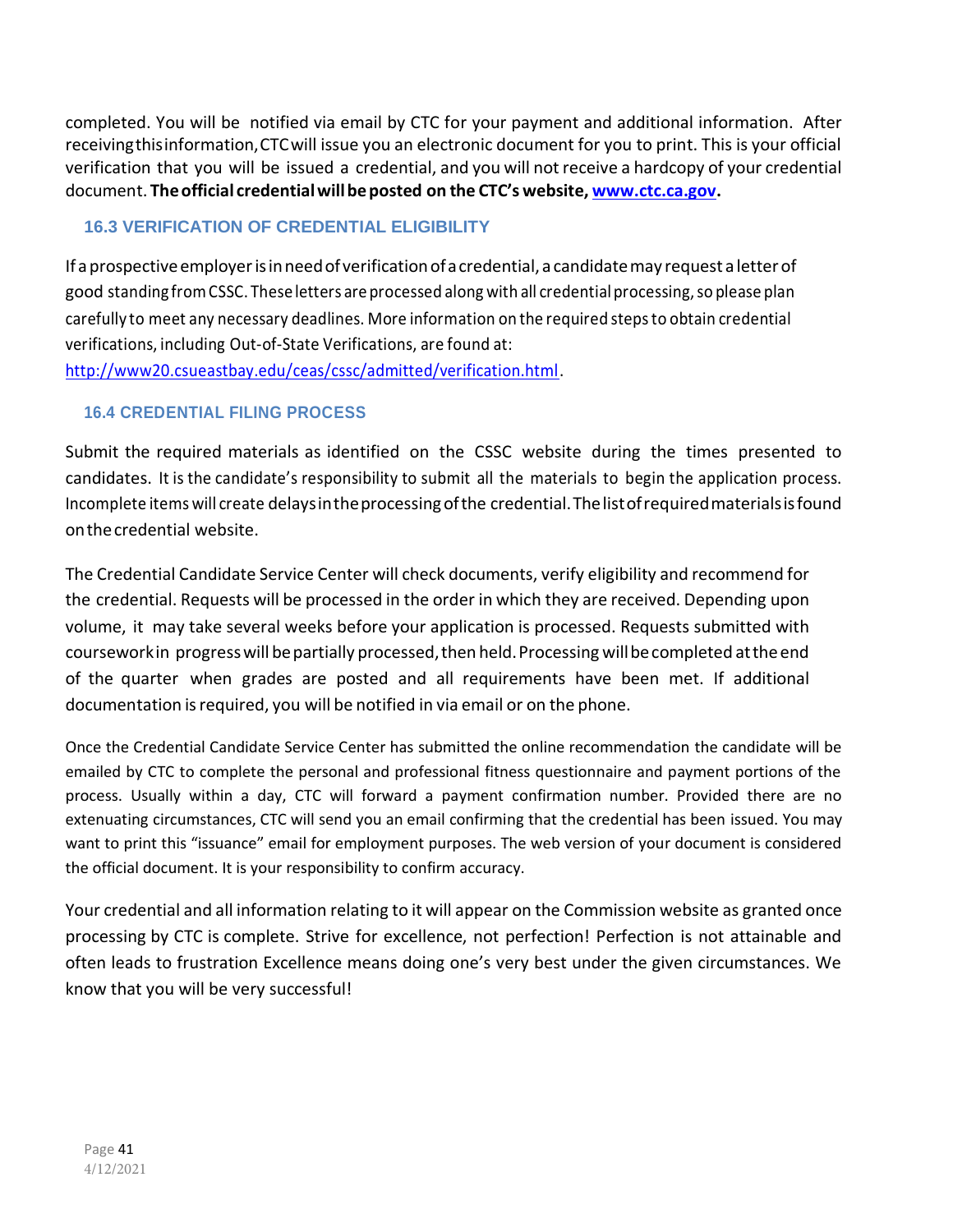#### **17.0 CALIFORNIA TEACHING PERFORMANCE EXPECTATIONS**

<span id="page-41-0"></span>The Commission on Teacher Credentialing has determined that the Teacher Performance Expectations (TPEs) represent the skills all teachers must possess in order to educate all of California's students. All candidates must demonstrate competency through meeting the TPEsset out by the Commission on Teacher Credentialing (CTC) in orderto receive a credential or licensefrom the State of California. Over the course of the program there is a continuum of learning in which candidates are introduced to; candidates will have opportunities to practice and apply the TPEs as they progress through the program.

Complete TPEs for Education Specialists can be found at [http://www.ctc.ca.gov/educator](http://www.ctc.ca.gov/educator-prep/STDS-prep-program.html)[prep/STDS-prep-](http://www.ctc.ca.gov/educator-prep/STDS-prep-program.html) [program.html.](http://www.ctc.ca.gov/educator-prep/STDS-prep-program.html)

#### **18.0 TEACHING CODE OF ETHICS PREAMBLE**

<span id="page-41-1"></span>The educator, believing in the worth and dignity of each human being, recognizes the supreme importance of the pursuit of truth, devotion to excellence, and the nurture of democratic principles. Essential to these goals is the protection of freedom to learn and to teach and the guarantee of equal educational opportunity for all. The educator accepts the responsibility to adhere to the highest ethical standards.

The educator recognizes the magnitude of the responsibility inherent in the teaching process. The desire for the respect and confidence of one's colleagues, of students, of parents, and of the members of the community provides the incentive to attain and maintain the highest possible degree of ethical conduct. The Code of Ethics of the Education Profession indicates the aspiration of all educators and provides standards by which to judge conduct.

The remedies specified by the NEA and/or its affiliates for the violation of any provision of this Code shall be exclusive and no such provision shall be enforceable in any form other than one specifically designed by the NEA or its affiliates.

#### **PRINCIPLE I COMMITMENT TO THE STUDENT**

The educator strives to help each student realize his or her potential as a worthy and effective member ofsociety. Theeducatorthereforeworkstostimulatethespiritofinquiry,theacquisitionof knowledgeandunderstanding, and the thoughtful formulation of worthy goals.

In fulfillment of the obligation to the student, the educator –

- Shall not reasonably restrain the student from independent action in the pursuit o flearning.
- Shall not unreasonably deny the student access to varying points o f view.
- Shall not deliberately suppress or distort subject matter relevant t o the student's progress.
- Shall make reasonable effort to protect the student from conditions harmfult olearning o r to health a nd safety.
- Shall not intentionally expose the student to embarrassment or disparagement.

Page 42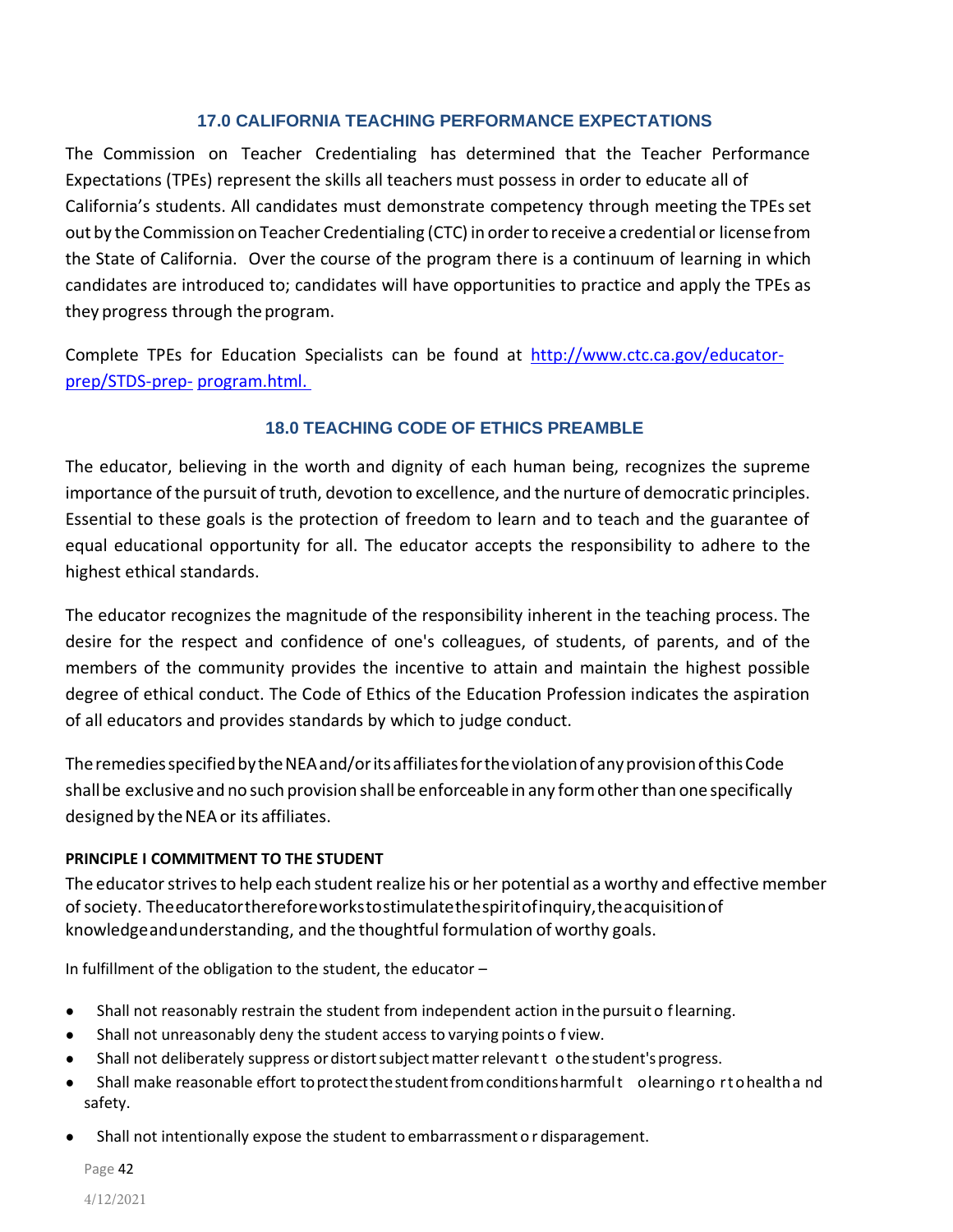- Shall not on the basis of race, color, creed, sex, national origin, marital status, political or religion beliefs, family, social,orculturalbackground,orsexualorientation,unfairly–a.Excludeanystudentfromparticipation inany programb. Deny benefitsto any student c.Grant any advantage to any student.
- Shall not use professional relationships with students for private advantage.
- Shall not disclose information about students obtained in the course of professional service unless disclosure serves a compelling professional purpose or isrequired by law.

#### **PRINCIPLE II COMMITMENT TO THE PROFESSION**

The education profession is vested by the public with a trust and responsibility, requiring adherence to the highest ideals of professional service. In the belief that the quality of the services of the education profession directly influences the nation and its citizens, the educator shall exert every effort to raise professional standards, to promote a climate that encourages the exercise of professional judgment, to achieve conditions that attract persons worthy of the trust to careers in education, and to assist in preventing the practice of the profession by unqualified persons. In fulfillment of the obligation of the profession, the educator –

- Shall not in any application for a professional position deliberately make a false statement or fail to disclose a material fact related to competency and qualifications.
- Shall not misrepresent his/her professional qualifications.
- Shall not assist any entry into the profession of a person known to be unqualified in respect to character, education, or other relevant attribute.
- Shall not knowingly make a false statement concerning the qualifications of a candidate for a professional position.
- Shall not assist a non-educator in the unauthorized practice of teaching.
- Shall not disclose information about colleagues obtained in the course of professional service unless

disclosure serves a compelling professional purpose or is required by law.

- Shall not knowinglymake false ormaliciousstatements about a colleague.
- Shall not accept any gratuity, gift, orfavorthat mightimpair or appearto influence professional decisions or action.

#### **19.0 BINDER REQUIREMENTS**

<span id="page-42-0"></span>See the Electronic Binder requirements at [https://drive.google.com/drive/u/0/folders/1s7yZ2\\_2QwBNcqQ8aYvbMLxXZXExVJo5b](https://drive.google.com/drive/u/0/folders/1s7yZ2_2QwBNcqQ8aYvbMLxXZXExVJo5b)

The intern/fieldwork/student teaching binder is started when the candidate enters supervised fieldbased experiences for the first time. These experiences may be paid, for example as an instructional support provider or teacher of record, or non paid such as a student teacher.

Completion of the Binder requirements are needed in order to receive credit for each of the observations that will take place over the course of the semester. Candidates should make certain that the supervisor sees in person or virtually the binder each time a visit , in person or virtually, takes place. This enables the supervisor to know what the candidate has been teaching on a daily basis. Binder requirements a may be found on the fieldwork/student teaching course Blackboards.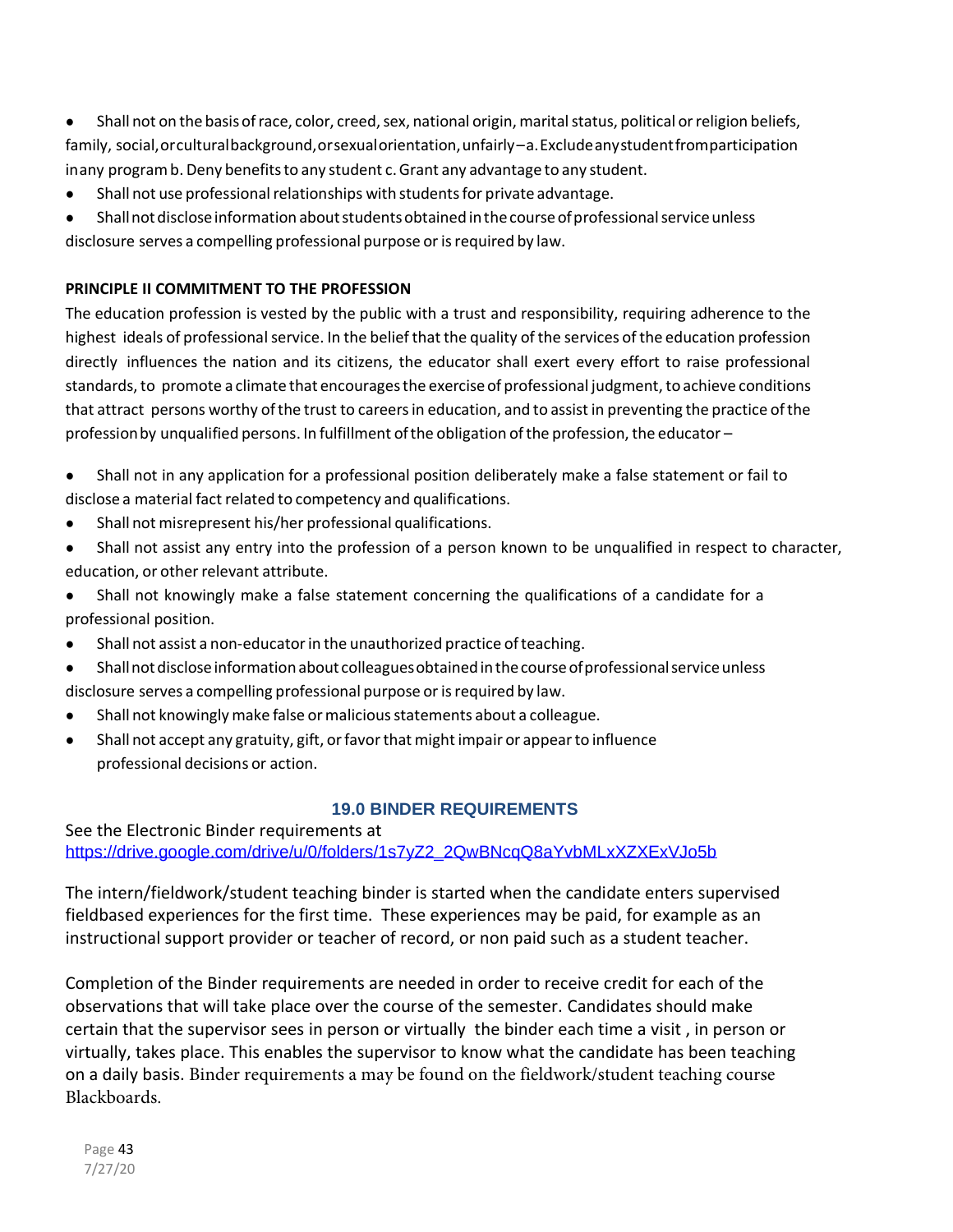Candidates participating in student teaching or intern placements should have lesson plans completed and shared with their supervisor at least 48 hours ahead of time and shared with the cooperating teacher at least one day in advance of teaching. If there are concerns about student teaching, the candidate should consult their supervisor immediately.

# **20.0 DISTANCE LEARNING**

<span id="page-43-0"></span>Some candidates will be asked to complete a distance learning set of materials. These materials provide evidence of the candidate's ability to provide instruction and communication that supports students and their families.

The Commission on Teacher Credentialing expects that all approved credential program will have in place a mechanism for candidates to document their work in order to count for fieldwork/student teaching hours. Therefore, an additional section to your Fieldwork/Student Teaching binder may be necessary. Your additional binder content will be reviewed by your University supervisor and is required to receive credit for spring fieldwork/student teaching. Though there may be different levels of detail in the submission, we expect candidates to actively participate in the distance instruction process.

Though there may be different expectations for resource teachers and self contained class teachers depending on the district, all teachers should be presenting instruction to their students. Candidates who are in instructional support positions should be working with their cooperating/ employing teachers to deliver services to the students. In addition to tk-12 services, those teaching in transition programs should be presenting some form of instruction to their class participants.

#### **Introductory Narrative**

Present your position within the school community. Share what has been mandated to be put place by your school district at the district, school and program level. Include the following sections:

#### **Instructional Procedures**

*Daily Schedule*

Office hour time – where your students can contact you Small group instruction time Communication with parents/check in time

# *Weekly Schedule* with items that you may not complete every day Include school-site based meetings, collaboration/check in meetings with appropriate faculty and service providers

**Instructional Resources/ IEP**

Include sources for the instruction that you are conducting